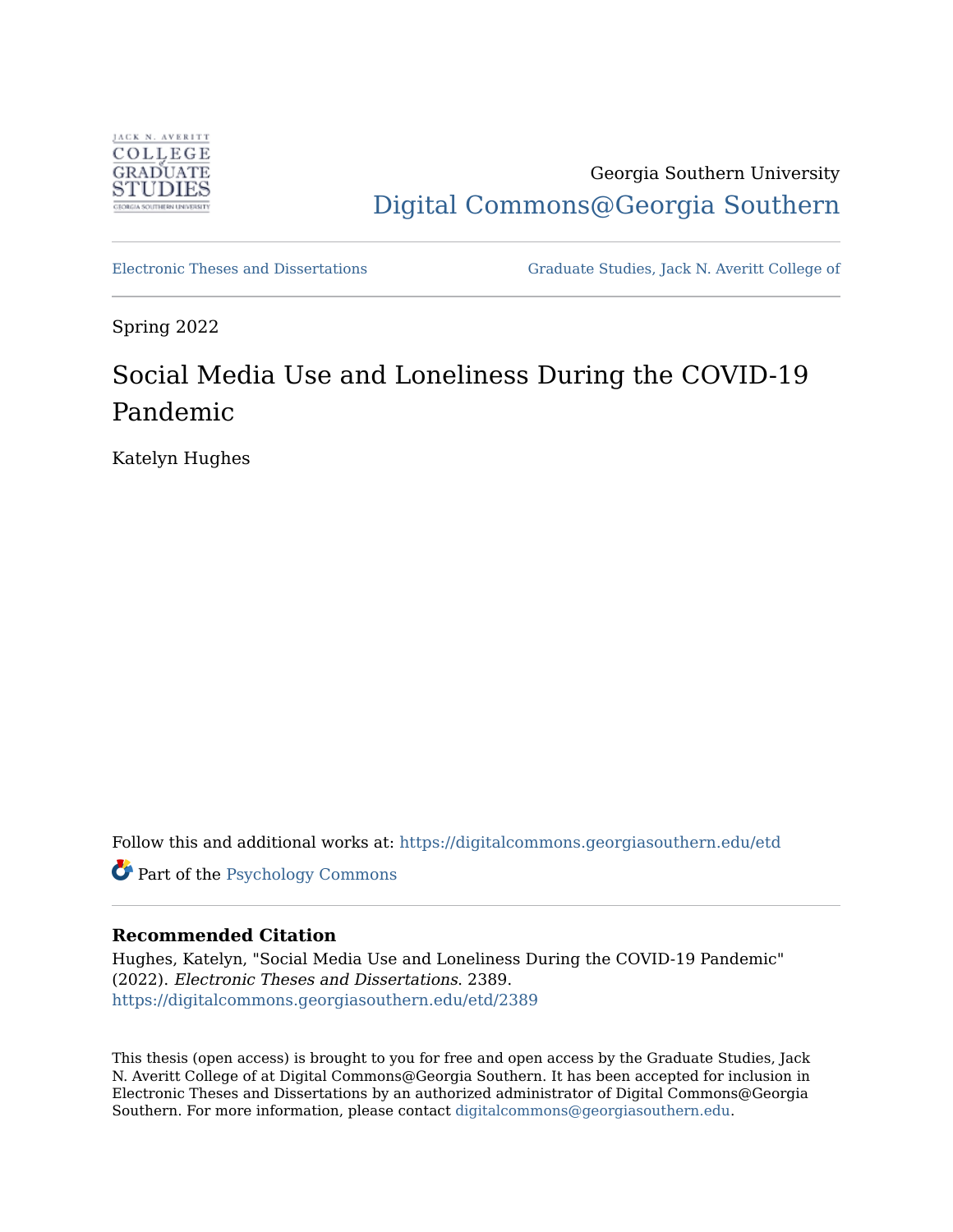#### SOCIAL MEDIA USE AND LONELINESS DURING THE COVID-19 PANDEMIC

by

#### KATELYN HUGHES

(Under the Direction of Michael Nielson)

#### ABSTRACT

Social media has played a prominent role in society as a safe way of communicating and connecting with friends, family, and others during the time of the COVID-19 pandemic of 2020. This study examined the general use of social media over the time of the COVID-19 pandemic and correlations with levels of loneliness, depression, anxiety, and stress in comparison to how people felt about their social media use before the pandemic. This study collected self-reported introspection on social media use during the pandemic and before the pandemic from Georgia Southern University students to compare if there are less feelings of loneliness and depression when using social media during the pandemic than before. Contrary to predictions, the results of the correlational analyses trended opposite to our hypothesized results.

INDEX WORDS: Social media, Loneliness, Depression, Anxiety, Stress, COVID-19, Pandemic, Social media use, Coronavirus, Mental health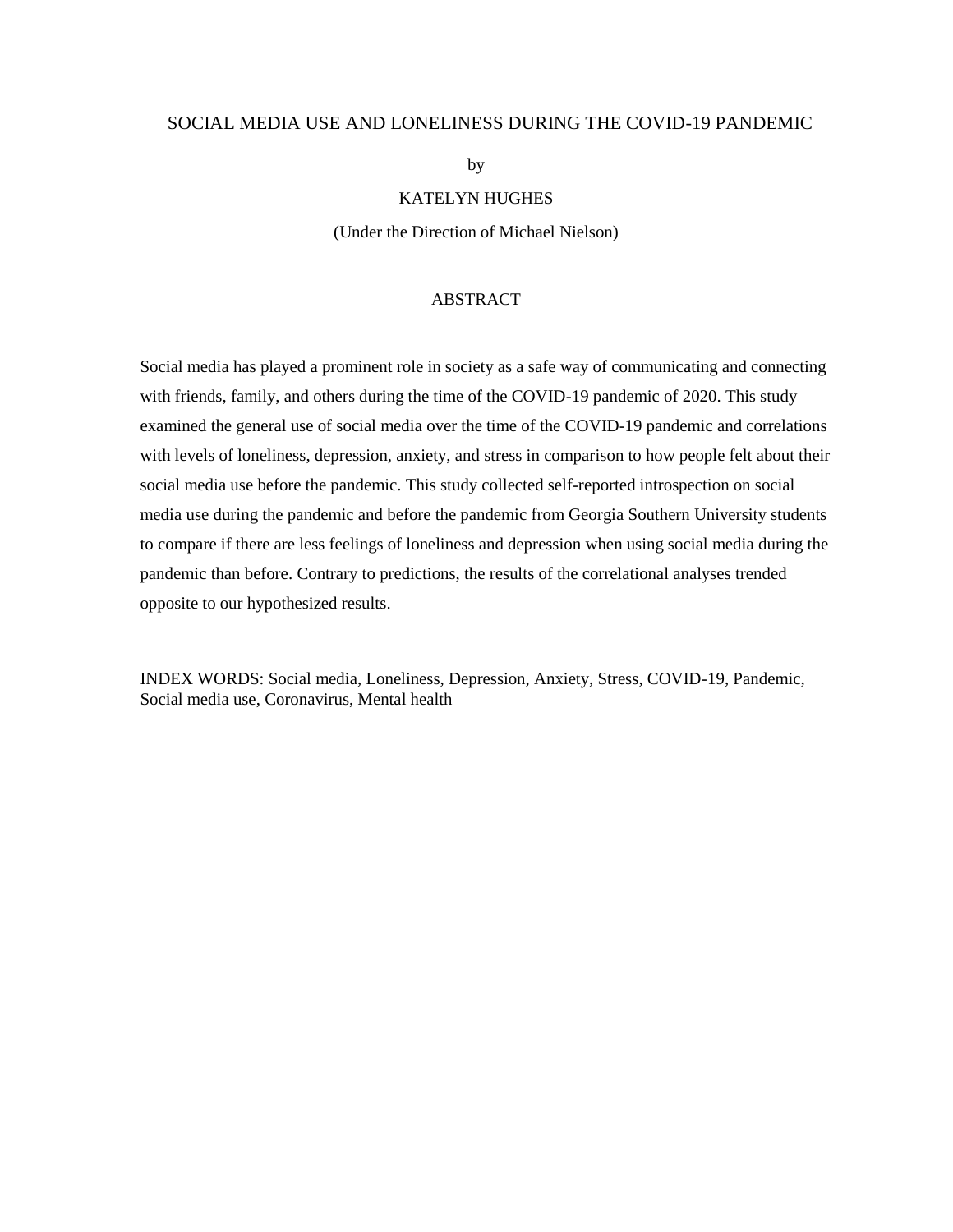## SOCIAL MEDIA USE AND LONELINESS DURING THE COVID-19 PANDEMIC

by

## KATELYN HUGHES

B.S., Georgia Southern University, 2020

A Thesis Submitted to the Graduate Faculty of Georgia Southern University in Partial Fulfillment of the Requirements for the Degree

#### MASTER OF SCIENCE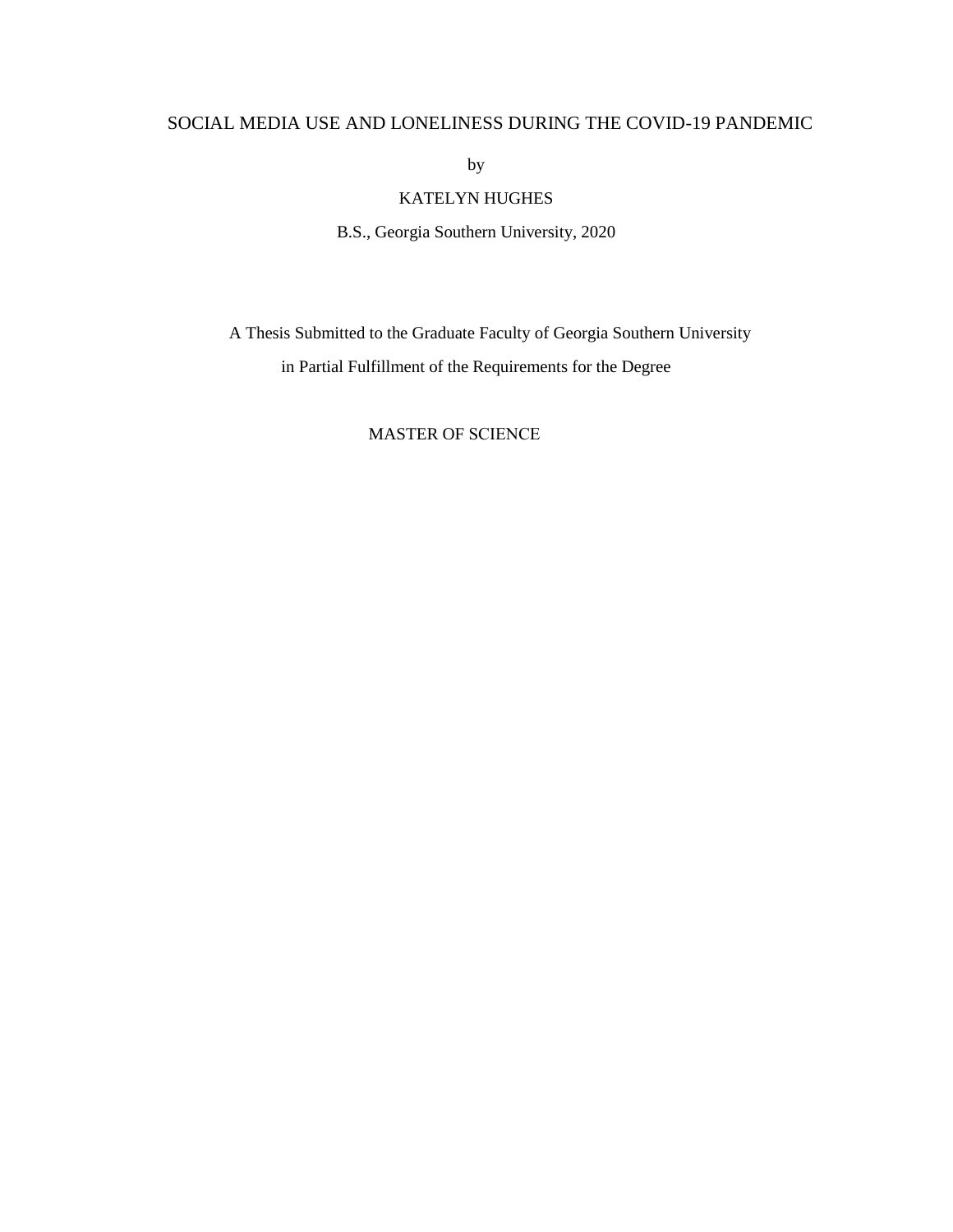© 2022

## KATELYN HUGHES

All Rights Reserved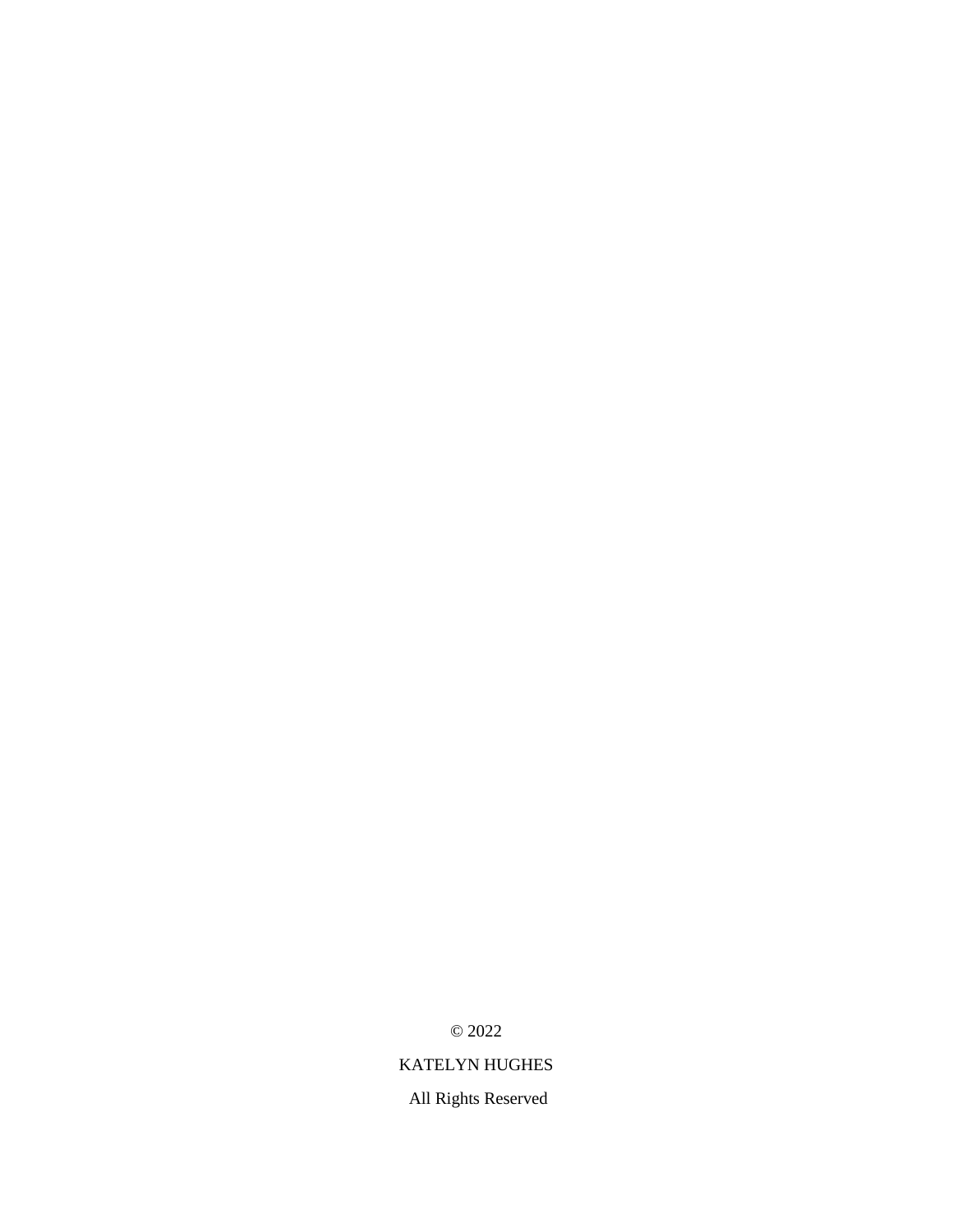## SOCIAL MEDIA USE AND LONELINESS DURING THE COVID-19 PANDEMIC

by

## KATELYN HUGHES

Major Professor: Michael Nielsen<br>Committee: Nicholas Holtzm Nicholas Holtzman Ryan Couillou

Electronic Version Approved: May 2022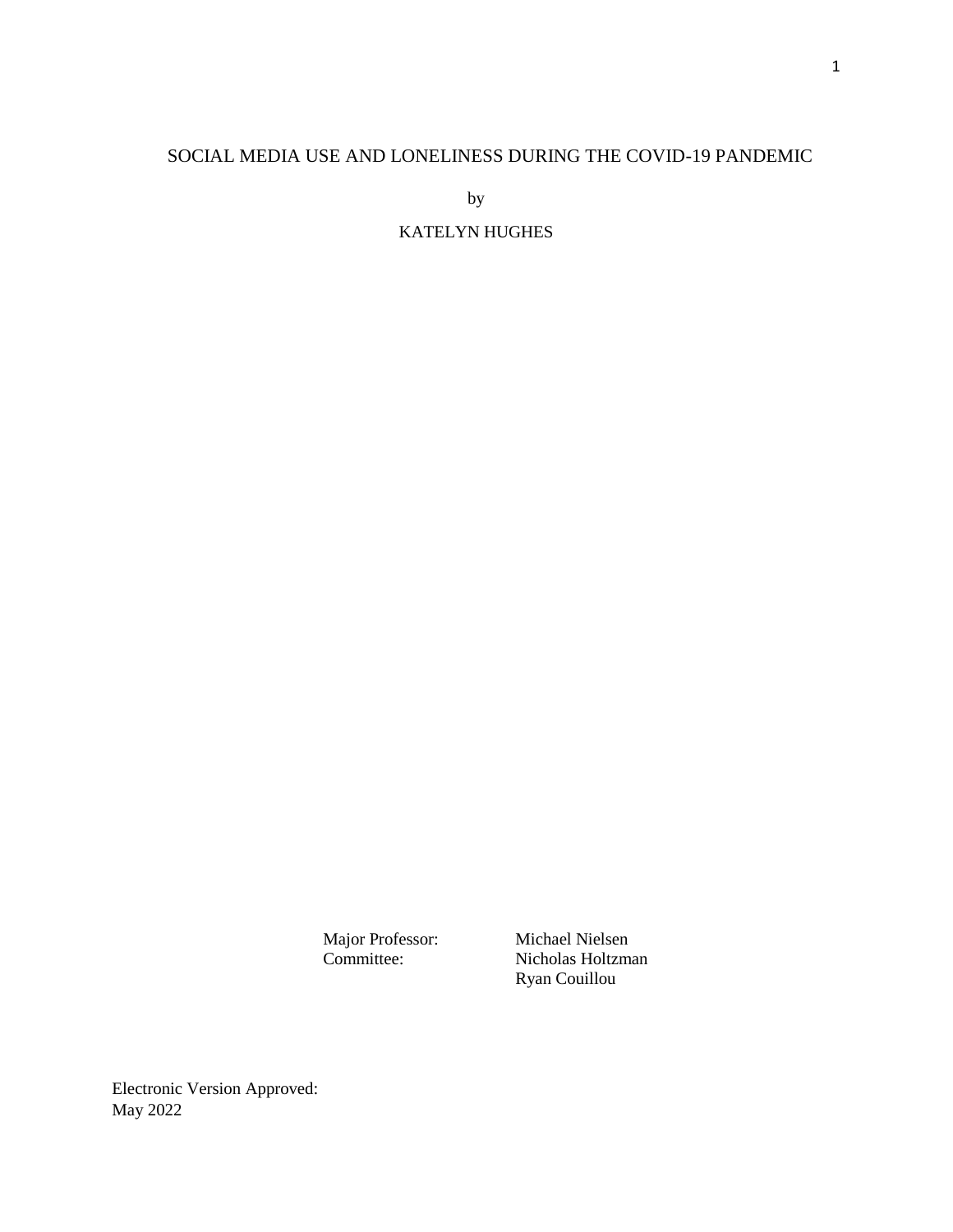#### ACKNOWLEDGMENTS

I would like to acknowledge and thank my mentor, Dr. Michael Nielson, Ph.D, who guided me through all the stages of this study. I would also like to thank my committee members for providing their advice and feedback, challenging me to think of more perspectives and angles of the study.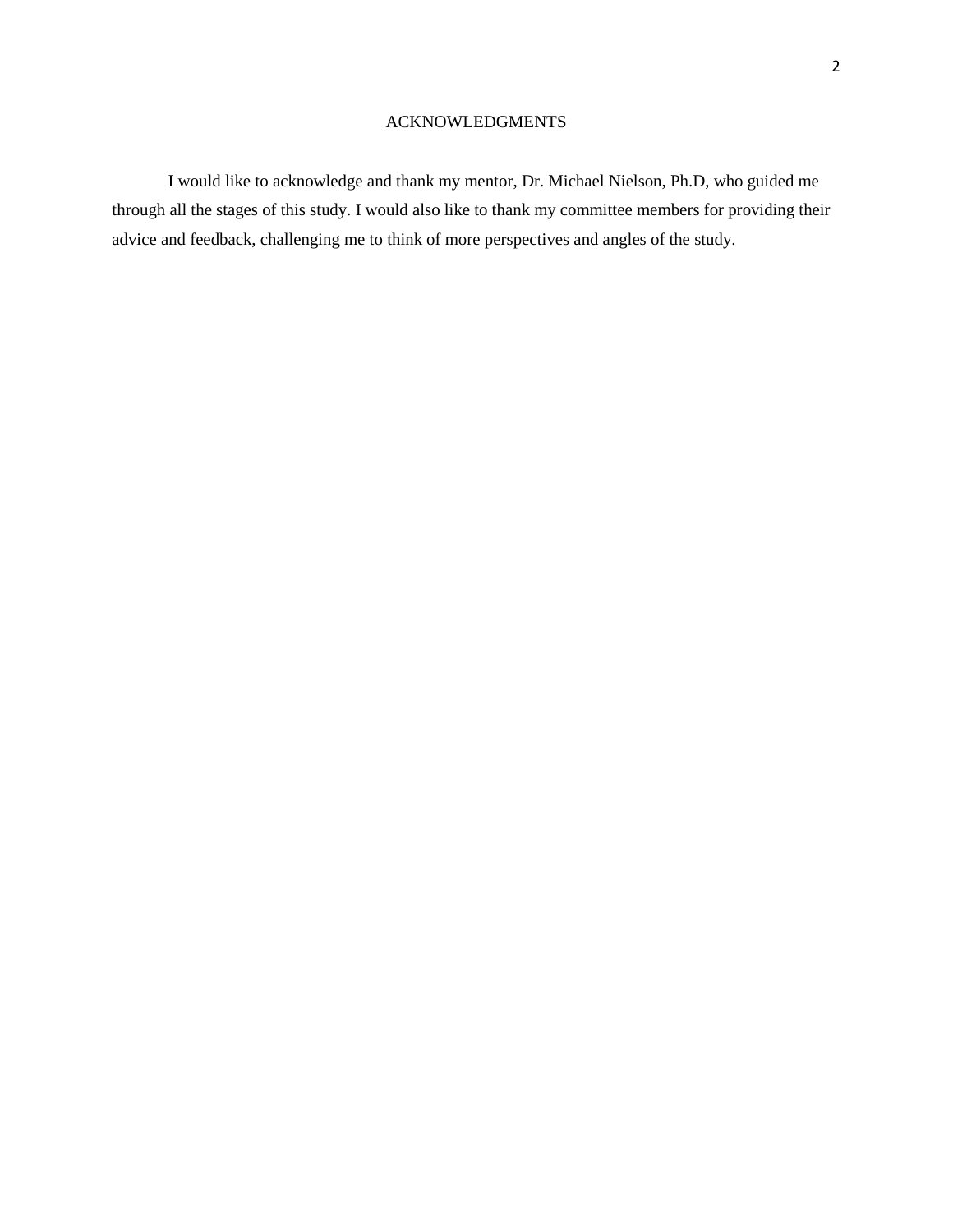#### TABLE OF CONTENTS

| <b>CHAPTER</b>                                   |  |
|--------------------------------------------------|--|
|                                                  |  |
|                                                  |  |
|                                                  |  |
|                                                  |  |
|                                                  |  |
|                                                  |  |
|                                                  |  |
|                                                  |  |
|                                                  |  |
|                                                  |  |
|                                                  |  |
|                                                  |  |
|                                                  |  |
|                                                  |  |
|                                                  |  |
|                                                  |  |
|                                                  |  |
|                                                  |  |
|                                                  |  |
|                                                  |  |
|                                                  |  |
|                                                  |  |
|                                                  |  |
|                                                  |  |
| <b>APPENDICES</b>                                |  |
|                                                  |  |
| B DEPRESSION, ANXIETY, AND STRESS SCALE-2131     |  |
|                                                  |  |
| D GENERAL AMOUNT OF TIME SPENT ON SOCIAL MEDIA35 |  |

E TIME SPENT ON SPECIFIC SOCIAL MEDIA SITES………………………….....36 F DIRECTIONALITY……………………………………………………………….....37 G REGRESSION ANXIETY…………………………………………………………...38 H REGRESSION DEPRESSION……………………………………………………….39 I REGRESSION STRESS……………………………………………………………....40 J REGRESSION LONELINESS………………………………………………………..41

Page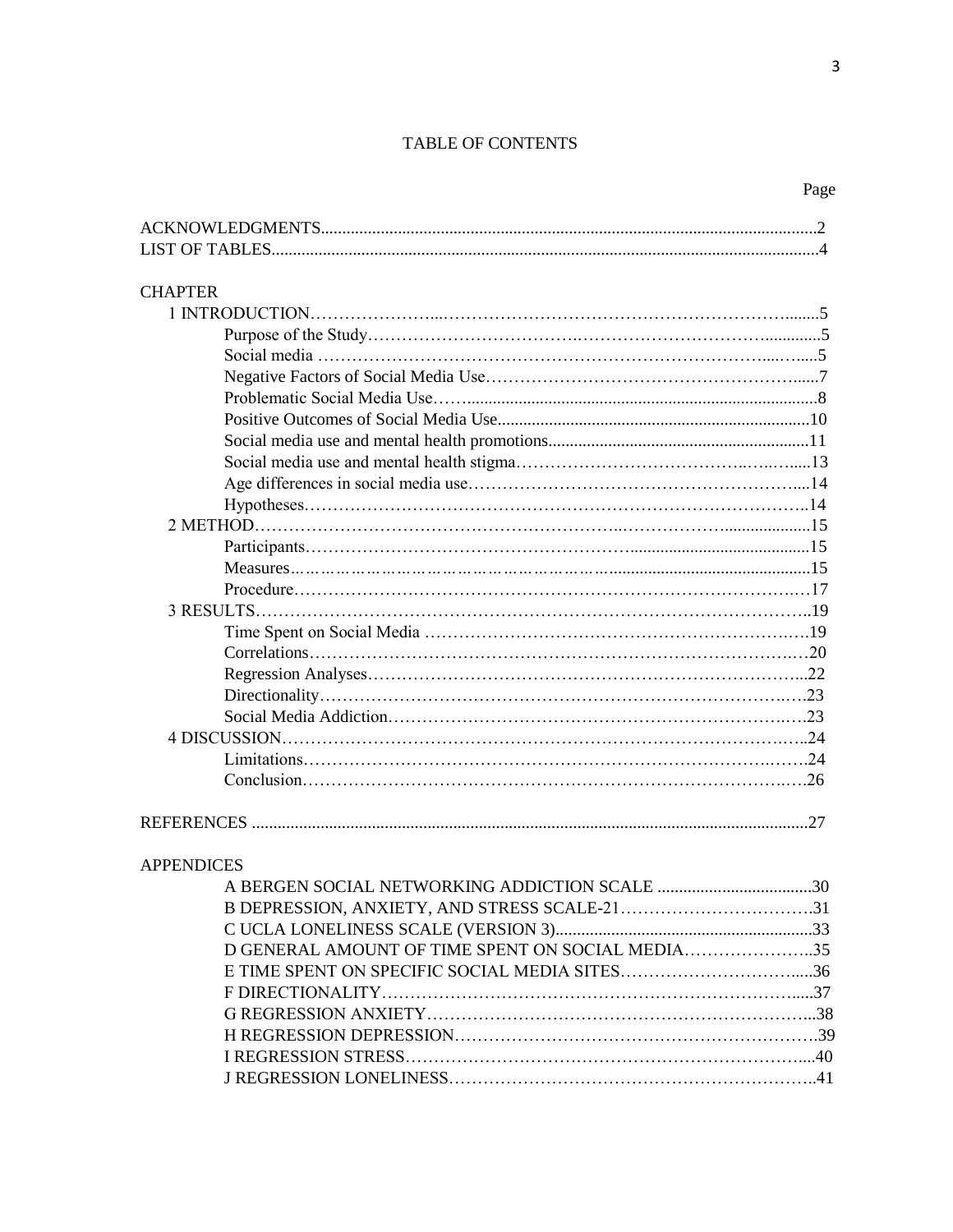## LIST OF TABLES

## Page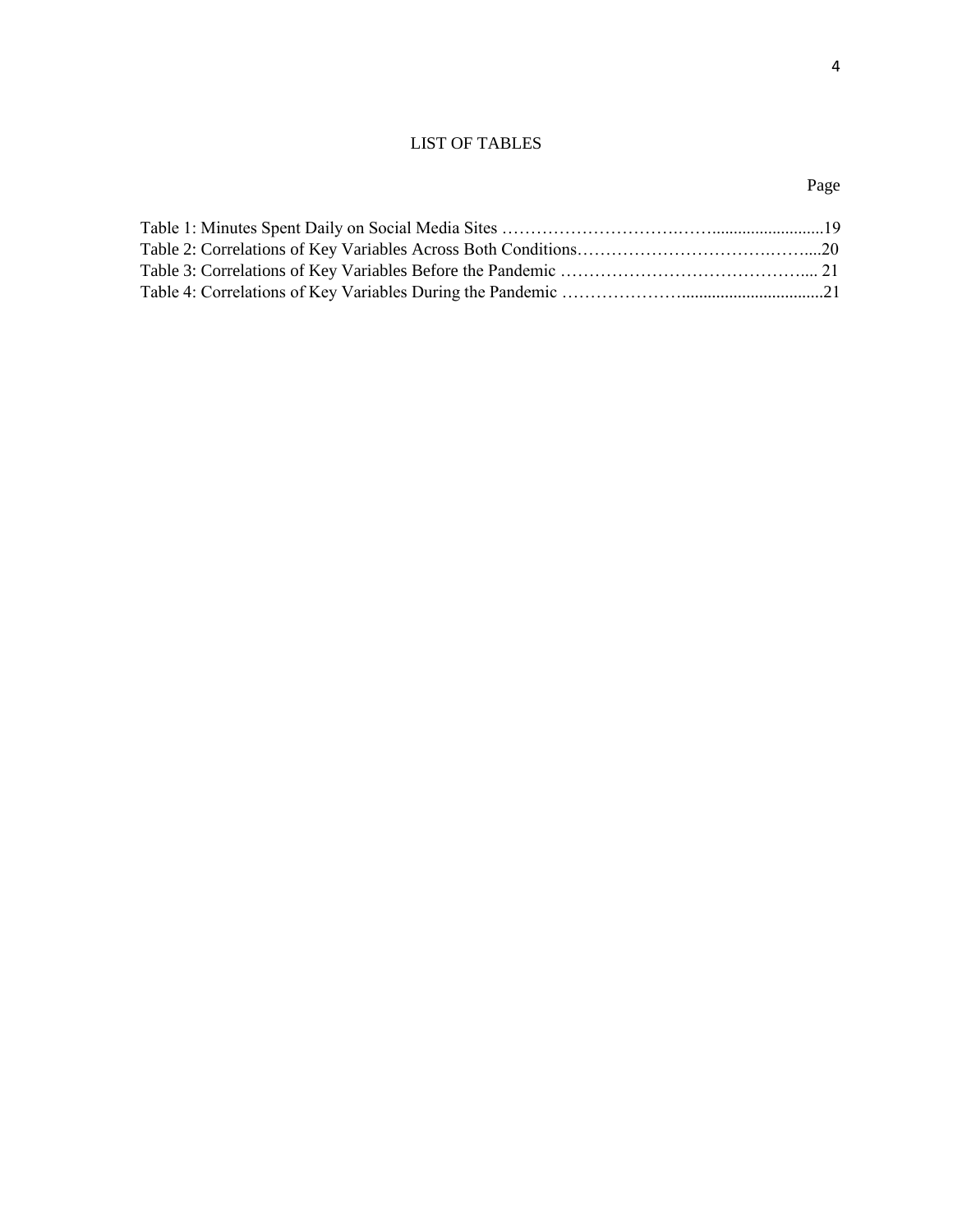#### CHAPTER 1 INTRODUCTION

#### *Purpose of the Study*

This study examined people's reports of social media use during the pandemic in order to learn if the pandemic may have impacted the correlation of social media use with loneliness, depression, anxiety, and stress. Previous research has demonstrated a positive correlation between social media use and mental health variables such as loneliness, depression, anxiety, and stress. This study examined the relationships among these variables may have changed as people experienced the pandemic. Specifically, the author was interested in seeing if social media is utilized during the time of the COVID-19 pandemic in order to relieve feelings of loneliness, depression, anxiety, and stress. Therefore, the present study investigated ratings of loneliness, depression, and anxiety in conjunction with social media use before vs. during the pandemic. Whereas many studies focus on problematic social media use or how misinformation spreads on social media, the present research investigates the possibility that the correlation between social media use and mental health has changed during the COVID-19 pandemic. This study addressed how the use of social media could correlate with aspects of mental health, focusing particularly on loneliness, depression, anxiety, and stress. The study examined how social media use and mental health is perceived by the participants during the time of the pandemic and through recollection of their social media use before the pandemic using self-report measure.

#### *Social Media*

Social media includes the use of internet platforms that can connect people whether local or international. Social media can be utilized for personal, social, and work-related activities. During the COVID-19 pandemic, there has been more use of social media as we strive to find safer ways to communicate and stay connected with friends and family during a time where people are not able to easily see other people in person. Social media use saw a  $\times$ 50 surge from 0.4 million in January to an astounding 20.3 million in March 2020 (Dhajima, Chaudhury, & Saldanha, 2020). In the time of the Coronavirus pandemic of 2020-2021, there have been limitations on the population's ability to interact with other people physically. Given these circumstances, it seems interesting to explore if social media has been helpful to lessen feelings of isolation and loneliness by the way many social media platforms can connect users to others, whether they are strangers, friends, or family. Classes are held via zoom meetings, social media sites are used to connect with friends and relatives, and face-to-technology-to-face programs such as zoom meetings have been utilized to connect people for education, work, and social reasons during the pandemic of 2020. Social media is arguably used more often during the past year of the pandemic whether for work, social, or personal use (Dhajima, Chaudhury, & Saldanha, 2020). Social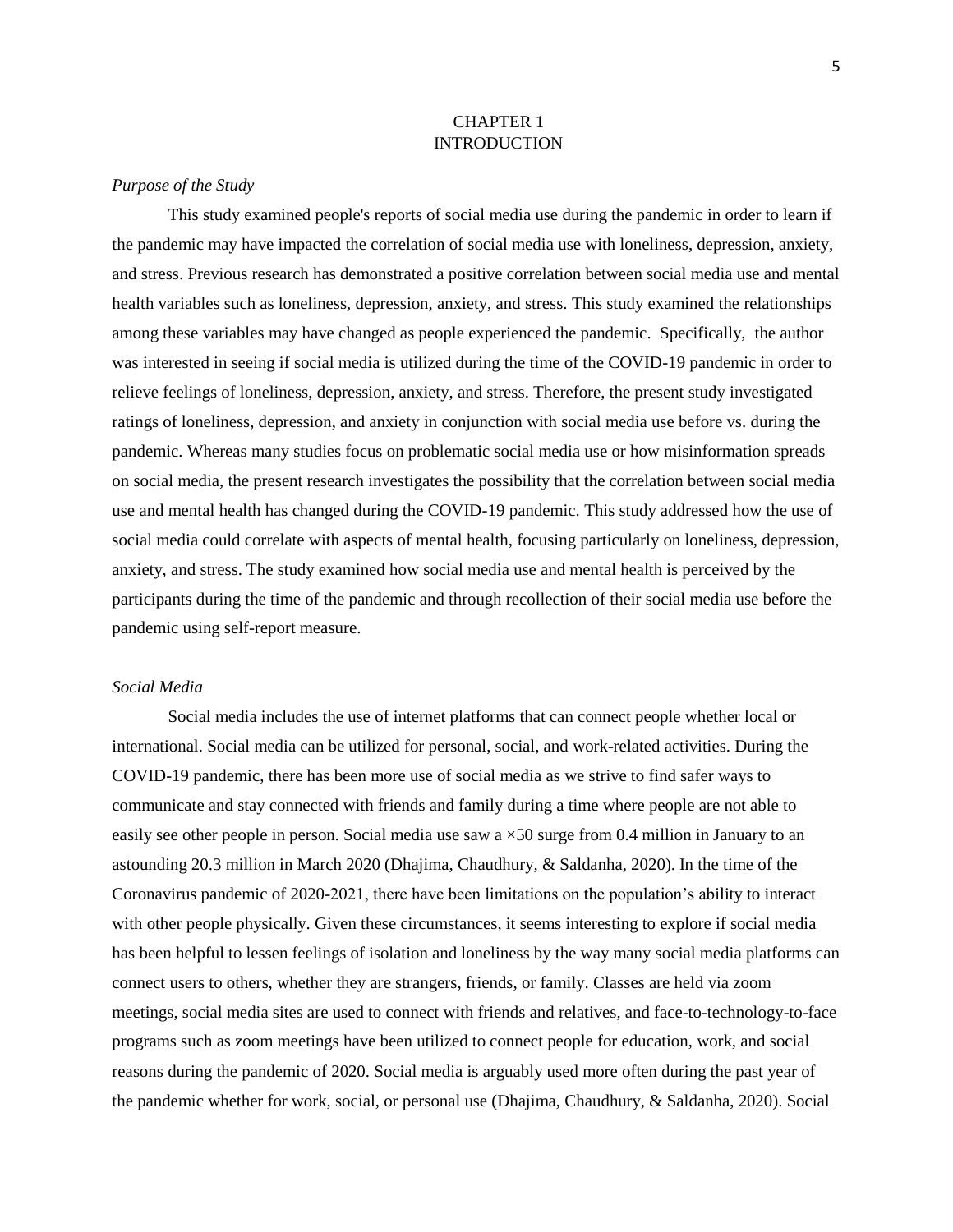media has been more integrated into the daily lives and activities of individuals than before the pandemic. It could stand that levels of loneliness and depression could be lower in individuals engaging in more social media during the pandemic than those using social media before the pandemic since social media has been used to connect people during the pandemic during a time that they were unable to interact with others in-person.

Pew (2021) found that 72% of the American public use some type of social media. This use may be viewed as more integral to the daily lives of most people that use social media. This data shows that there is a large population of social media users in America and also that a good portion of social media users have visited their respective social media sites daily. There could be a difference in the level of loneliness experienced while on social media compared to prior research as social media use is integrated more into daily life. While Pew reports that the use of social media by US adults has been relatively stable for the last 5 years, there still has been growth, more so for YouTube and Reddit. Social media use during the COVID-19 pandemic could show lower levels of social isolation and depression while engaging in social media. It is interesting to explore how social media can allow for connections between people but can also have drawbacks to connecting via social media vs having social interactions with people in real life (IRL). Pew also found that while not many people seem to have a positive view of social media's effects, those who hold a positive view say these sites help people stay informed and aware (25%) and about one-in-ten say they allow for communication, connection and community-building (12%). This may show that one's intent with social media may have weight in how social media use affects the person using it and would be good to keep in mind for future research on how intentions on social media may influence how social media affects the user.

While social media use can affect mental health, there has been some cloudiness in prior research regarding the way in which we conduct research on the subject. Hammad and Alqari (2018) reviewed how prior studies on social media have only shown little effect on mental health, either negatively or positively, and the authors found that the impact of social media on mental health has been arguable. Indeed, while research has been done on social media's possible effects on mental health and well-being, it has been difficult to find a strong effect (Hammad & Alqari, 2018; Berryman, Ferguson, & Negy, 2018) and there still needs further research to affirm findings. The association found in Orben and Przybylski (2019) between digital technology use and adolescent well-being is negative but small, explaining at most 0.4% of the variation in well-being. Social media variables are poor predictors of negative outcomes (Berryman et al., 2018). Due to the cross-sectional nature of this study it cannot be determined whether social media causes negative mental health outcomes, or if individuals experiencing greater depression, anxiety and social isolation turn to social media more than others, or if some third variable might explain both (Hammad & Alqari, 2018). This fact shows how while there has been research on social media use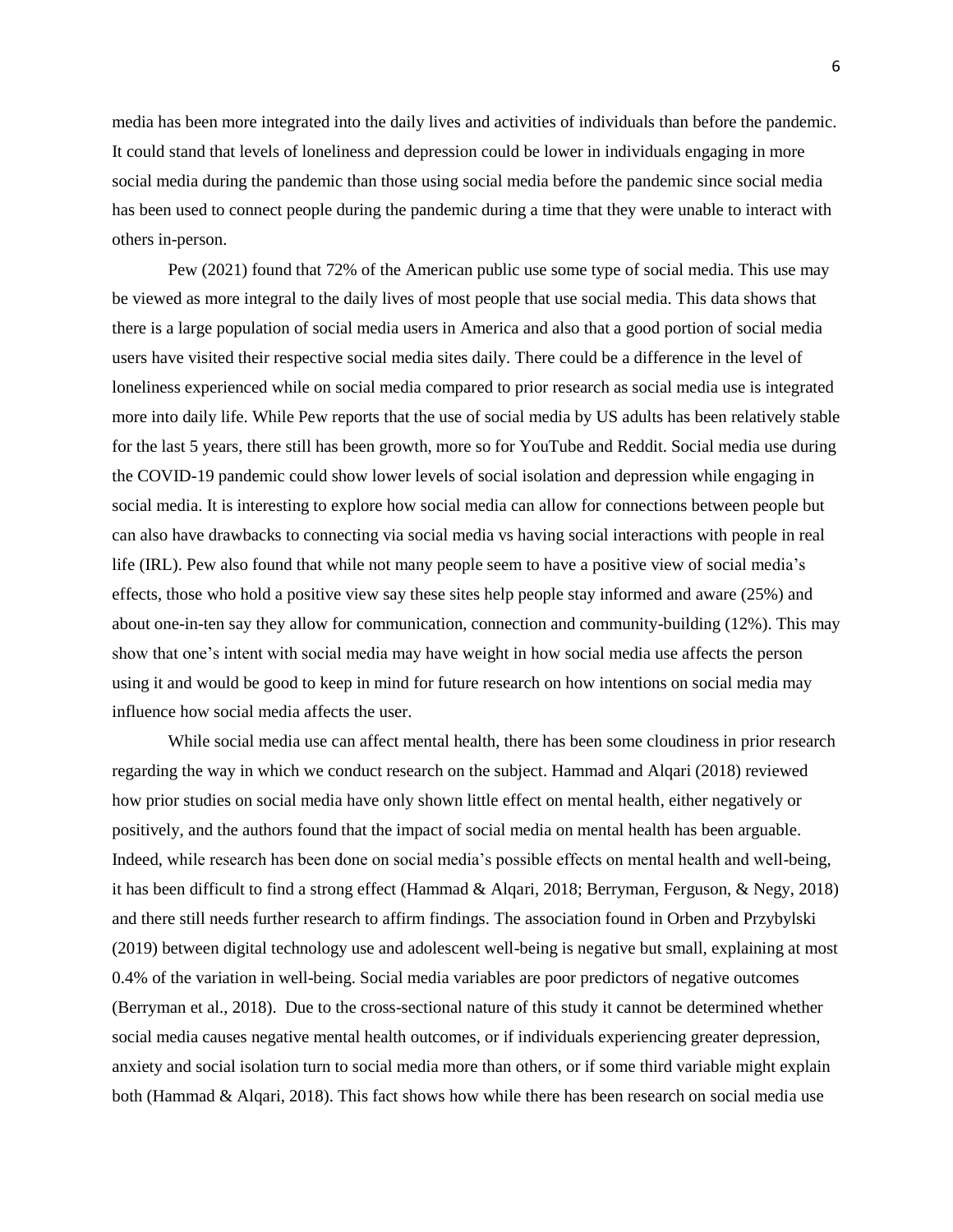and its correlations with factors such as depression and anxiety, there are still some limitations to figuring out social media's true role and influence on the mental health of social media users. Ivie et al. (2020) notes that one possibility that is difficult to rule out based on correlational design is that the association could be epiphenomenal. For example, it could be that there is a common risk factor (e.g. temperament, gender) that results in both greater use of social media and higher levels of depressive symptoms, but that there is no causal relationship between social media use per se.

#### *Negative factors of social media use*

Social media research has had some contradictions in results for the outcomes associated with social media use and mental health aspects. There have been negative outcomes observed with social media use including when there is social comparison and fear of missing out involved with social media use. Researchers generally agree that certain groups of users are at more risk of experiencing negative outcomes of social media use (Marttila, Koivula, & Rasanen, 2020) There are also risks associated with specific social media activities such as cybercrime. Cybercrime is used to describe a plethora of criminal phenomena, ranging from individual-level victimization to large-scale, society-wide operations. It is illegal activity and harms others online. In addition to cybercrime there is also cyberbullying, which is differentiated from traditional bullying. The major difference between cyberbullying and traditional bullying is that while victims of traditional bullying know their harassers, cyber victims may not. There is a veil of anonymity that can be in place for the participants of cyberbullying. Cyberbullying involves an intentional act online to harm, embarrass, and/or humiliate another person. This term is also described as deliberate and aggressive. (Qudah et al., 2020). Cyberbullying can occur anytime from anyone as an individual is accessible online as long as they are online.

Online dating has also been viewed in some research to potentially be problematic for individuals. Explored negative aspects of online dating were its addictive potential, related impulsive behaviors, and its association with sex addiction and social anxiety. (Harren, Walburg, & Chabrol, 2021). There has been a need for more research on body image and self-esteem with social media use, including looking at sexually objectifying media and social media use. While pornography online has had some positive aspects seen in prior research (Attwood et al., 2019), we do also see some association with risky sexual activity, negative financial, legal, occupational, interpersonal, and individual repercussions (Harren et al., 2021). There can be negative impacts seen on body perception, sexual wellbeing, and sexual health with online media use.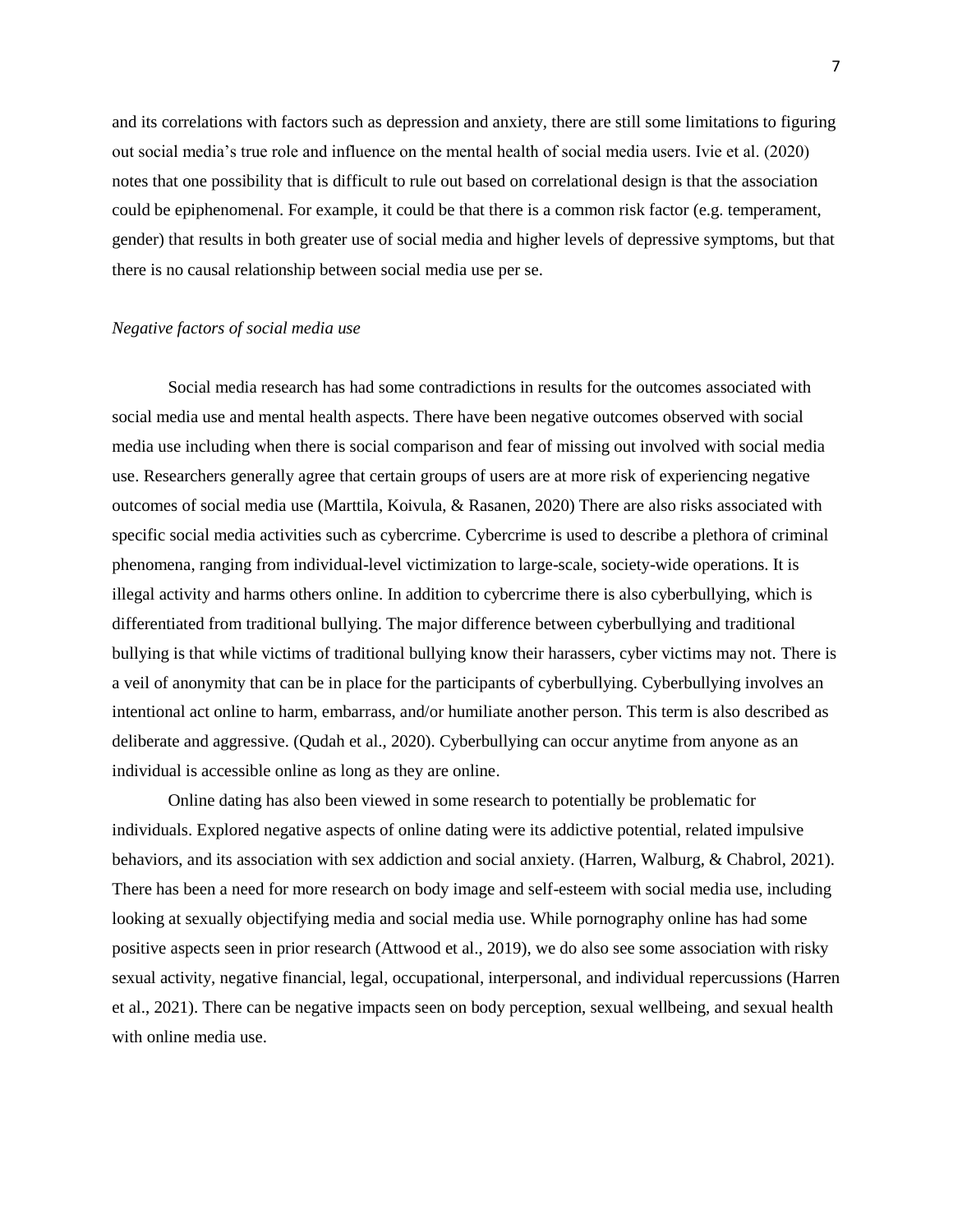Body ideals are implemented in social media use such as having ideals for a "thin" body or a "fit" body. Research has seen that these ideals can be almost unreachable societal standards that are viewed on social media sites such as Instagram.

#### *Problematic social media use*

When examining how people utilize social media, prior research has focused on problematic social media use to examine effects on happiness and mental quality of life. Problematic social media use, a term that is sometimes interchangeably used with social media addiction or social media overuse, currently does not have a consensus in its definition among researchers. According to Lin et al. (2020) patterns of 'problematic' use have been shown to increase depression and anxiety symptoms and affect a user's psychological state through emotional contagion which means that emotional states are being involuntarily transmitted between individuals. Problematic social media use has also been described as a habitual pattern of excessive use of social media platforms (Marttila et al., 2020). Marttila et al.'s study utilized an adaptation of the Compulsive Internet Use Scale (CIUS) to examine intensities of problematic social media use. This concept has also been linked to cybercrime victimization experiences. The Marttila et al. (2020) study explored how an individual's lifestyle and problematic social media use online can expose them to situations that increase the probability of victimization specifically with cybercrime. How social media is used seems to correlate with the individual's experience online and can point to more negative experiences if there is problematic social media use.

Alongside reducing the problematic social media use there is also a need to improve generalized trust and perceived social support. It is not just the problematic use of social media that has importance regarding mental health, but also how well the individual does with generalized trust and perceived social support. Lin et al. (2021) found that problematic social media use had negative effects on happiness and quality of life but also had an increase in anxiety and depression. The effects in this study were mediated by perceived social support (perceptions of the extent to which individuals from one's social network are available to provide social support) and generalized trust (a willingness to be vulnerable to the actions of others), such that as social support and trust increased, mental quality of life increased. For every onepoint score increase by individuals on the Bergen Social Media Addiction Scale (BSMAS), the individual directly had a 0.090 lower point score in happiness and indirectly had a 0.041 lower point score in happiness via generalized trust, and a 0.163 lower point score in happiness via Perceived Social Support. Generalized trust had small to large effects on mental health, and perceived social support had medium to large effects on mental health. The problematic social media effects on happiness included direct effects and indirect effects via both generalized trust and perceived social support.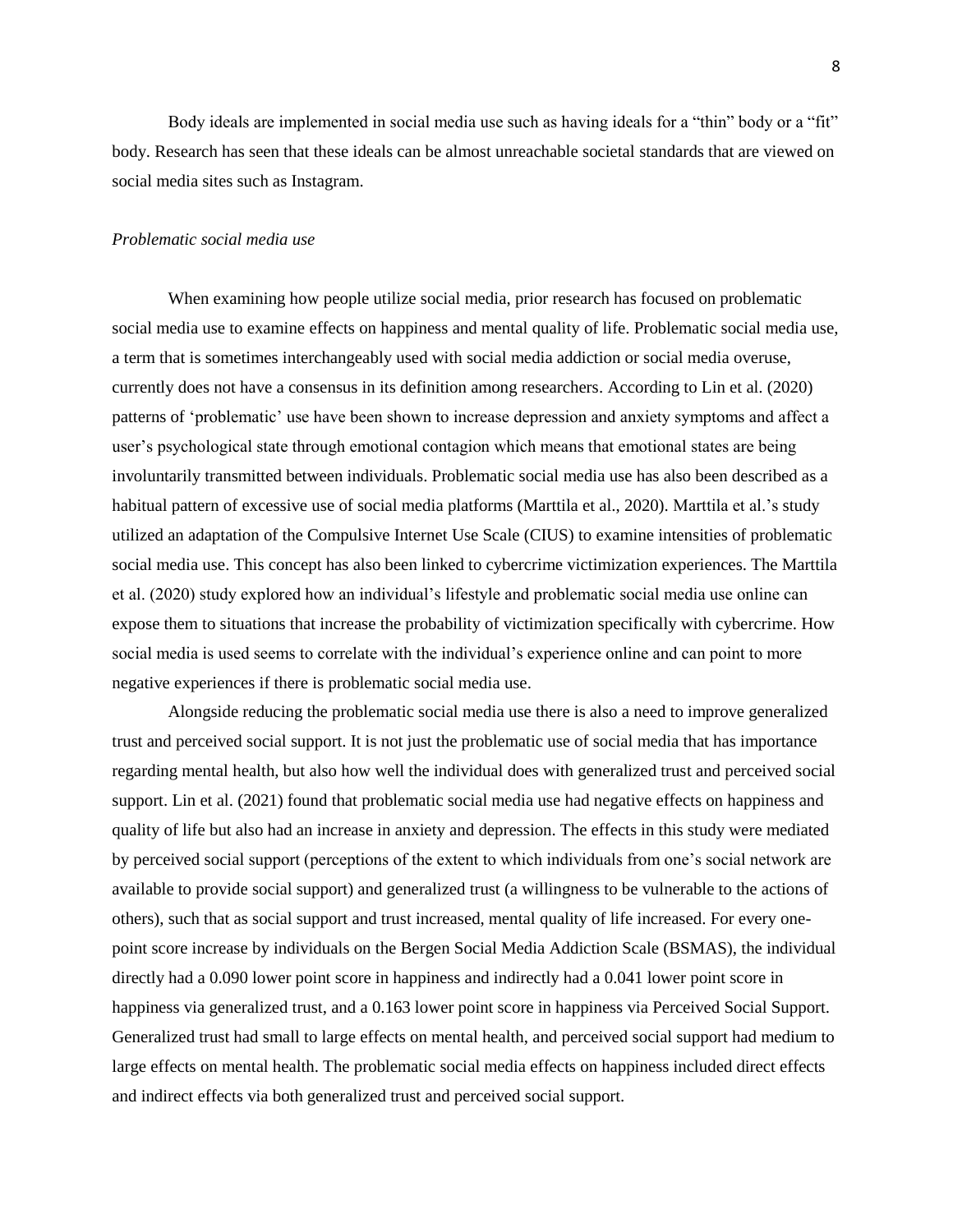Rather than examining the social media sites visited or how long an individual uses social media, it is important to examine how individuals use social media. Berryman, Ferguson, and Negy (2018) discuss that the possible negative effects of social media may come from the quality of social media use and that this is more crucial than the quantity of social media use. It may be more interesting to see how people use social media and how that can affect a person's well-being, especially when examining social media use during the COVID-19 pandemic. This idea was not explored in the present study but could be a point of interest in the growing research on social media and mental health.

Problematic internet use and loneliness may be important risk factors for mental health problems during the COVID-19 pandemic and the two factors were associated together with predictors of loneliness (Alheneidi et al., 2021). Results from Alheneidi et al. (2021) also found that the quality of the relationship with the person the participant spent their lock-down with was also correlated with loneliness. Social media use, problematic or generally, may not be the only factor that can influence feelings of loneliness during the COVID-19 pandemic. Stress related to the COVID-19 pandemic and schooling and peer relationships were also important underlying factors as seen in the Ellis et al. (2020) study that examined Canadian adolescents stress relating to the pandemic. COVID-19 stress was related to more loneliness and more depression, especially for adolescents who spend more time on social media.

While Hammad and Alqarni (2021) found that exposure to misinformation via social media has a significant positive relationship with anxiety, depression, and social isolation, Yang, Liu, Li, and Shu (2020) found that sharing timely, accurate, and positive COVID-19 information, reducing excessive discussions on COVID-19, and promoting caring online interactions rather than being judgmental, might positively associate with the general public's psychological well-being. The difference in these studies is the effect of misinformation versus positive and accurate COVID-19 information. This is important as Yang et al. (2020) looked at how positive information rather than misinformation or negative social media use can have positive effects. Yang et al. (2020) also found that people who held positive feelings toward social media interactions tended to have lower levels of depression and anxiety.

Some prior research on social media has focused on the individual's characteristics to find if a person is predisposed to use more social media because of a factor of themselves such as social media use being associated with lower self-esteem (Srivastava, et al., 2019). Srivastava, et al. (2019) examined participants' use of Facebook and found that narcissism significantly positively predicts the personal importance placed on Facebook, emotional attachment to Facebook, the requirement for admiration by Facebook friends, and intentions to post digitally altered images of the self on Facebook. The study also found immense benefits for social media users if social media were to be used with discretion.

However, the way social media has also been used to spread misinformation on COVID-19 has also taken a toll on people's emotional resources (Zaidi & Ali, 2020). Zaidi and Ali (2020) have reviewed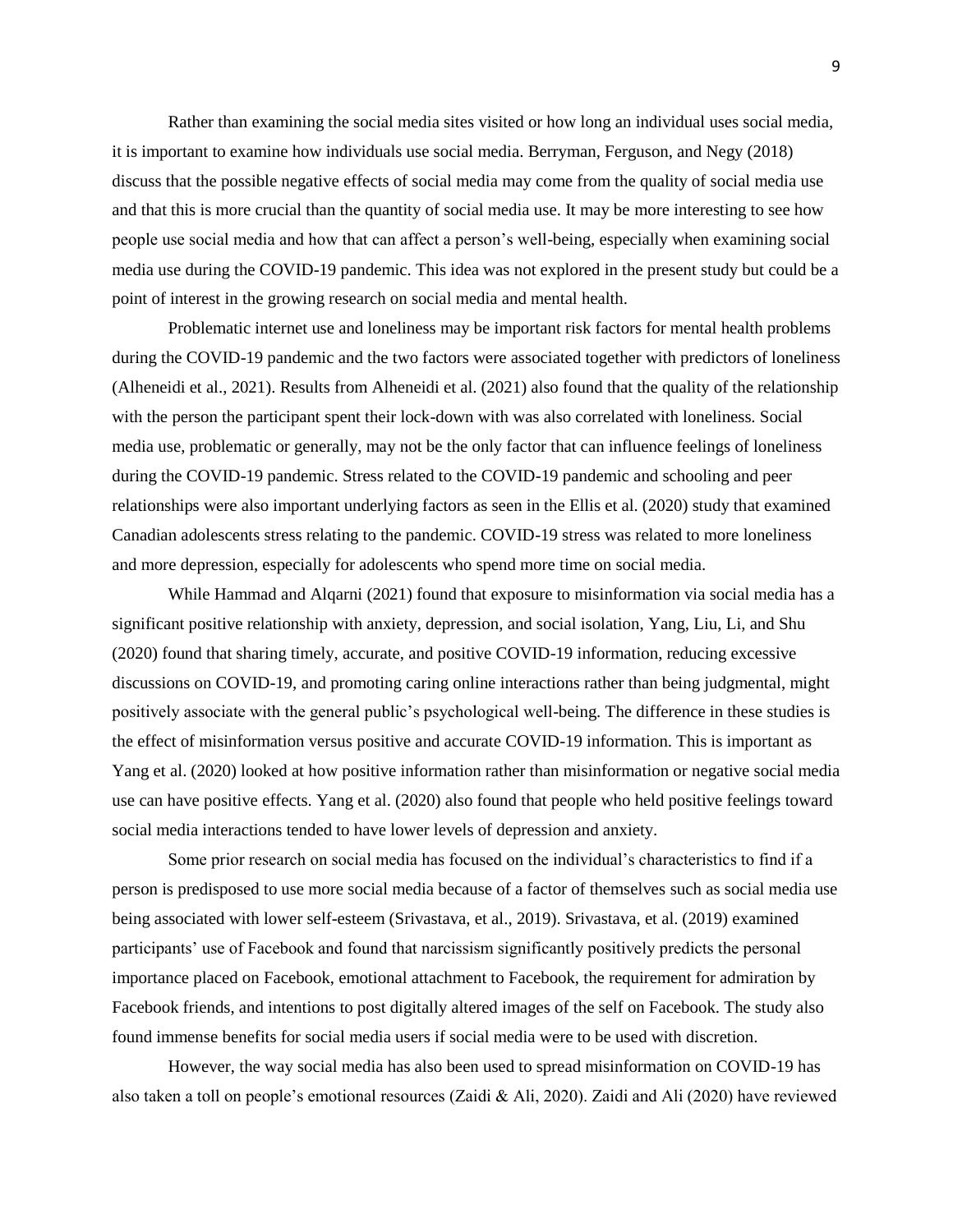the way social awareness campaigns can be double-edged swords as media coverage of the pandemic can take its toll on the consumer. People can get exhausted by the imagery in media coverage (mass graves, emotional stories, medics working long hours) and this can and has had a huge psychological cost to mental health. This study shows an important factor that while social media is a way to connect friends, family, and strangers, it is also capable of showing so much information (particularly negative imagery revolving around the COVID-19 pandemic in this case) that negative mental health effects could be occurring. If just virtually connecting with friends and family there may be a better likelihood of less depression and less social isolation, but if one's social feed is just for viewing negative imagery and misinformation, there could be more negative mental health effects as stress and concerns arise and emotional resources are exhausted. It is important to recognize that most social media use may not be simply all negative imagery or all positivity.

#### *Positive outcomes of social media use*

While misinformation and negative social media use is still a concern when engaging in social media, there are not only negatives to using social media. Sumner, Bowen, and Bartholow (2020) presents that a knowledge of factors affecting dissemination of positive mental health messages may aid organizations and individuals seeking to promote such messages online. The study showed that social media has the potential to assist with help-seeking and other health behaviors if there is positive messaging, specifically about mental health. Social learning theory shows that behavior is, in part, learned through environment, observation, and social interaction and that could include social media or rather social media can be used to incite the interactions which could affirm behaviors. Several studies have demonstrated that social media use may produce positive outcomes, such as increased life satisfaction, social trust, and political participation (Martilla et al., 2020). Positive help-seeking behaviors could be reinforced through social media. If an individual is receiving positive messaging on social media there could be more benefits than someone who is primarily engaged in problematic social media use. Yap et al. (2019) discusses message appeals and how mental health positivity can be spread effectively on social media and could reduce stigma against mental health. YouTube videos on depression and anxiety and stigma reduction were analyzed in the study and the results suggested that mental health promotion messages engage with a larger audience as they have a positive impact on the number of shares. On the same idea of learning through the messaging on social media, there is still the opportunity of negative messaging to have similar effects such as how Srivastava et al. (2019) found that there is possibly an attempt to "normalize" self-harm and suicide in certain content that has potential for the actions one is exposed to then be replicated.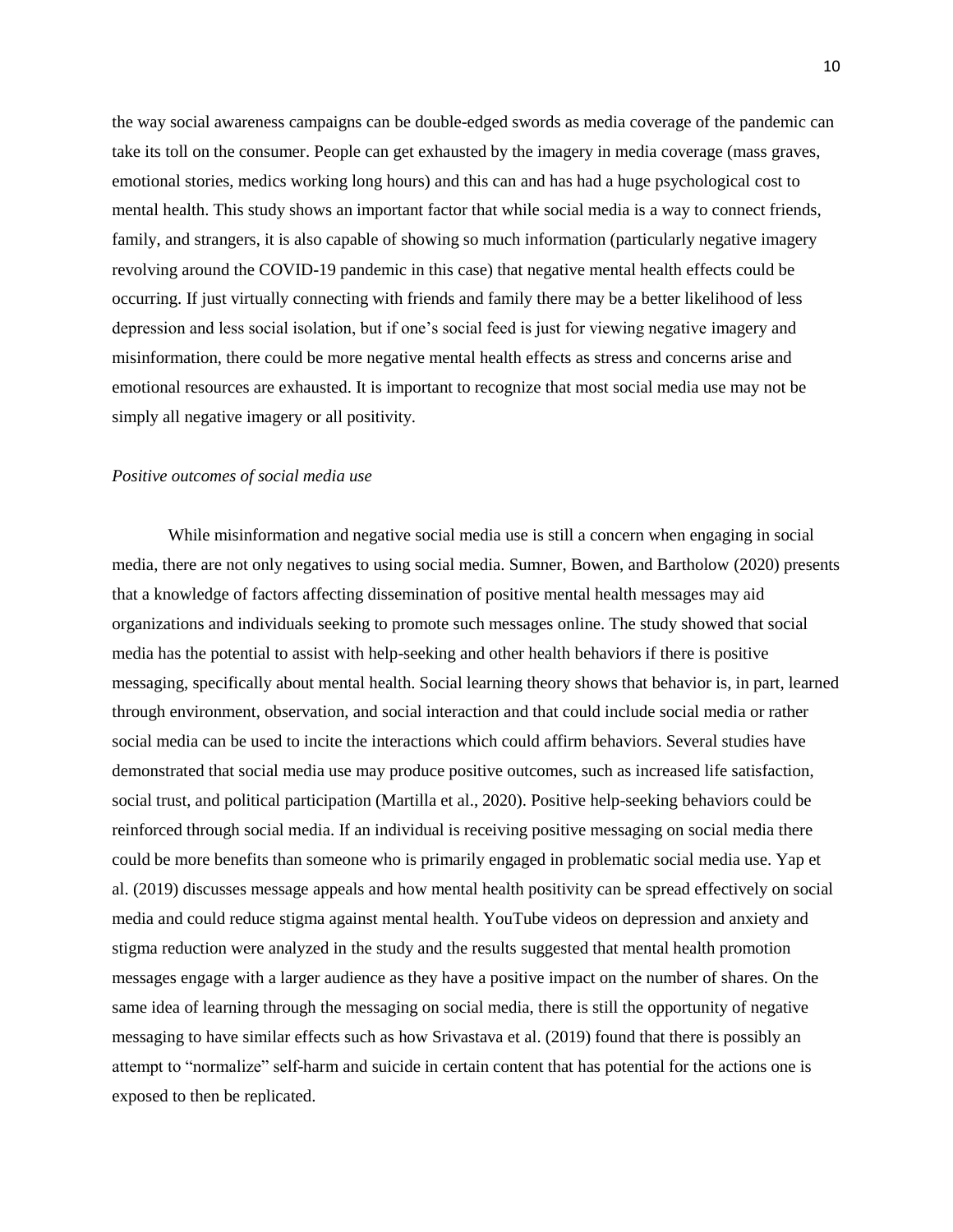There has been some prior research that has found benefits to engaging in social media when utilized correctly both by the poster and the media consumer as well as by mental healthcare professionals and users. Social media use in mental healthcare and for mental healthcare could be beneficial to use for concerns regarding mental health such as stigmas around mental illness and therapy (Robinson et al., 2019; O'Reilly et al., 2019; Martini et al., 2018; Naslund et al., 2019), research (Sanchez et al. 2020), and inferences regarding mental health states (Kolliakou et al., 2020). This is important to recognize the potential in social media to be a positive place rather than one associated with negative or problematic social media use.

#### *Social media use and mental health promotions*

Using social media methods, such as promoting mental health and encouraging social media users to seek help if they are experiencing issues, could help enhance earlier help-seeking behaviors and reduce stigmas of mental illnesses. Martini et al. (2018) article explored how information on mental health promotions is delivered through multiple platforms while analyzing BuzzFeed's Mental Health Week interactions on its website and social media platforms. Martini et al. (2018) found that videos on YouTube may be an important channel for information regarding mental health and treatment, especially when it includes personal experiences, some humor, and detailed information about treatment. Similarly, Naslund et al. (2019) explore possibilities for positive use of social media as a channel for information on mental health. Naslund et al. (2019) surveyed participants who identified that they had a mental health condition and assessed their use of social media for mental health and interest in accessing mental health programs delivered via social media. Most participants expressed interest in mental health programs delivered through social media, especially to promote health and wellbeing and for coping with mental health symptoms. This also demonstrated the feasibility of reaching social media users with mental illness to inform efforts to leverage social media to make mental health services more widely available to those in need. Naslund et al. (2019) finds that there is a potential for social media to expand the reach and availability of mental health services to those in need and that social media programs designed to help people with mental illness could appeal to a wide age demographic based on the age groups in their study not differing in their interest in mental health programs and using social media for mental health purposes. Szlyk et al. (2020) looked into the barriers for individuals with depression to seek treatment and found that online platforms like social media are effective mediums to recruit individuals with depression symptoms who seek mental health support, this is in agreement with ideas expressed in Naslund et al. (2019). Some strategies from Szlyk et al. (2020) using social media to reduce barriers that individuals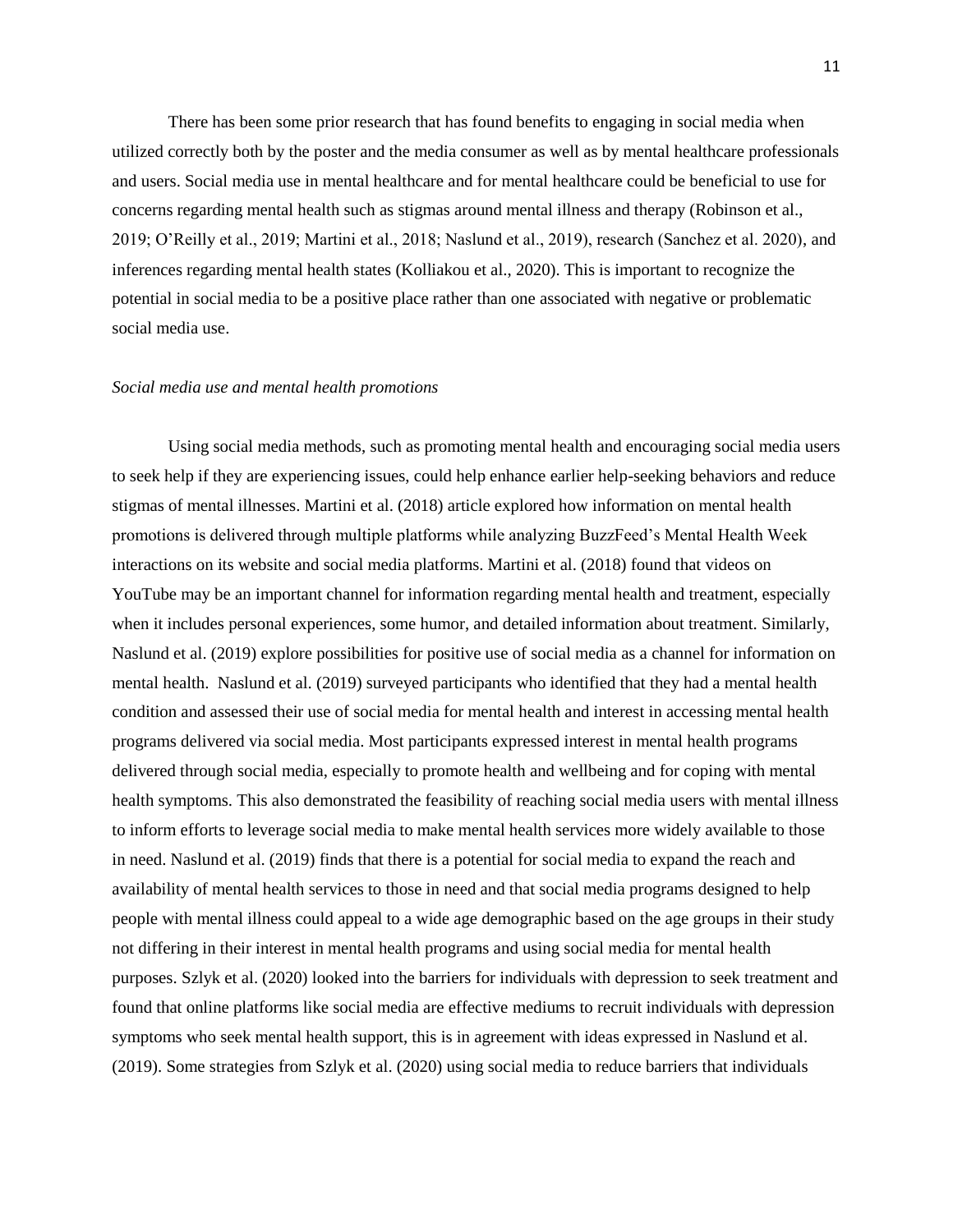with depression encounter include engagement strategies for help-seeking behaviors, and promising platforms to recruit individuals with depression symptoms who want mental health support.

An increasing amount of attention is being paid to the ways in which individuals' mental health status can be inferred from material on social media and predicted from previous materials. The Kolliakou et al. (2020) article found a temporal association between Twitter users' posts regarding mental healthrelated social media content and crisis episodes in mental healthcare and that higher volumes of depression and schizophrenia tweets were associated with higher number of same-day crisis episodes for both sites. Berryman et al. (2018) examined what they called "vaguebooking" which is defined as when someone makes a social media post that contains little actual and clear information but are worded in such a way as to solicit attention and concern from the readers. This concept of "vaguebooking" was considered as a possible "cry for help" by Berryman et al. and they explain that this could serve as a warning behavior for individuals experiencing mental health issues. This is similar to the ideas discussed in Kolliaku et al. (2020) that the way individuals use social media and what they post can be useful for inferring the mental health status or predisposition of mental health concerns. Similarly, Thorstad and Wolff (2019) investigated people's everyday language on the social media platform, Reddit, to see if there are sufficient signals to predict the future occurrence of mental illness. Thorstad and Wolff (2019) found that words derived from the nonclinical subreddits predicted future postings to clinical subreddits, implying that everyday language contains signals about the likelihood of future mental illness, possibly before people are aware of their mental health condition. Posts within these subreddits can help identify individuals who likely have a clinical disorder just from everyday language as symptoms of depression tend to spill over into language. While these are just possibilities, they are worth noting as a possibility of social media to be a helpful indicator of mental health status rather than social media being a cause of mental health effects.

The use of online social media and virtual worlds is also beginning to be explored. Paul, Mohanty, and Sengupta (2022) identify a novel coping strategy to strengthen individuals' psychological resilience against the pandemic using an out-of-body experience through a social virtual world where participants projected themselves onto a virtual character in a world where they can feel immune to the COVID-19 virus. The social virtual world is defined as different from the gaming virtual world or social media use, but it still stands to show how there can be an online social platform that provides benefits to the person utilizing the virtual experience and computer-based technology as intervention tools.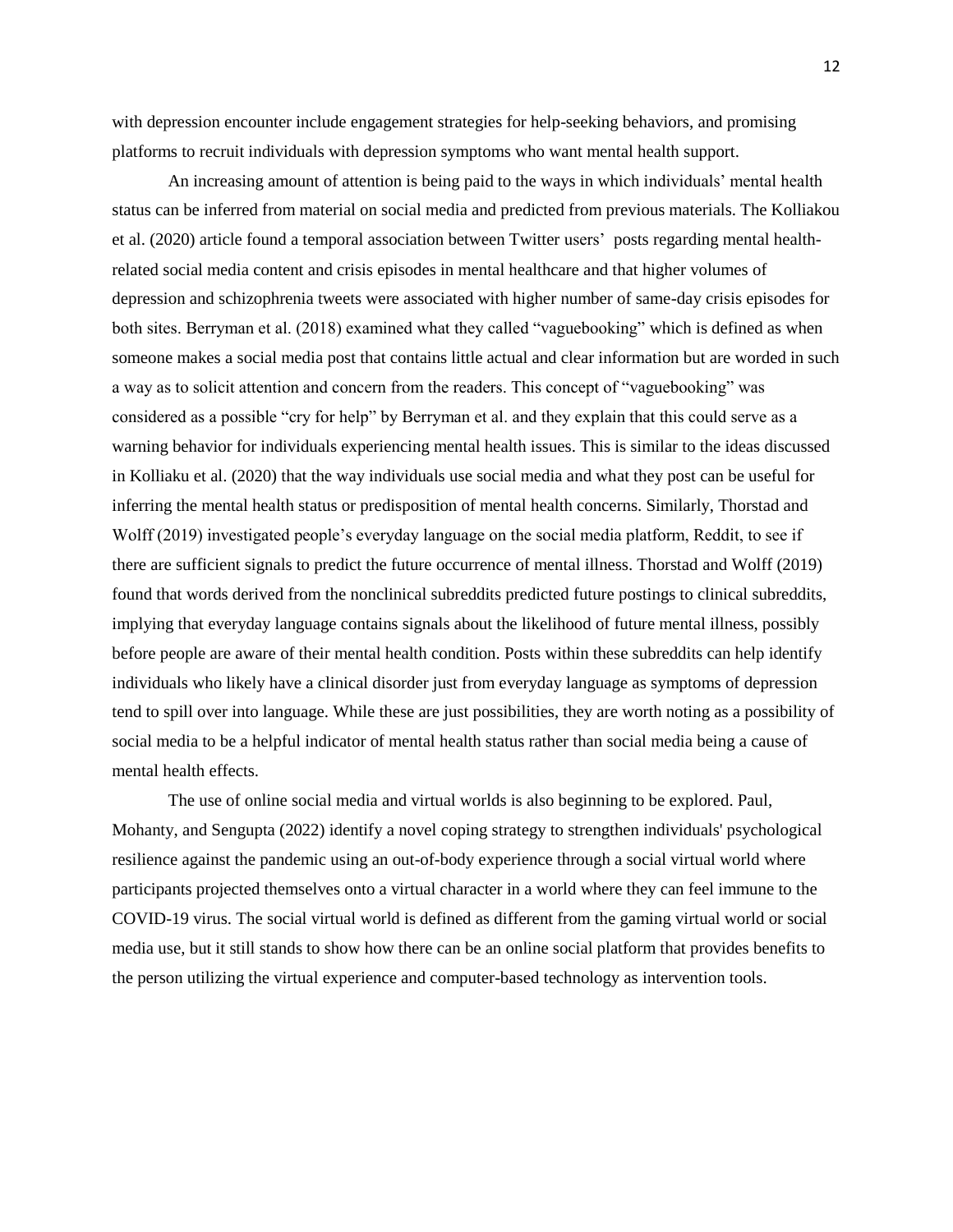Effective campaigns targeting mental health stigma in changing perceptions are complex and prior research found that social media may be used to assess stigma levels and highlight new trends (Robinson et al., 2019; O'Reilly et al., 2019). While Robinson et al. (2019) pointed out the mental health stigmas exist and are common on social media, they also found that targeting anti-stigma campaigns to individuals' profiles may prove useful to educate and change attitudes towards mental health conditions and social media could be used to measure the general public's attitudes towards mental health conditions as well. O'Reilly et al. (2019) also found the potential for social media to promote positive mental health but also examined the way perceptions of social media are possibly used to leverage mental health promotion among adolescents. This article identified that adolescents frequently utilize social media and the internet to seek out information on mental health and despite the challenges and risks of using social media, there is the possibility of social media offering a useful way to educate and provide anonymity for those seeking information on mental health but are still cautious of seeking help because of stigma or the belief of social media contributing to mental illness.

The belief of social media contributing to mental illness is important, as this effect has been seen in prior research on social media, but is beginning to lessen as focus shifts to possible positives. Social media is beginning to be seen as potentially helpful for mental health research (Sanchez et al. 2020). Sanchez et al. (2020) explain that social media could be an effective and economical recruitment tool for research for mental health although there are some methodological and privacy concerns that are not covered in current research regulations. Robinson et al. (2019) also agree on the potential for social media to be used for measuring the general public's attitudes to mental health conditions and show how useful social media could be for studying and gathering data for mental health. Social media could become a tool to survey perceptions of mental health and stigma. While there is additional consideration required for the use of social media for researchers as expressed by Sanchez et al. (2020), it shows that social media is becoming more in focus for mental health research and not just for the mental health of its users.

One of the benefits of using social media to promote mental health is the factor of anonymity. The O'Reilly et al. (2019) study helps to remind us that there can be positive effects from social media use that need more exploration to utilize it effectively and that these positive aspects should be recognized as well to have an open mind that social media could be associated with positive mental health outcomes such as lower levels of depression and loneliness. The study acknowledged the risks and challenges associated with this goal, but also recognized that social media is already used by adolescents to seek information on mental health. From the Ivie et al. (2020) study, it is thought that there could be potential benefits of social media use in adolescence that could be better self-esteem and perceived social support.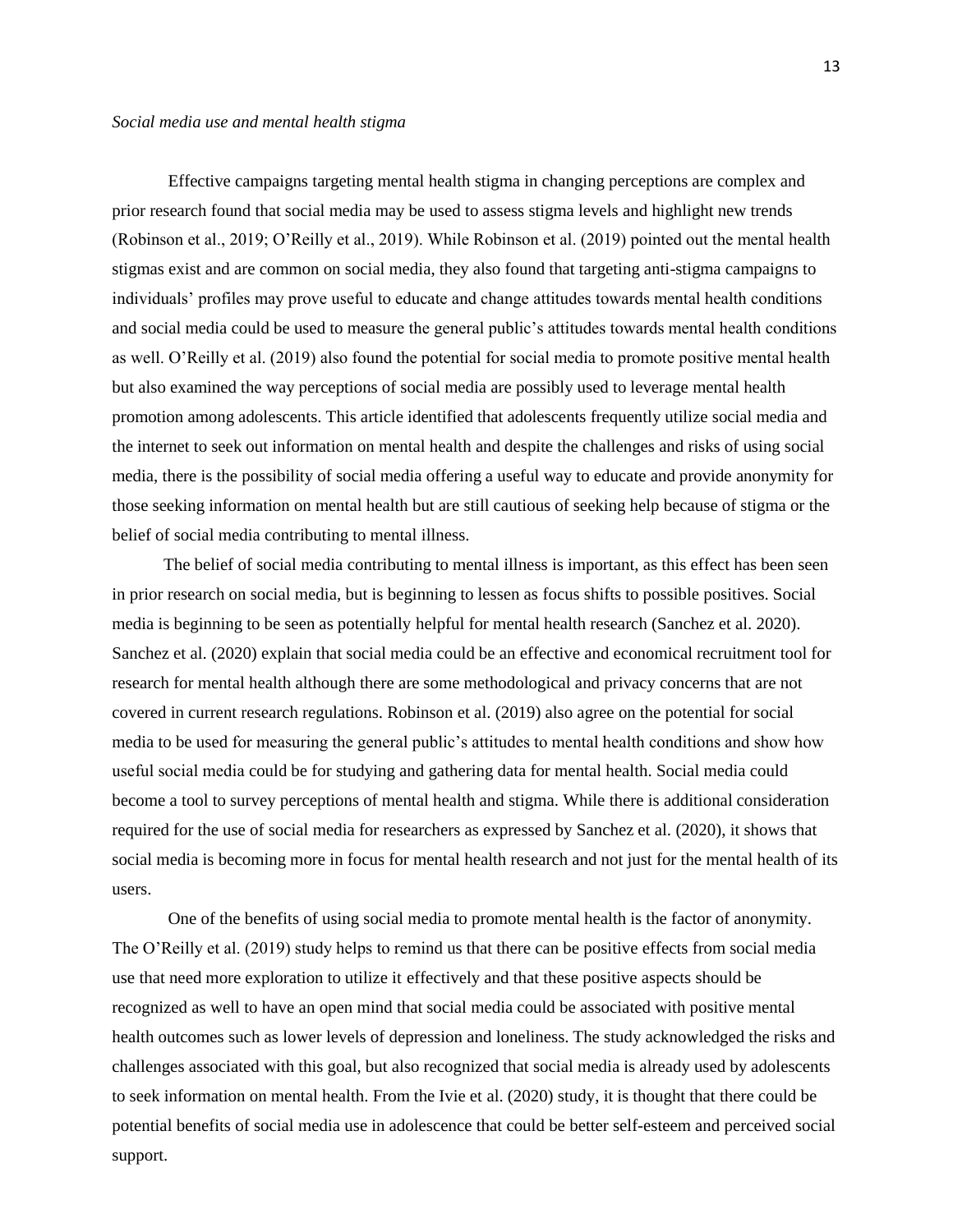Some research on social media use seems to focus on the concerns of developing teens/young adults and their social media use, but as we move forward, all adults' use of social media could have differing effects than that of developing teenagers/young adults and it could be useful in future research to include older individuals in the data and see how their use of social media could relate or differ from, that of adolescents. Berryman et al. (2018) states that social media use is an important developmental process for youth and young adults as they interact with others and present their forming identities online. Ivie, Pettitt, Moses, and Allen (2020) found a small but significant positive correlation between adolescent social media use and depressive symptoms but also suggest, based on the correlational design employed in the research, that the association could be epiphenomenal. It is important to note that there may be different effects among different age groups. While Ivie et al. (2020) studied depressive symptoms among adolescents who used social media, this same relationship may not exist in a general population or other age groups.

#### *Hypotheses*

This study examined if social media use during the pandemic has resulted in any changes in the correlation between social media use and loneliness, depression, anxiety, and stress. Our hypotheses were: 1. Social media use during the pandemic may show correlations with less reported loneliness rates than social media use before the pandemic, 2. Social media use during the pandemic may show correlations with less reported depression than social media use before the pandemic, 3. Social media use during the pandemic may show correlations with less reported anxiety than social media use before the pandemic, and 4. Social media use during the pandemic may show correlations with less reported stress than social media use before the pandemic. From prior research, we did recognize that anxiety and stress levels may increase during the pandemic as prior research during the pandemic has found that misinformation regarding the pandemic, imagery relating to the pandemic, and seeing the state of healthcare workers is more likely to be found and spread online and this could be reason for these two factors to increase. However, I was interested in seeing if social media use is turned to during the time of the pandemic in order to relieve these feelings rather than experience more.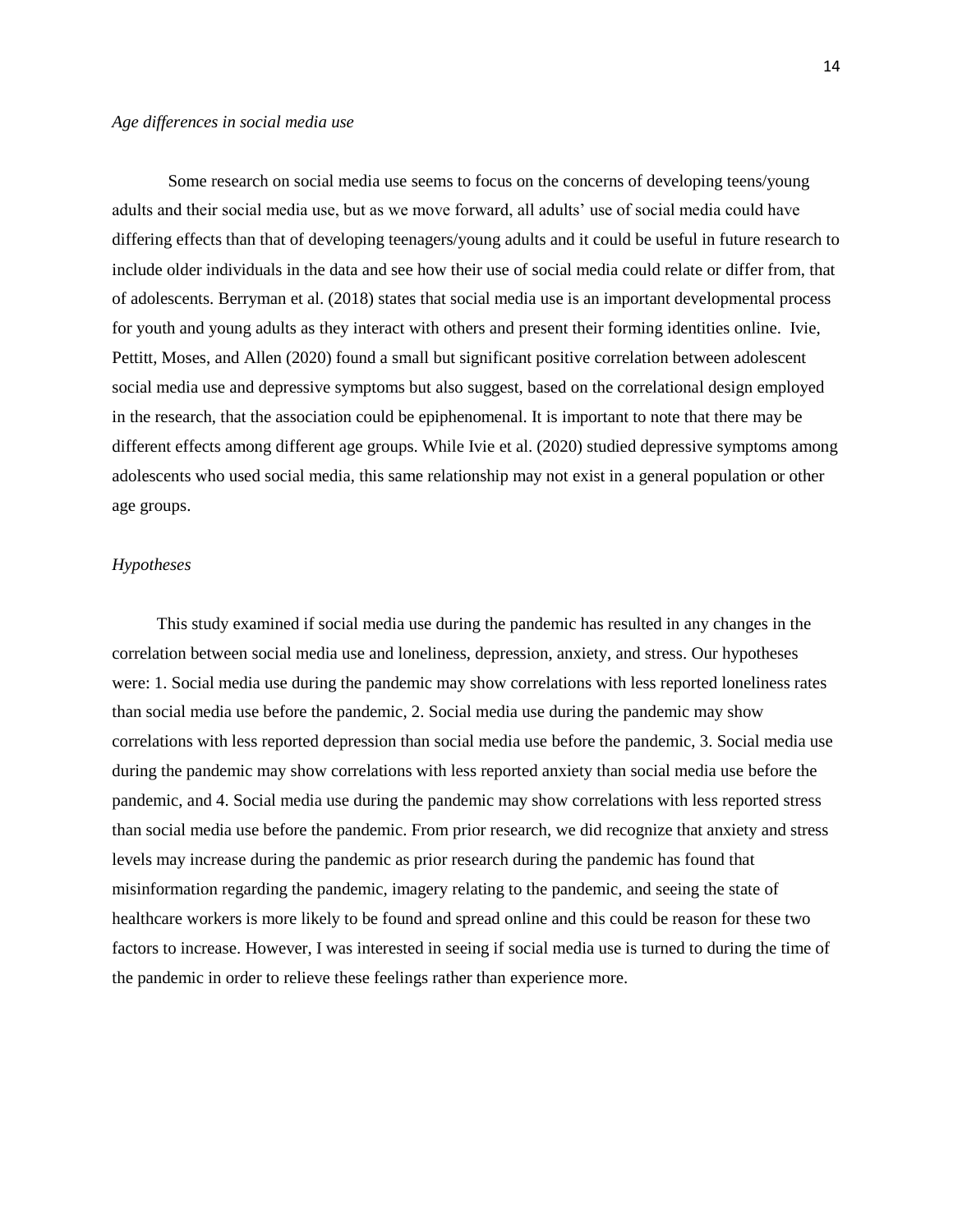## CHAPTER 2 METHOD

#### *Participants*

Participants (N=270; 76 males, 190 females) included undergraduate students from Georgia Southern University ( $N = 249, 92.2\%$ ) and people who accessed the link to the Qualtrics survey via social media links posted on Twitter (1.1%), Facebook (3.0%). Some participants reported hearing about the survey through another unspecified source (0.4%). Participants indicated in the survey that they engaged in some use of social media via the amount of time they spent on social media sites. Ages ranged from 18 to 60 years old. The majority of participants ranged from 18 to 20 years of age (68.2%), and 13% of participants did not indicate their age. The majority of participants identified as white (62.6%), but the sample also included African American (28.5%), Asian/Asian-American (4.8%), Mexican American (4.8%), American Indian (.4%), and multiracial (5.9%) individuals. Participants' relationship statuses were mostly single (78.9%) compared to married/partnered/common law (14.8%), never married (4.1%), separated (0.4%), and divorced (0.7%), widowed (0.7%). Participants were mostly from urban areas (51.5%) compared to rural areas (46.7%), some did not respond (1.9%). Participants identified their current financial status with most indicating having some financial resources (55.9%) or substantial resources (37.8%) and a small percentage indicated they were currently poor/impoverished (4.8%) or rich/affluent (0.4%). Participants identified their highest level of formal education with the majority having some college of vocational school (55.2%) or a high school diploma/GED (34.4%). Small percentages were reported for a vocational degree (.4%), a college degree (5.6%), a master's degree  $(1.1\%)$  or a doctoral degree  $(1.1\%)$  Participants who did not finish the survey  $(N=25)$  or participants whose time spent on the study is less than five minutes  $(N=20)$  were excluded from the study.

#### *Measures*

The Bergen Social Networking Addiction Scale (Andreassen et al., 2016) (Appendix A) is an adaptation of the Bergen Facebook Addiction Scale (BFAS) (Andreassen, Torsheim, Brunborg, & Pallesen, 2012). The BSNAS only replaces the word "Facebook" with "social media" and "social media" is defined as "Facebook, Twitter, Instagram and the like" in the instructions. This scale uses a 5-point Likert scale ranging from 1 (very rarely) to 5 (very often), thus yielding a composite score from 6 to 30. Higher scores indicate that the individual is more at risk of developing problematic social media use. The BFAS has shown acceptable psychometric properties across studies. (Andreassen, et al., 2016). Cronbach's alpha using the BSNAS scale was .86 (Lin et al, 2021) and .88 (Andreassen et al., 2016). In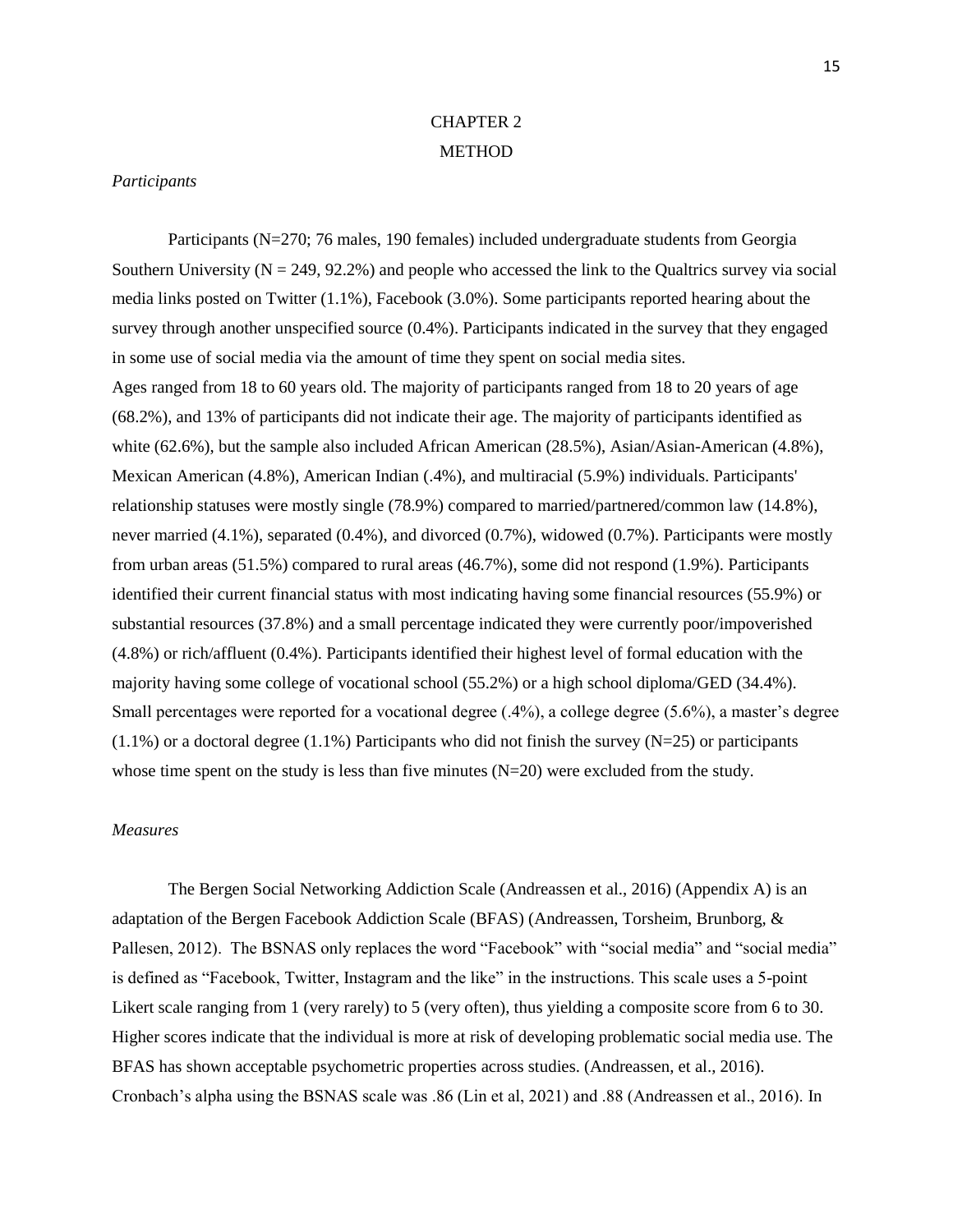the present study, Cronbach's alpha for this scale was .74. In addition, Cronbach's alpha for pre-Covid (.84) and during-Covid (.75) conditions were acceptable.

The Depression Anxiety Stress Scale (DASS-21) (Lovibond, S. H., & Lovibond, P. F. 1995) (Appendix B) is a 21-item self-report scale, based on the original 42-item scale, which measures the negative emotional states of depression, anxiety, and stress. Each subscale has 7 items. The Depression subscale assesses symptoms such as dysphoria, hopelessness, lack of incentive, and low self-esteem. The Anxiety subscale has items that assess acute responses of fear as well as subjective and somatic symptoms of anxiety. The Stress subscale includes items that measure symptoms such as difficulty in relaxing, nervous tension, irritability, overreaction to stressful events, and impatience. Participants indicated the extent of their experiences of each state over the past week on a 4-point scale ranging from 0 (Did not apply to me at all / Never) to 4 (Applied to me very much, or most of the time / Almost Always). The DASS-21 is based on a dimensional rather than a categorical conception of psychological disorder. The reliability of DASS-21 showed that it has excellent Cronbach's alpha values of 0.81, 0.89 and 0.78 for the subscales of depressive, anxiety and stress respectively. (Coker et al., 2018; Antony et al., 1998) These Cronbach alpha values showed that the DASS-21 is a reliable psychometric instrument with good internal consistency. The 21-item version has been shown to have a cleaner factor structure and smaller interfactor correlations than the longer version which was suitable for our study (Antony et al., 1998). The convergent and discriminant validity of the DASS-21 have also been evaluated with scales of positive and negative affectivity and quality of life measures such as the Positive and Negative Affect Schedule (PANAS; Watson, Clark, & Tellegen, 1988). The depression scale highly correlates with the Beck Depression Inventory (BDI: Beck, Rush, Shaw, & Emery, 1979 ) and the anxiety scale correlates highly with the Beck Anxiety Inventory (BAI; Antony et al., 1998; Bados et al., 2005; Beck & Steer, 1990; Gloster et al., 2008; Norton, 2007) and the State-Trait Anxiety Inventory (STAI; Antony et al., 1998; Spielberger, 1983; Wang et al., 2016). In the present study, coefficient alpha was .86, .80, and .80 for the depressive, anxiety, and stress subscales, respectively. In addition, Cronbach's alpha for the depressive subscale pre-Covid (.91) and during-Covid (.88) conditions, the anxiety subscale pre-Covid (.86) and during-Covid (.85) conditions, and the stress subscale pre-Covid (.84) and during-Covid (.84) conditions were all acceptable.

The UCLA Loneliness Scale (Version 3) (Russell, 1996) (Appendix C) uses a 4-point rating scale from 1 (never) to 4 (always).  $1 =$  never;  $2 =$  rarely;  $3 =$  sometimes;  $4 =$  always. The participants answered 20 questions, such as "How often do you feel left out?" and "How often do you feel part of a group of friends?" and researchers later reverse-code the positively worded items so that high values mean more loneliness, and then calculate a score for each respondent by averaging their ratings. The UCLA Loneliness Scale (version 3) is a 20-item scale designed to measure one's subjective feelings of loneliness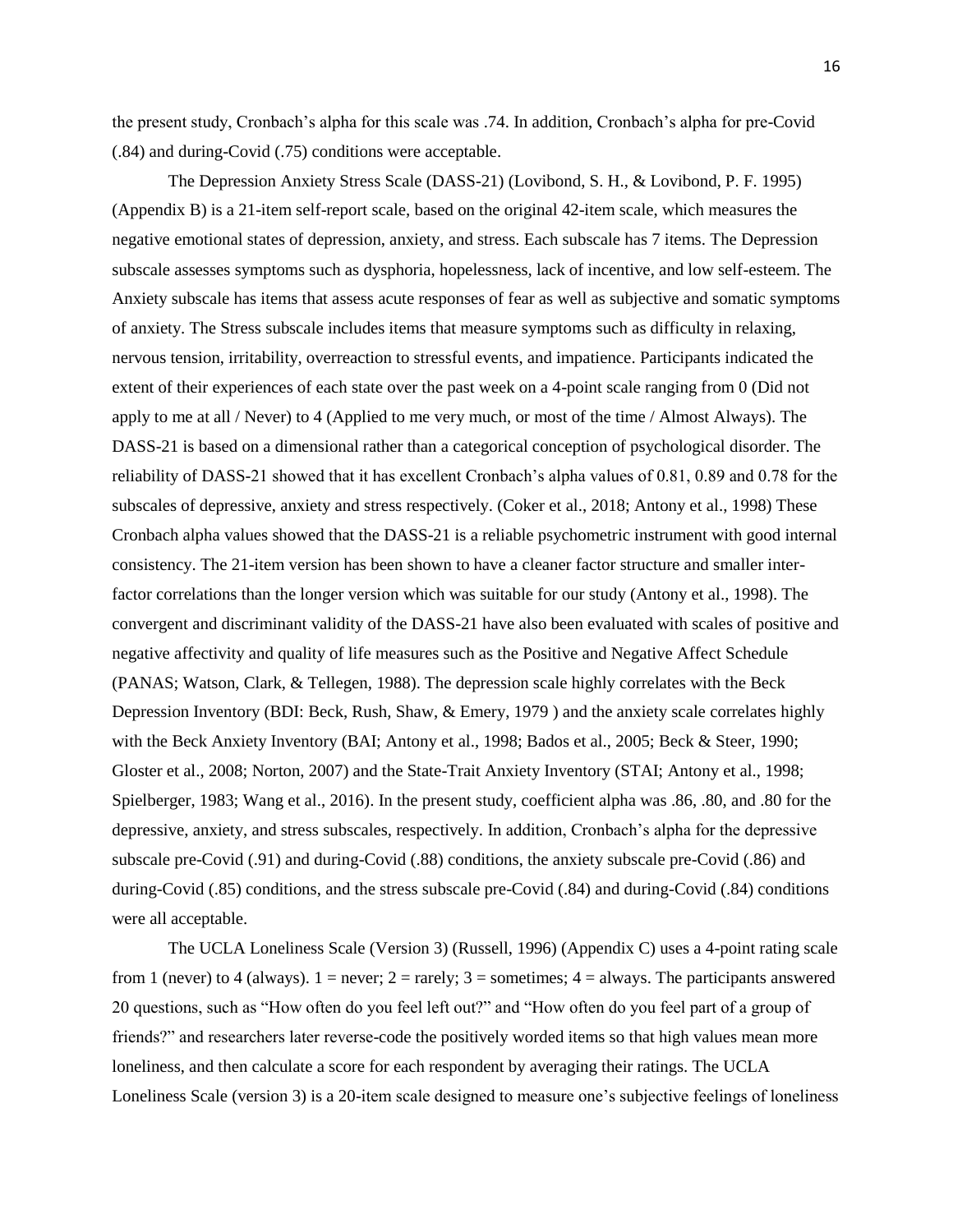as well as feelings of social isolation. Results indicated that the measure was highly reliable, both in terms of internal consistency (coefficient alpha ranging from .89 to .94) and test-retest reliability over a 1-year period  $(r = .73)$  (Russell, 1996). Convergent validity for the scale was indicated by significant correlations with other measures of loneliness. Construct validity was supported by significant relations with measures of the adequacy of the individual's interpersonal relationships, and by correlations between loneliness and measures of health and well-being. Coefficient alpha for the UCLA Loneliness Scale in the present study was .93. In addition, Cronbach's alpha for pre-Covid (.95) and during-Covid (.93) conditions were acceptable.

#### *Procedure*

Participants were recruited using the SONA system at Georgia Southern and direct links to the survey via social media posts on Twitter, Instagram, Facebook, and Reddit. We collected information from participants through self-report questionnaires relating to their experiences on social media. Georgia Southern students who completed the study via SONA received compensation in the form of course credit. We distributed this study to others outside of Georgia Southern to gain more participants and to broaden the sample. Participants who were not students at Georgia Southern did not receive credit or any monetary compensation. Only participants that accessed the survey through SONA received course credit applied to the participant's SONA account.

All participants first completed an informed consent form. Next, participants were randomly assigned to one of two groups, the first randomly assigned group were instructed to think about their responses in the context of their social media use during the pandemic  $(N = 142)$ . The second randomly assigned group were instructed to think about their responses in the context of their social media use before the pandemic  $(N = 128)$ . Both groups received the same questionnaires, the only difference being the context in which they were asked to contemplate for their responses, either during the pandemic or before the pandemic, respectively.

Both randomly assigned groups were asked to indicate approximately how much time they spend on social media per day, either during the pandemic or before the pandemic, respectively (Appendix D). The participants were instructed to identify what forms of social media they use daily on a scale from 0 to 100 minutes (Appendix E). We also included questions to address directionality for loneliness, depression, anxiety, and stress so that participants could indicate whether social media use makes them feel lonely, depressed, anxious, or stressed, or if they use social media when they experience loneliness, depression, anxiety or stress (Appendix F). This was included to help to identify whether participants are using social media to alleviate these factors or if social media use is potentially adding to their loneliness,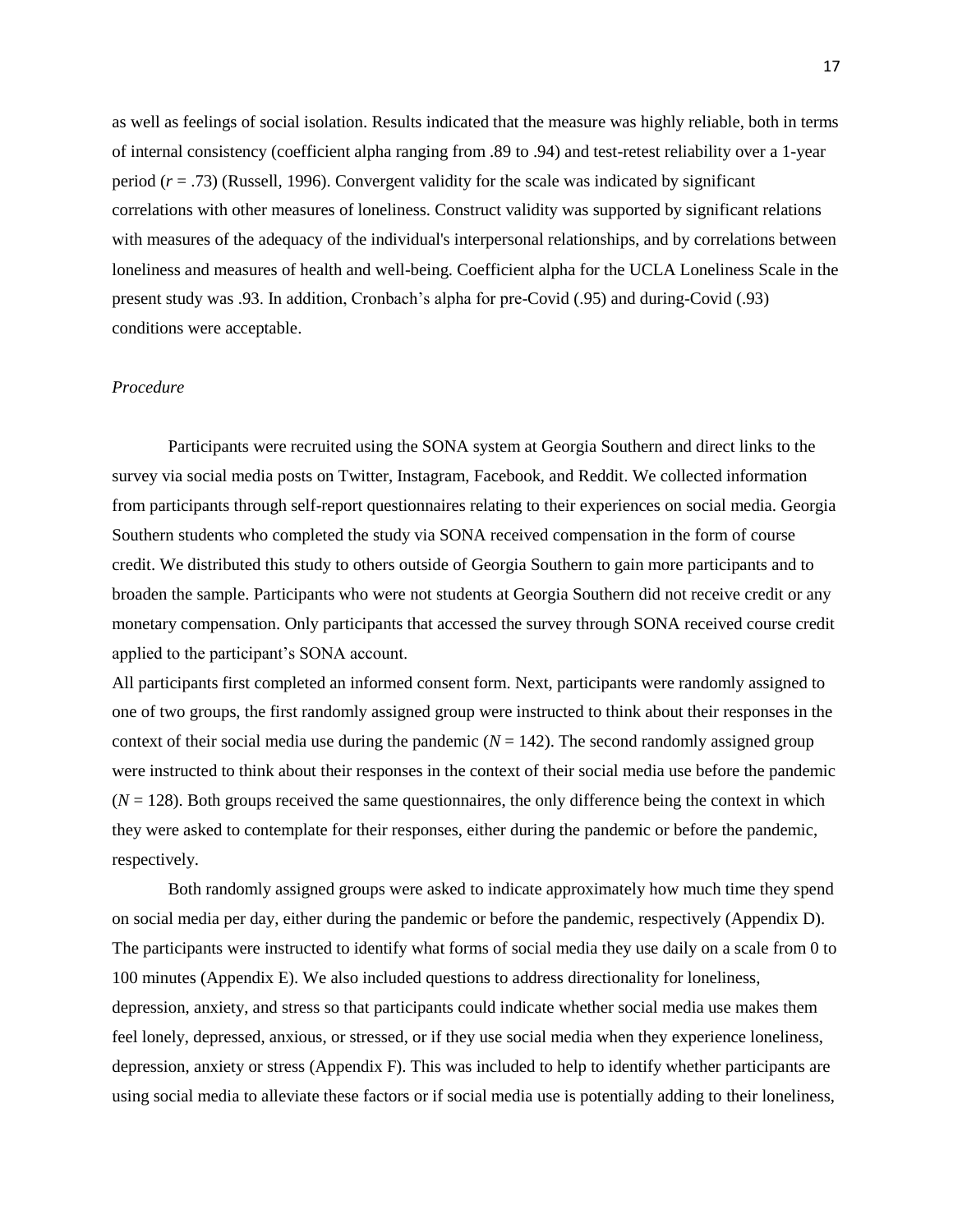depression, anxiety, or stress, based on participants' self-reported perspective. Examples of these directionality questions include "When using social media, do you experience feelings of loneliness?" or "When you feel lonely do you use social media to reduce these feelings?"

Finally, participants in both randomly assigned groups were given the Bergen Social Media Addiction Scale, the Social Media Use Integration Scale, the DASS-21, and the UCLA Loneliness Scale (Version 3). The Bergen Social Media Addiction Scale was used to examine the risk of developing problematic social media use. The DASS-21 was used to examine feelings of depression, anxiety, and stress levels. Finally, the UCLA Loneliness Scale (Version 3) was used to examine the levels of loneliness. Each group was prompted to respond while thinking about their experience with social media during the pandemic or before the pandemic. Included in the instructions for each individual questionnaire was a reminder of their prompt (during or before the pandemic) to ensure participants were thinking about their social media use in the assigned time period.

We collected demographic data through self-report questions at the end of the survey to collect information on participants' age, sexual identity, gender, race, relationship status, hometown, current town, financial resource status, and level of education.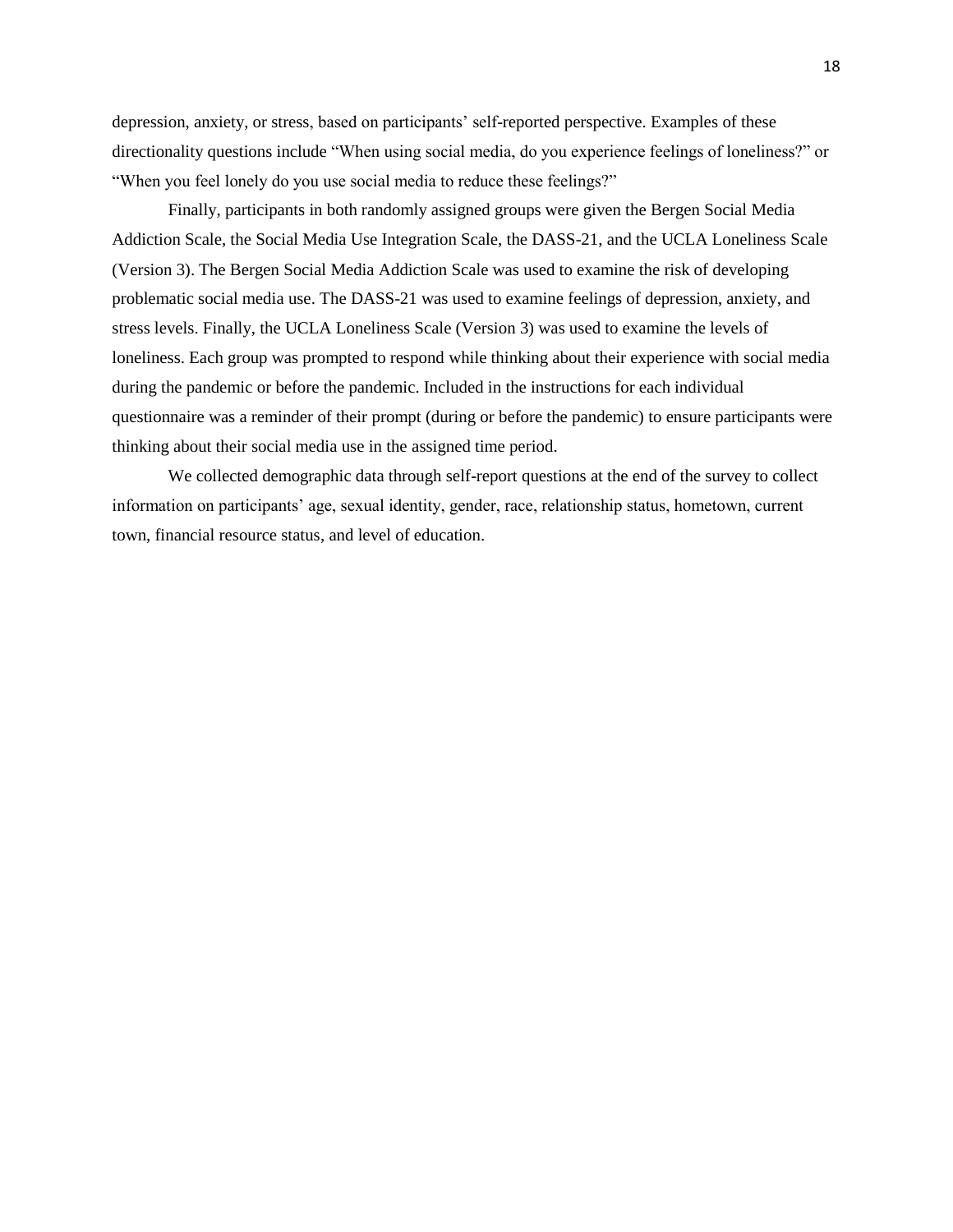#### CHAPTER 3

#### RESULTS

#### *Time Spent on Social Media*

Analyses began by examining the overall estimates of time people devoted to social media each day. We identified the amount of time spent by participants on social media to be an average of 2.7 hours per day before the pandemic and the time spent on social media during the pandemic was identified as an average of 3.45 hours. A comparison of the daily hours spent on social media in the pre-pandemic and during-pandemic groups showed that people reported fewer hours devoted to social media before the pandemic (*M*=2.7, *SD*=.935) than during the pandemic (*M*=3.45, *SD*=.795), *t*(268)=-7.170, *p*=.004.

Participants were asked to identify the amount of time in minutes that were spent on specific social media sites daily. These are presented in Table 1.

#### **Table 1**

| <b>Minutes Spent Daily on Social Media Sites</b> |       |        |                  |          |
|--------------------------------------------------|-------|--------|------------------|----------|
| <b>Variable</b>                                  | Pre-  | During | $\boldsymbol{t}$ | Sig.     |
| Facebook                                         | 10.8  | 20.9   | $-3.223$         | $.001*$  |
| Twitter                                          | 10.64 | 18.4   | $-2.346$         | .020     |
| Instagram                                        | 45.2  | 53.9   | $-2.489$         | .013     |
| Snapchat                                         | 47.3  | 58.4   | $-2.473$         | .014     |
| WeChat                                           | 0.0   | 0.1    | $-0.865$         | .387     |
| GroupMe                                          | 3.2   | 5.9    | $-2.215$         | .028     |
| <b>Tik Tok</b>                                   | 43.4  | 75.3   | $-7.127$         | $.0001*$ |
| Other                                            | 10.6  | 23.2   | $-3.352$         | $.001*$  |

*\* p* < .00625

*Note*. Table 1 shows a longer amount of time spent on social media sites consistently for each listed site when comparing the means for each in the during group compared to the means found in the pre-pandemic group. To account for type I error, we used Bonferroni-corrected p value of .00625 to determine significance. Twitter, Instagram, Snapchat, WeChat, and GroupMe had no significant difference in the minutes spent on social media during the pandemic compared to before the pandemic.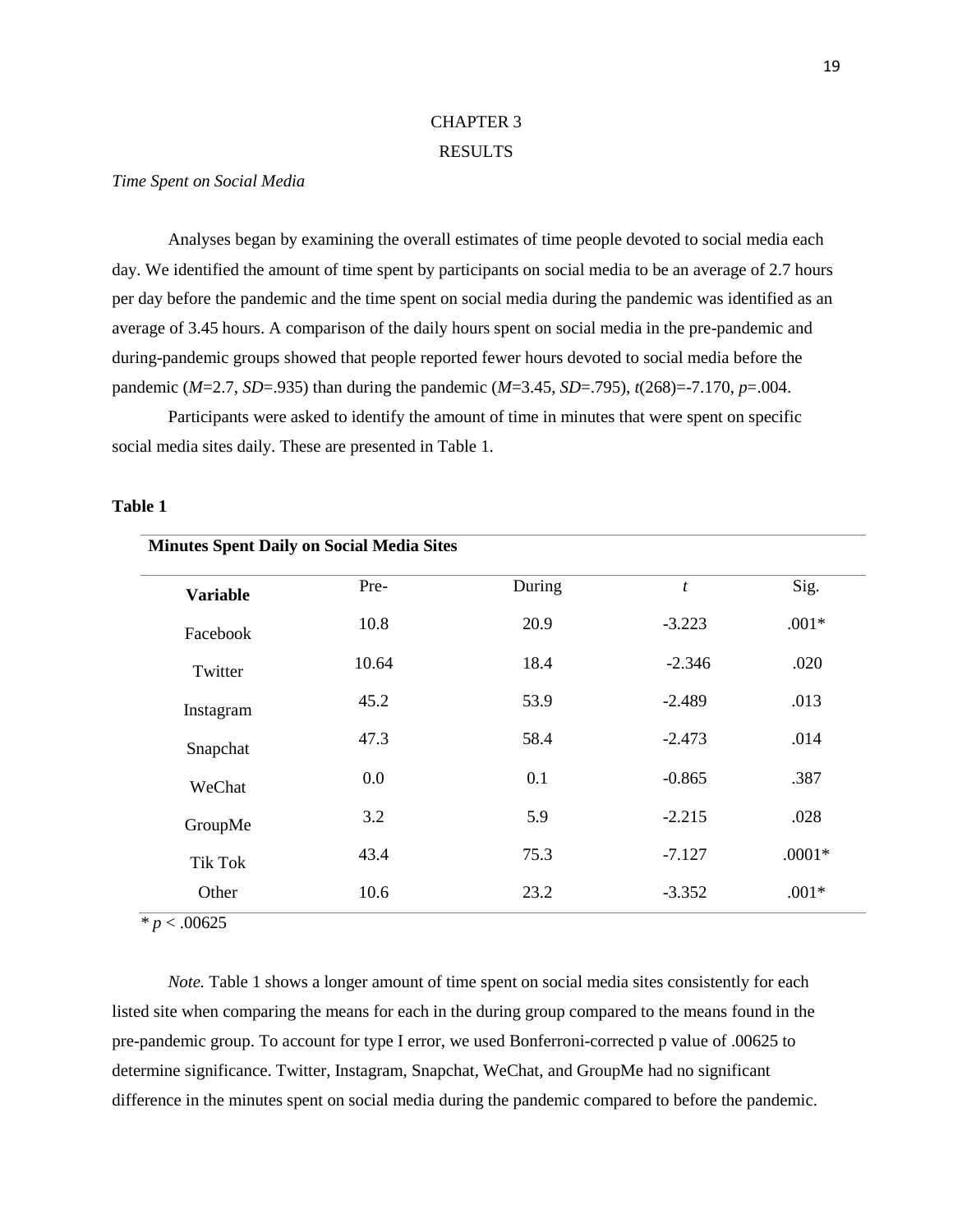#### *Correlations*

Pearson's correlations were used in order to examine our primary hypotheses. We predicted: 1. That the correlation between social media use and loneliness would be smaller during the pandemic than before the pandemic; 2. That the correlation between social media use and depression would be smaller during the pandemic than before the pandemic; 3. That the correlation between social media use and anxiety would be lower during the pandemic than before the pandemic; and 4. That the correlation between social media use and self-reported stress would be lower during the pandemic than before the pandemic. The first phase of data analysis was conducted with correlations of the variables. Three tables were created to show zero order correlations; Table 2 reports the correlations when pre- and duringpandemic data are combined. It indicates a modest relationship between time spent on social media, and loneliness, anxiety, and stress. The correlations between these variables and depression is included here for informational purposes.

#### **Table 2**

| Correlations of Key Variables Across Both Conditions |       |           |           |           |           |                |  |  |  |
|------------------------------------------------------|-------|-----------|-----------|-----------|-----------|----------------|--|--|--|
| Variables                                            | М     | <b>SD</b> |           | 2         | 3         | $\overline{4}$ |  |  |  |
| 1. Hours Spent on Social Media                       | 3.10  | 0.94      |           |           |           |                |  |  |  |
| 2. Anxiety                                           | 11.22 | 4.53      | $0.16**$  |           |           |                |  |  |  |
| 3. Depression                                        | 12.52 | 5.24      | $0.10*$   | $0.68**$  |           |                |  |  |  |
| 4. Stress                                            | 13.31 | 4.78      | $0.11*$   | $0.83**$  | $0.76**$  |                |  |  |  |
| 5. Loneliness                                        | 55.57 | 6.30      | $-0.16**$ | $-0.34**$ | $-0.52**$ | $-0.42**$      |  |  |  |
| $\star = \sqrt{15}$ , $\star \star = \sqrt{11}$      |       |           |           |           |           |                |  |  |  |

*\* p < .05; \*\*p < .01*

Pre-pandemic correlations between social media and loneliness, anxiety, and stress appear in Table 3. These results indicate non-significant correlations between social media usage and each of these variables.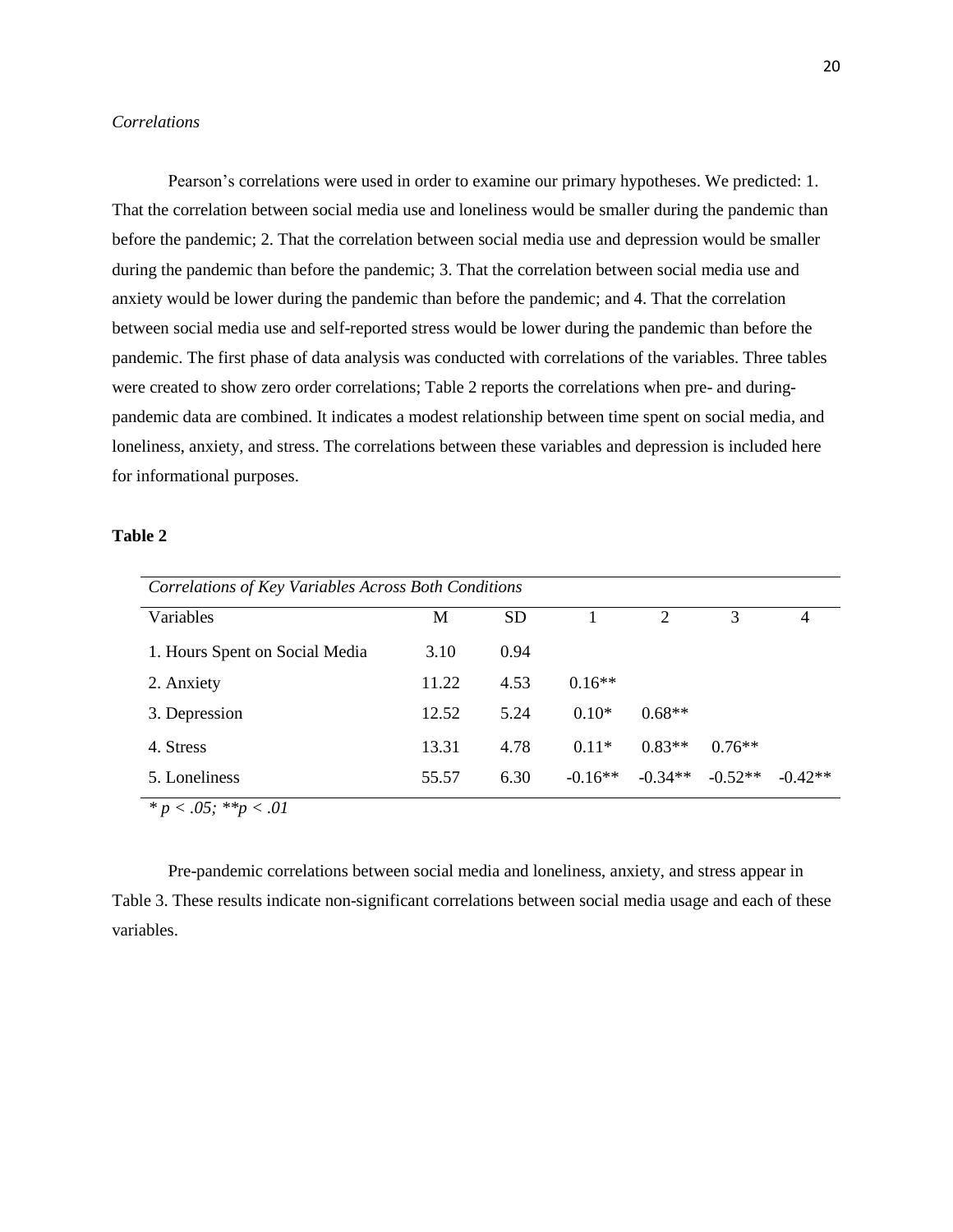#### **Table 3**

| Correlations of Key Variables Before the Pandemic |       |      |         |           |           |                |  |  |  |
|---------------------------------------------------|-------|------|---------|-----------|-----------|----------------|--|--|--|
| Variables                                         | M     | SD   |         | 2         | 3         | $\overline{4}$ |  |  |  |
| 1. Hours Spent on Social Media                    | 2.72  | 0.94 |         |           |           |                |  |  |  |
| 2. Anxiety                                        | 11.01 | 4.62 | 0.08    |           |           |                |  |  |  |
| 3. Depression                                     | 12.44 | 5.79 | 0.05    | $0.75**$  |           |                |  |  |  |
| 4. Stress                                         | 9.66  | 3.78 | 0.00    | $0.82**$  | $0.77**$  |                |  |  |  |
| 5. Loneliness                                     | 2.71  | 0.62 | $-0.07$ | $-0.51**$ | $-0.56**$ | $-0.53*$       |  |  |  |
| $*_{\rm B}$ / 05. **n / 01                        |       |      |         |           |           |                |  |  |  |

 $p < .05$ ; \*\*p  $< .01$ 

Table 4 presents the correlations between hours spent on social media and loneliness, anxiety, and stress. Social media use is positively associated with each of these measures.

#### **Table 4**

| Correlations of Key Variables During the Pandemic |       |      |           |                |          |          |  |  |  |
|---------------------------------------------------|-------|------|-----------|----------------|----------|----------|--|--|--|
| Variables                                         | M     | SD   |           | $\overline{2}$ | 3        | 4        |  |  |  |
| 1. Hours Spent on Social Media                    | 3.45  | 0.8  |           |                |          |          |  |  |  |
| 2. Anxiety                                        | 11.41 | 4.45 | $0.23*$   |                |          |          |  |  |  |
| 3. Depression                                     | 12.60 | 4.70 | $0.19*$   | $0.59*$        |          |          |  |  |  |
| 4. Stress                                         | 13.53 | 4.69 | $0.17**$  | $0.81*$        | $0.71*$  |          |  |  |  |
| 5. Loneliness                                     | 2.61  | 0.56 | $-0.21**$ | $-0.18**$      | $-0.49*$ | $-0.30*$ |  |  |  |

*\* p < .05; \*\*p < .01*

In order to test hypothesis 1, that the correlations between social media use and loneliness would decrease in magnitude pre- vs during-pandemic, a Fisher's r-to-z transformation was conducted. This was conducted by transforming the correlations to z scores via an online calculator (Weiss, 2010). Results indicate that the magnitude of the correlation between social media use and loneliness did not decrease during the pandemic,  $z = -1.960$ , as the critical value of z in this one-tailed test is  $-1.645$ . In fact, the correlation reported before the pandemic,  $r = -0.07$ , was actually lower than that reported during the pandemic,  $r = -0.21$ , which was inconsistent with our proposed hypothesis.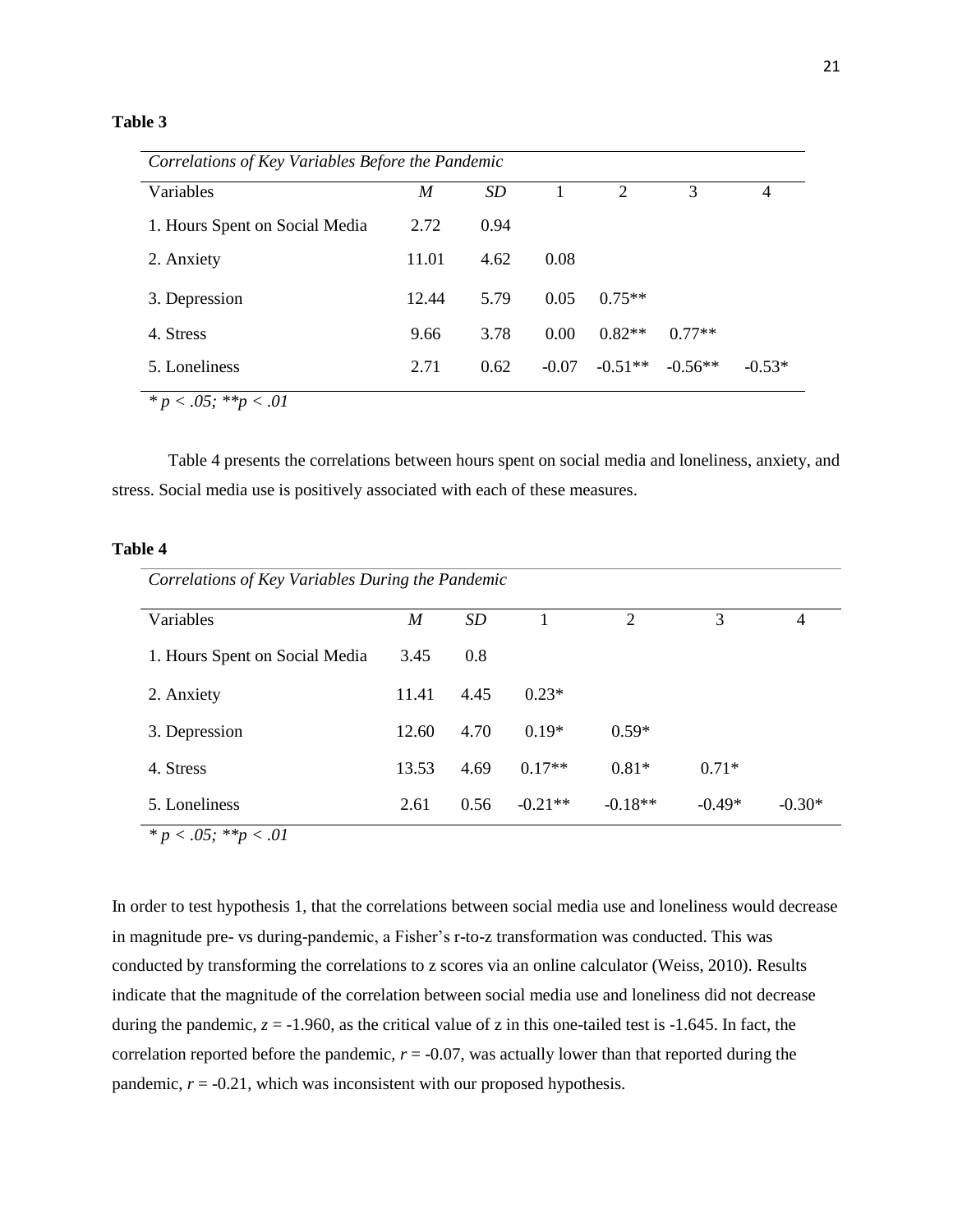A similar test was conducted in order to test hypothesis 2 comparing the correlation between social media use and depression before the pandemic,  $r = 0.047$ , and during the pandemic,  $r = 0.185$ . Results again indicate that the magnitude of the correlation between social media use and depression did not decrease during the pandemic,  $z = 1.137$ .

The third hypothesis that the correlation between social media use and anxiety would decrease during the pandemic also was tested using the r to z transformation. Results of this analysis indicated that the correlation between these two variables before the pandemic,  $r = 0.083$ , did not decrease during the pandemic,  $r = 0.228$ ,  $z = 1.208$ .

A test of the fourth hypothesis that the correlation between social media use and stress would decrease during the pandemic demonstrated a similar pattern. Social media use before the pandemic showed no correlation with stress,  $r = 0.004$ , which increased during the pandemic to  $r = 0.17$ . The Fisher's r to z transformation of these values was not significant,  $z = 1.36$ .

#### *Regression Analyses*

An alternative method for testing the four major hypotheses is to use linear regression for exploratory analyses. In order to do this, the hours spent on social media per day served as the criterion, and Timing (pre- vs. during- the pandemic), Anxiety, and the Timing X Anxiety interaction served as predictors (Appendix G). Results of this analysis showed the predictors accounted for 18.1% of the variance  $(R2 = .181, F(3,265) = 19.50, p < .001)$ . It was found that anxiety significantly predicted use of social media ( $\beta$  = .14,  $p$  = .016). Neither the Time nor the Anxiety X Time interaction predicted the hours spent on social media. The hours spent on social media per day served as the criterion, and Timing (prevs. during- the pandemic), Depression, and the Timing X Depression interaction served as predictors (Appendix H). Results of this analysis showed the predictors accounted for 17.1% of the variance  $(R2 =$ .171,  $F(3,263) = 18.14$ ,  $p < .001$ ). It was found that depression did not significantly predict use of social media ( $\beta$  = .01,  $p$  = .11). Neither the Time nor the Depression X Time interaction predicted the hours spent on social media. The hours spent on social media per day served as the criterion, and Timing (prevs. during- the pandemic), Stress, and the Timing X Stress interaction served as predictors (Appendix I). Results of this analysis showed the predictors accounted for 17.4% of the variance  $(R2 = .174, F(3,263))$  $= 18.50, p < .001$ ). It was found that stress did not significantly predict use of social media ( $\beta = .16, p =$ .11). Neither the Time nor the Stress X Time interaction predicted the hours spent on social media. The hours spent on social media per day served as the criterion, and Timing (pre- vs. during- the pandemic), Loneliness, and the Timing X Loneliness interaction served as predictors (Appendix J). Results of this analysis showed the predictors accounted for 17.5% of the variance  $(R2 = .175, F(3) = 18.57, p < .001)$ .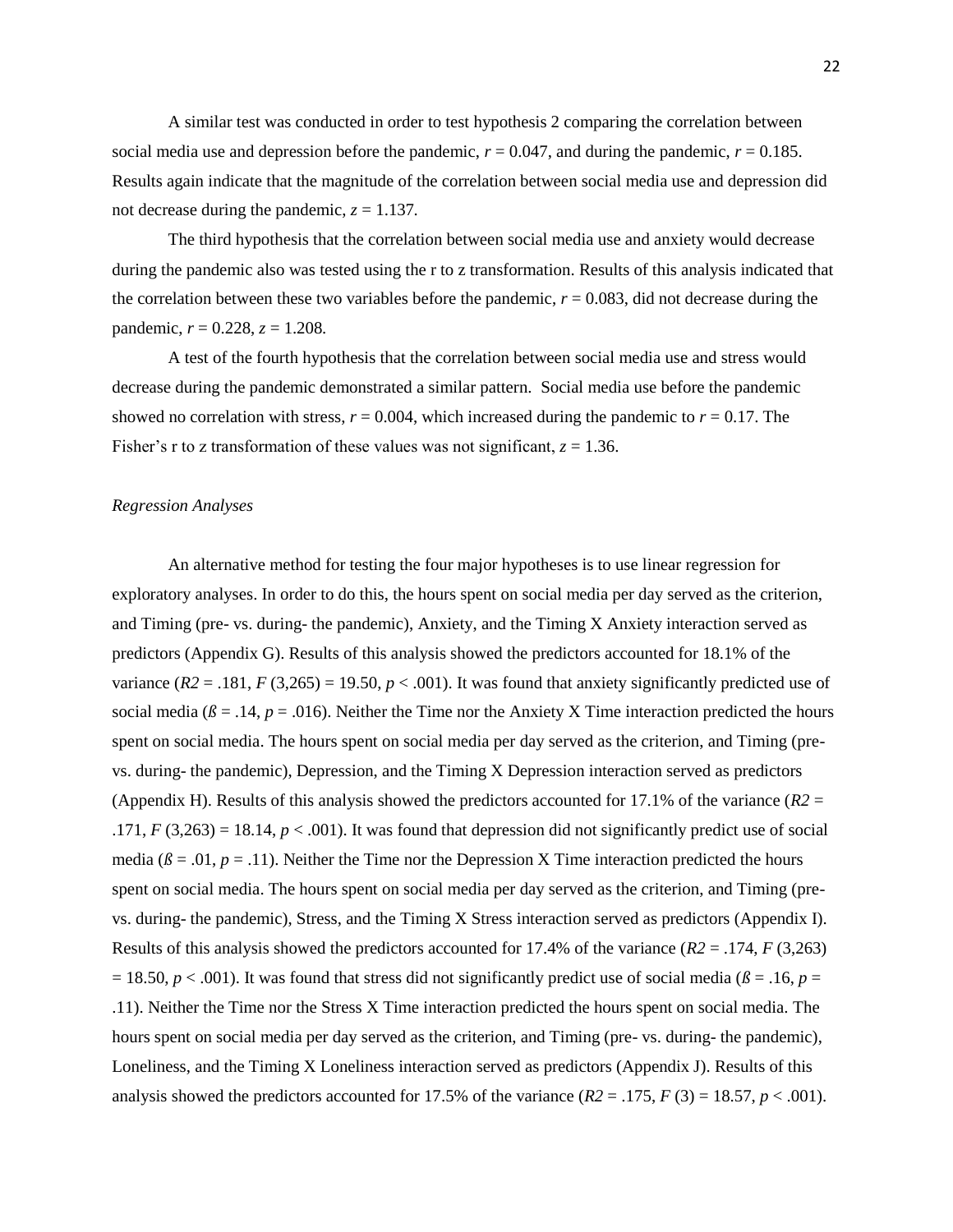It was found that loneliness did not significantly predict use of social media ( $\beta$  = -.130, *p* = .21). The Loneliness X Time interaction did not predict the hours spent on social media.

#### *Directionality*

In order to try to understand people's use of social media as a means to deal with mental health concerns, we asked participants how likely they are to use social media in order to deal with feelings of loneliness, stress, anxiety, or depression. These responses were analyzed with a series of t tests comparing participants recalling their use of social media before the pandemic with those recalling their use during the pandemic. The results of these tests showed no significant differences in these estimates for anxiety pre-pandemic (*M*=3.26, *SD* = 0.96) vs. during the pandemic (*M*=3.37, *SD*=1.00), *t* (255) = -.92, *p=* .369*.* A similar test of people's use of social media showed no difference in loneliness pre-pandemic (*M*=3.46, *SD*=0.99) versus during the pandemic (*M*=3.65, SD=0.86), *t* (255) = 1.61, *p=* .007. Likewise, participants did not deal with depression pre-pandemic (*M*=3.14, *SD*=1.02) differently from during the pandemic  $(M=3.32, SD=1.06)$ ,  $t(246) = 1.42$ ,  $p = .483$ , in their use of social media. And, finally, participants did not use social media in order to deal with stress pre-pandemic (*M*=3.36, *SD*=1.00) more or less than they did during the pandemic ( $M=3.47$ ,  $SD=$  0.98),  $t$  (252) = 0.85,  $p=$  .455. These results reflect the participants' self-reflection on their social media use. Participants assessed their own use of social media and feelings in their answers to these directionality questions.

#### *Social Media Addiction*

Each group was also examined for the possibility of developing problematic social media use and that was analyzed with a univariate analysis in the form of a T-Test of the BSNAS data. The reported average BSNAS scores for the pre-pandemic group (*M*=2.67, *SD*=0.94) were not significantly lower than the scores reported during the pandemic ( $M=3.07$ ,  $SD=0.86$ ),  $t(1.374) = 3.641$ ,  $p<0.05$ . In fact, the data show an increase in the possibility of problematic social media use during the pandemic.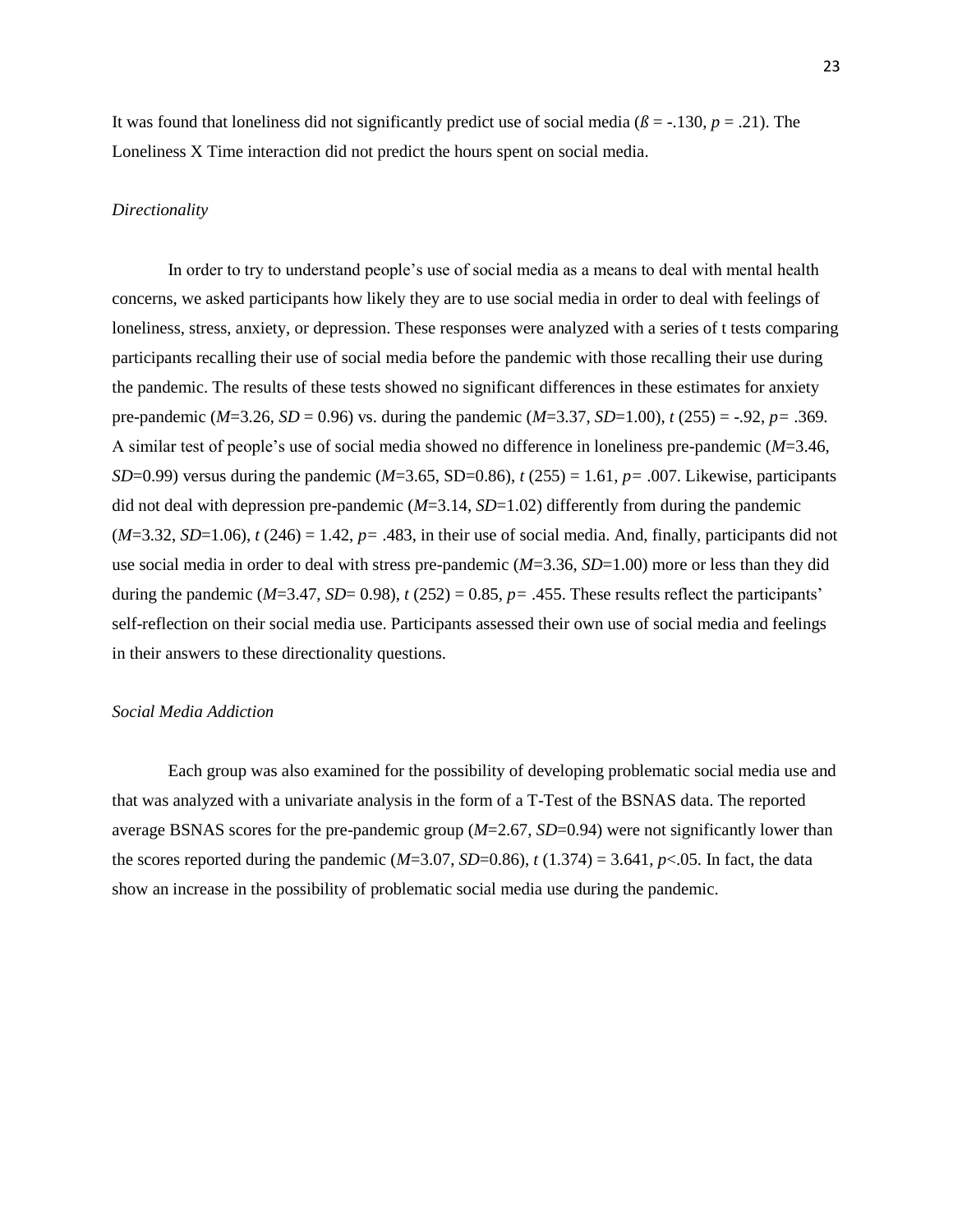#### CHAPTER 4

#### DISCUSSION

We found a modest relationship between time spent on social media, and loneliness, anxiety, and stress. While we hypothesized that there could be a decrease in the correlation between loneliness, depression, anxiety, and stress, respectively, with social media use during the pandemic than before the pandemic, we did not find this to be true for any of the variables we assessed with social media use. We found that our results indicated that the correlation of loneliness and social media use was reported as lower before the pandemic than during the pandemic. Indeed, the results of our analyses indicate a trend contrary to hypotheses.

Responses to questions regarding the directionality of the relationship – that is, whether social media precedes poor mental health or is a result of poor mental health – showed no significant effects. Participants' ratings of their social media use and their feelings of loneliness, depression, anxiety, or stress did not reveal any significant differences between participants who rated themselves before the pandemic vs. those who rated themselves during the pandemic.

The potential for having a social media addiction, determined by the BSNAS in this study, did show a significant difference between pre-pandemic and during the pandemic groups. We see an increase in the scores for social media addiction in the during the pandemic group compared to the pre-pandemic group. This was an exploratory analysis to investigate the possibility that problematic social media use and social media addiction may be associated with the pandemic. This finding is based on the participants' self-reported feelings on their social media use and does not rely on participants' their actual use of social media.

 Additionally, our results for minutes spent on social media sites daily showed that participants in the during the pandemic group reported longer amounts of time spent on social media sites than those reported in the pre-pandemic group. However, when comparing the results for the mean time spent on these social media sites in the during the pandemic group compared to the means found in the prepandemic group, FaceBook, Tik Tok, and Other sites not listed were significant while Twitter, Instagram, Snapchat, WeChat, and GroupMe had no significant difference.

#### *Limitations*

Several factors place limits on the conclusions that can be drawn from the current data. We lacked incentives for participants who accessed the survey via social media links. These participants had no incentives or compensation for their time. This could have contributed to a lower number of participants. Our study mostly consisted of Georgia Southern University students.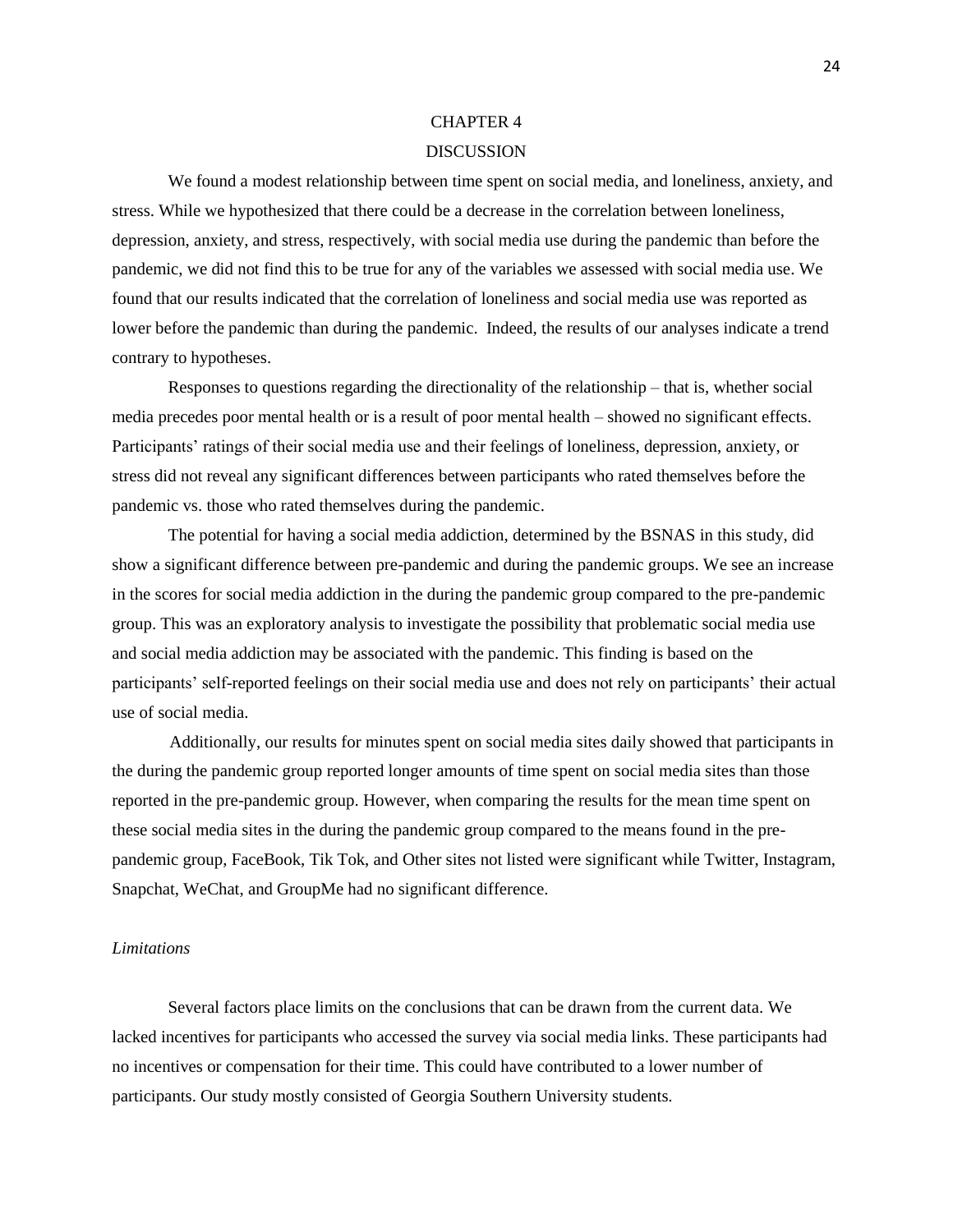We also did not implement the attention check questions that were described in the proposal so the lack of these checks may have allowed participants that did not fully pay attention to the survey items to be included. The attention check questions were not included by accident on the part of the researcher when creating the survey on Qualtrics. Future studies should include the attention check questions to ensure more accurate answers.

Potential limitations arise from not randomizing the items of the questionnaires. There could be a potential order effect that was not account for in our study. All participants encountered the same questions in the same order with the only difference being whether they were instructed to reflect on social media use before the pandemic or during the pandemic, respectively.

Future studies should aim for a higher number of participants with a more diverse population to include more than primarily Georgia Southern University students. While our study did include those that accessed the study voluntarily through social media site post interaction, this relied on voluntary participation with no compensation to bring in a larger number of participants. Because previous studies have seemed to focus on concerns of developing teens and young adults, it could be useful in future studies to compare results between various ages to see if there are differing results. Our study only had a minimum age of 18 and included participants up to age 60, but there was insufficient data to allow for comparisons of different age groups.

Another limitation to this study is the nature of self-report questionnaires as these may not be the most reliable source of data. Our study relied on participants to be truthful and accurate in their responses regarding their experiences. We also relied on participants to accurately assess their feelings on social media use before the pandemic which involves self-reflection to a few years before the current study. Financial strain, health concerns, and other factors may contribute to feelings of loneliness, depression, anxiety, and stress, and these other factors might be especially problematic during a pandemic. While our study asked participants to focus on just their social media use, since we utilized self-report measures there could still be some factors unaccounted for.

Future studies could benefit from data collected before a pandemic and during the pandemic as they occur in the actual time frame, rather than relying only on self-reports from recollection of past experiences. However, it is difficult to predict when an event like a pandemic will occur to successfully collect this information. Perhaps future studies could benefit from reflecting on social media use after the pandemic subsides and compare that to data collecting during the pandemic to see if there is a change in correlations during the pandemic and after.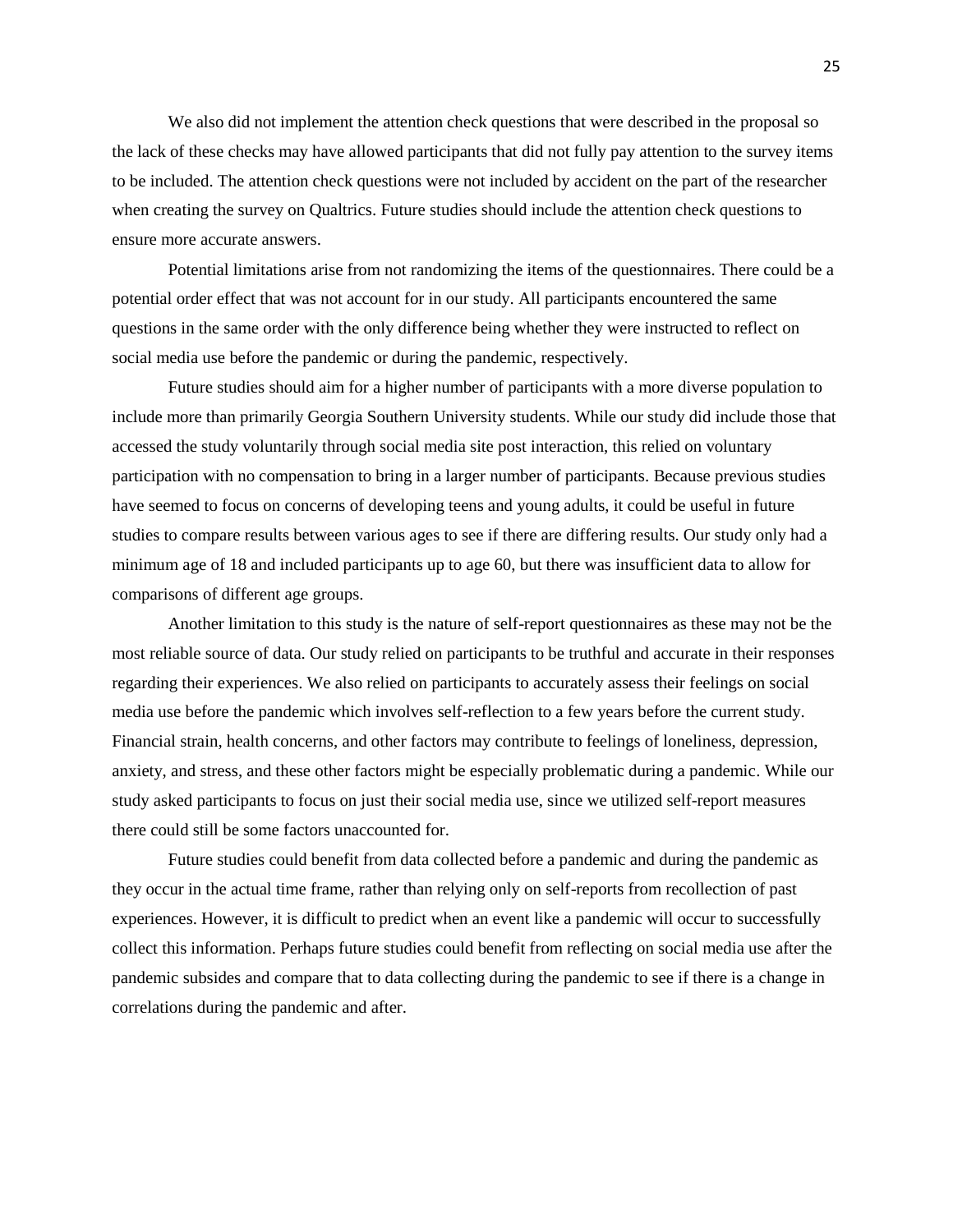#### *Conclusion*

Previous studies have examined the possible benefits of social media for mental health promotions and correcting mental health stigma. Research also examined problematic social media use and exposure to misinformation. There has been a mix of findings from research on social media and mental health that have shown little effects, both positive and negative in outcomes, so it is still useful to examine social media's correlations to mental health measures. The present study investigated the possibility that the correlation between social media use and mental health measure might change due to the pandemic. This prediction was not upheld by the data. Future research may benefit from examining social media use and mental health factors through more in-depth analyses of how a person utilizes social media, rather than by examining only generalized reports of social media use. Addressing whether people use social media in a positive way (mental health resources, positive messaging) or in a negative way (exposure to misinformation, negative messaging) would be crucial to such an effort, and would represent an important improvement over the current study.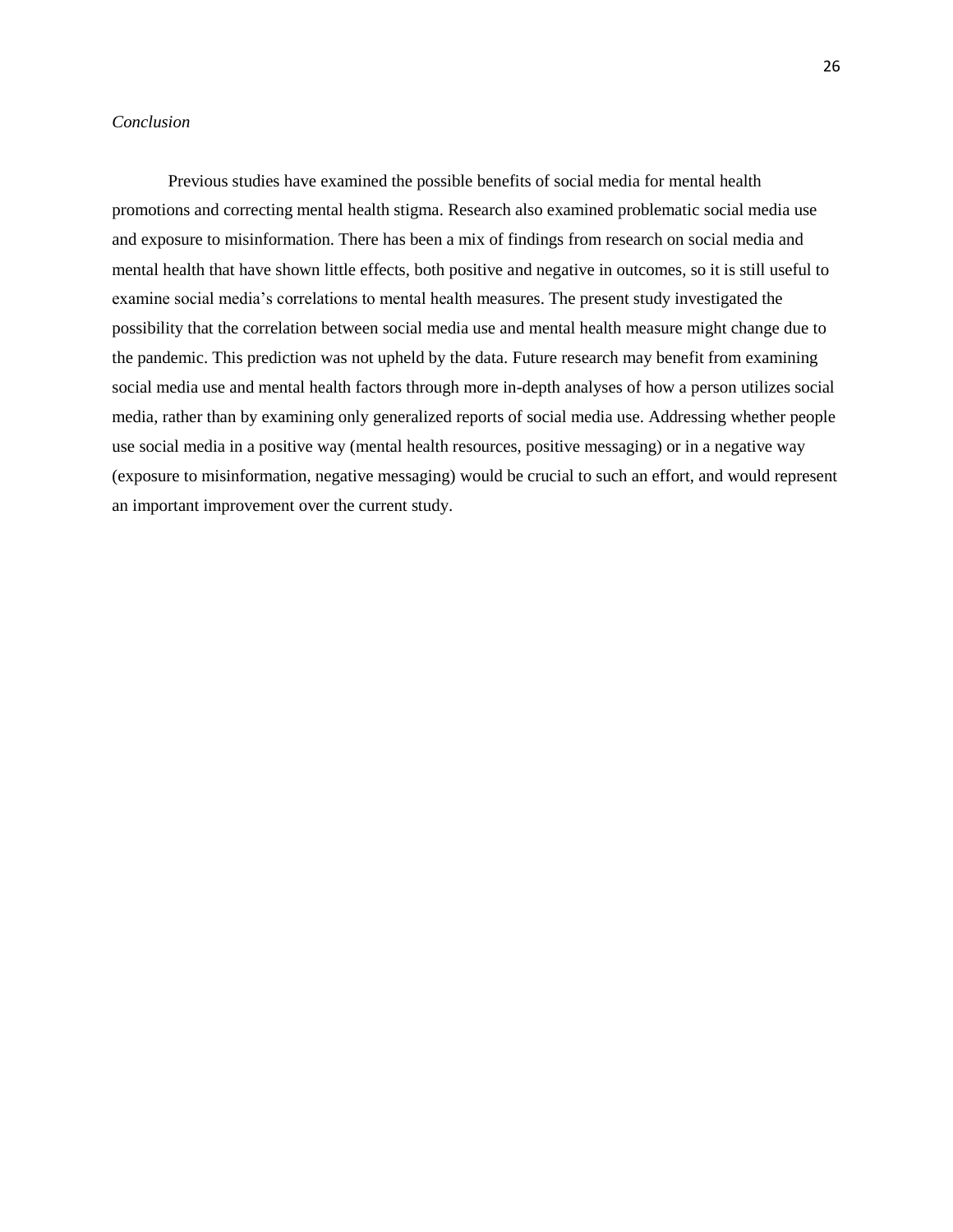#### **REFERENCES**

- Alheneidi, H., AlSumait, L., AlSumait, D., & Smith, A. P. (2021). Loneliness and Problematic Internet Use during COVID-19 Lock-Down. Behavioral Sciences (2076-328X), 11(1), 5. https://doi.org/10.3390/bs11010005.
- Andreassen, C. S., Billieux, J., Griffiths, M. D., Kuss, D. J., Demetrovics, Z., Mazzoni, E., & Pallesen, S. (2016). The relationship between addictive use of social media and video games and symptoms of psychiatric disorders: A large-scale cross-sectional study. Psychology of Addictive Behaviors, 30(2), 252-262. http://dx.doi.org/10.1037/adb0000160.
- Antony, M. M., Bieling, P. J., Cox, B. J., Enns, M. W., & Swinson, R. P. (1998)
- Berryman, C., Ferguson, C. J., & Negy, C. (2018). Social Media Use and Mental Health among Young Adults. The Psychiatric Quarterly, 89(2), 307–314. https://doi.org/10.1007/s11126-017-9535-6.
- Bottesi, G., Ghisi, M., Altoè, G., Conforti, E., Melli, G., & Sica, C. (2015). The Italian Version of the Depression Anxiety Stress Scales-21: Factor Structure and Psychometric Properties on Community and Clinical Samples. Comprehensive Psychiatry, 60, 170-181. https://doi.org/10.1016/j.comppsych.2015.04.005
- Dhamija, S., Chaudhury, S., & Saldanha, D. (2020). Social media during corona pandemic. Industrial Psychiatry Journal, 29(2), 357–359. https://doi.org/10.4103/ipj.ipj\_123\_20
- Ellis, W. E., Dumas, T. M., & Forbes, L. M. (2020). Physically Isolated but Socially Connected: Psychological Adjustment and Stress Among Adolescents During the Initial COVID-19 Crisis. Canadian Journal of Behavioral Science, 52(3), 177–187. https://doi.org/10.1037/cbs0000215.
- Hammad, M. A., & Alqarni, T. M. (2021). Psychosocial effects of social media on the Saudi society during the Coronavirus Disease 2019 pandemic: A cross-sectional study. PLoS ONE, 16(3), 1– 13.
- Harren, N., Walburg, V., & Chabrol, H. (2021). Studying the Relationship of Problematic Online Dating, Social Media Use and Online Sexual Behaviors with Body Esteem and Sexuality. Sexuality & Culture: An Interdisciplinary Journal, 25(6), 2264–2291. https://doi.org/10.1007/s12119-021- 09876-z.
- Ivie, E. J., Pettitt, A., Moses, L. J., & Allen, N. B. (2020). A meta-analysis of the association between adolescent social media use and depressive symptoms. Journal of Affective Disorders, 275, 165– 174. https://doi.org/10.1016/j.jad.2020.06.014.
- Kolliakou, A., Bakolis, I., Chandran, D., Derczynski, L., Werbeloff, N., Osborn, D. P. J., Bontcheva, K., & Stewart, R. (2020). Mental health-related conversations on social media and crisis episodes: a time-series regression analysis. Scientific Reports, 10(1), 1342. https://doi.org/10.1038/s41598- 020-57835-9.
- Lin, C., Namdar, P., Griffiths, M. D., & Pakpour, A. H. (2021). Mediated roles of generalized trust and perceived social support in the effects of problematic social media use on mental health: A crosssectional study. Health Expectations, 24(1), 165–173. https://doi.org/10.1111/hex.13169.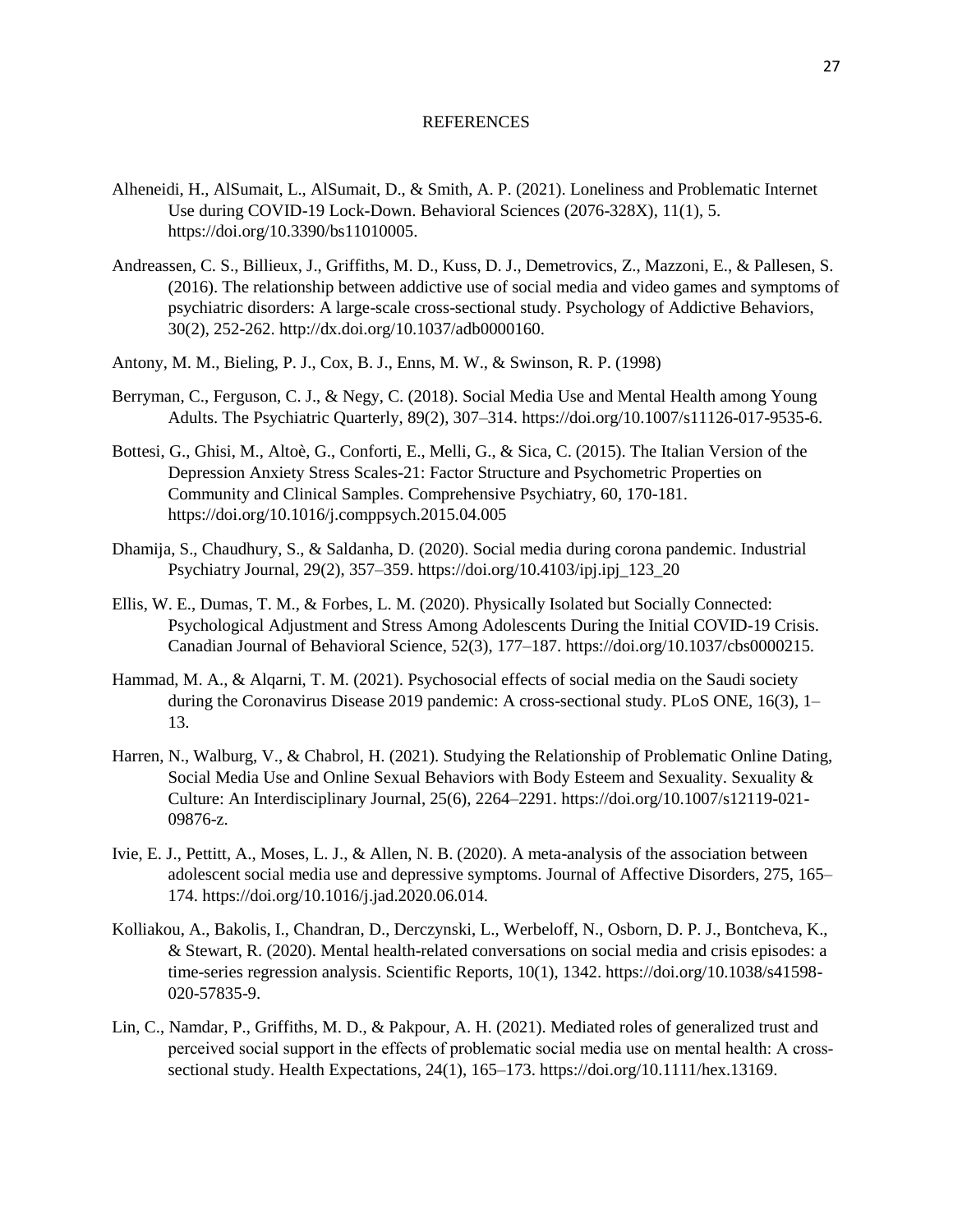- Martini, T., Czepielewski, L. S., Baldez, D. P., Gliddon, E., Kieling, C., Berk, L., Berk, M., & Kauer-Sant'Anna, M. (2018). Mental health information online: What we have learned from social media metrics in BuzzFeed's Mental Health Week. Trends in Psychiatry and Psychotherapy, 40(4), 326–336. https://doi.org/10.1590/2237-6089-2018-0023.
- Marttila, E., Koivula, A., & Räsänen, P. (2021). Cybercrime Victimization and Problematic Social Media Use: Findings from a Nationally Representative Panel Study. American Journal of Criminal Justice: The Journal of the Southern Criminal Justice Association, 46(6), 862–881. https://doi.org/10.1007/s12103-021-09665-2.
- Naslund, J. A., Aschbrenner, K. A., McHugo, G. J., Unützer, J., Marsch, L. A., & Bartels, S. J. (2019). Exploring opportunities to support mental health care using social media: A survey of social media users with mental illness. Early Intervention in Psychiatry, 13(3), 405–413. https://doi.org/10.1111/eip.12496.
- O'Reilly, M., Dogra, N., Hughes, J., Reilly, P., George, R., & Whiteman, N. (2019). Potential of social media in promoting mental health in adolescents. Health Promotion International, 34(5), 981– 991. https://doi.org/10.1093/heapro/day056.
- Orben, A., Przybylski, A.K. The association between adolescent well-being and digital technology use. Nat Hum Behav 3, 173–182 (2019). https://doi.org/10.1038/s41562-018-0506-1
- Osman, A., Wong, J. L., Bagge, C. L., Freedenthal, S., Gutierrez, P. M., & Lozano, G. (2012). The Depression Anxiety Stress Scales-21 (DASS-21): Further Examination of Dimensions, Scale Reliability, and Correlates. Journal of Clinical Psychology, 68, 1322-1338. https://doi.org/10.1002/jclp.21908.
- Paul I.,Mohanty S.,Sengupta R., 2022, The role of social virtual world in increasing psychological resilience during the on-going COVID-19 pandemic, Computers in Human Behavior, 127, https://doi.org/10.1016/j.chb.2021.107036.
- Pew Research Center. Retrieved from https://www.pewresearch.org/internet/fact-sheet/social-media/
- Ramírez-Ortiz, J., Castro-Quintero, D., Lerma-Córdoba, C., Yela-Ceballos, F., & Escobar-Córdoba, F. (2020). Mental health consequences of the COVID-19 pandemic associated with social isolation. Colombian Journal of Anesthesiology / Revista Colombiana de Anestesiología, 48(4), 1–7. https://doi.org/10.5554/22562087.e930.
- Robinson, P., Turk, D., Jilka, S., & Cella, M. (2019). Measuring attitudes towards mental health using social media: investigating stigma and trivialisation. Social Psychiatry & Psychiatric Epidemiology, 54(1), 51–58. https://doi.org/10.1007/s00127-018-1571-5.
- Russell, D. W. (1996). UCLA Loneliness Scale (Version 3): Reliability, validity, and factor structure. Journal of personality assessment, 66(1), 20-40.
- Russell, D., Peplau, L.A., & Cutrona, C.E. (1980). The revised UCLA Loneliness Scale: Concurrent and discriminant validity evidence. Journal of Personality and Social Psychology, 39, 472-480.
- Sanchez, C., Grzenda, A., Varias, A., Widge, A. S., Carpenter, L. L., McDonald, W. M., Nemeroff, C. B., Kalin, N. H., Martin, G., Tohen, M., Filippou-Frye, M., Ramsey, D., Linos, E., Mangurian, C., & Rodriguez, C. I. (2020). Social media recruitment for mental health research: A systematic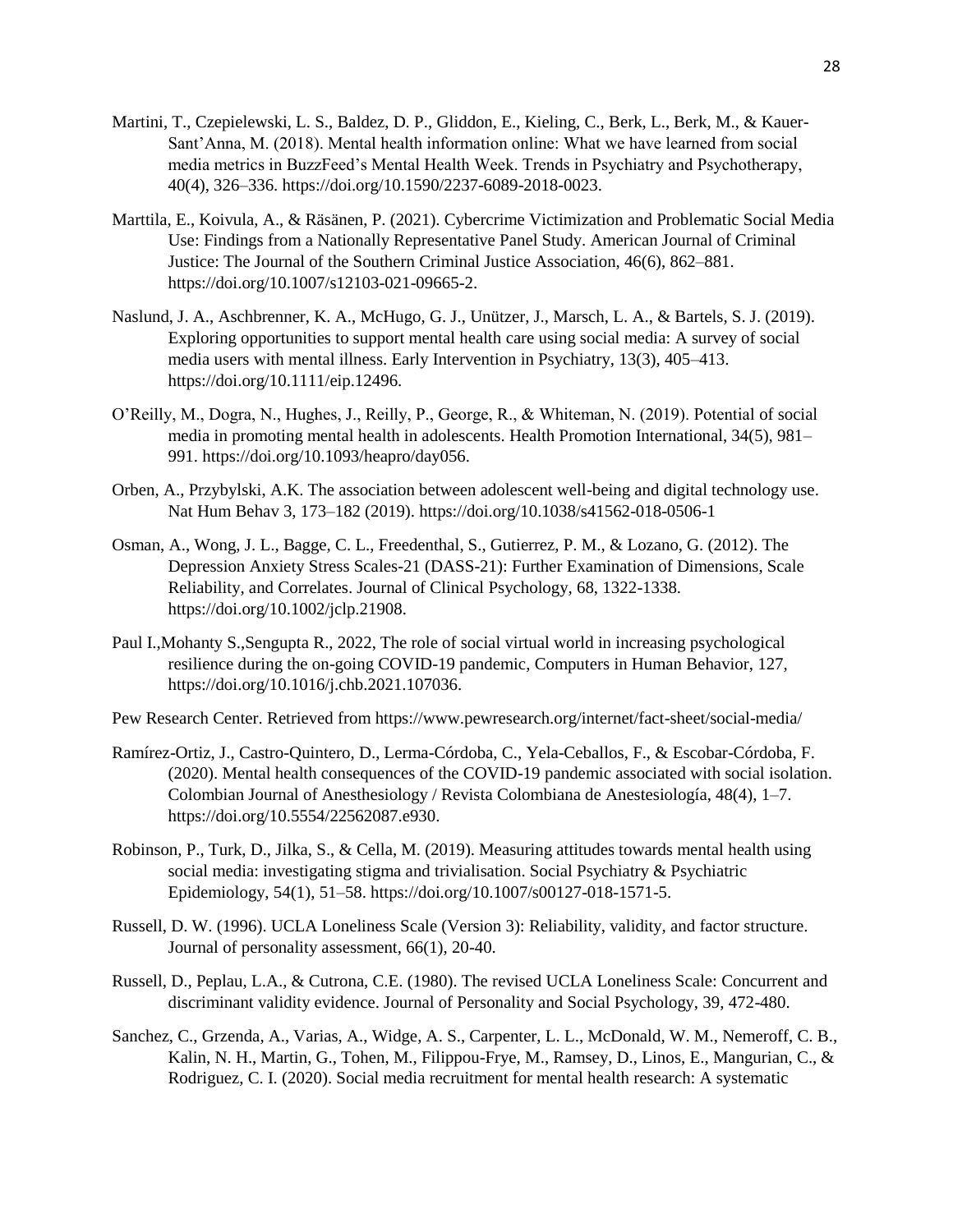review. Comprehensive Psychiatry, 103, 152197. https://doi.org/10.1016/j.comppsych.2020.152197

- Sumner, S. A., Bowen, D. A., & Bartholow, B. (2020). Factors associated with increased dissemination of positive mental health messaging on social media. Crisis: The Journal of Crisis Intervention and Suicide Prevention, 41(2), 141–145. https://doi.org/10.1027/0227-5910/a000598 (Supplemental).
- Szlyk, H., Deng, J., Xu, C., Krauss, M. J., Cavazos, R. P. A., & Cavazos-Rehg, P. A. (2020). Leveraging social media to explore the barriers to treatment among individuals with depressive symptoms. Depression & Anxiety (1091-4269), 37(5), 458–465. https://doi.org/10.1002/da.22990
- Thorstad, R., & Wolff, P. (2019). Predicting future mental illness from social media: A big-data approach. Behavior Research Methods, 51(4), 1586–1600. https://doi.org/10.3758/s13428-019-01235-z
- Valdez, D., Ten Thij, M., Bathina, K., Rutter, L. A., & Bollen, J. (2020). Social Media Insights Into US Mental Health During the COVID-19 Pandemic: Longitudinal Analysis of Twitter Data. Journal of Medical Internet Research, 22(12), e21418. https://doi.org/10.2196/21418.
- Weiss, B. A. (2010). Fisher's Z Transformation. Accessed March 24, 2022. https://blogs.gwu.edu/weissba/teaching/calculators/fishers-z-transformation/
- Yang, Y., Liu, K., Li, S., & Shu, M. (2020). Social Media Activities, Emotion Regulation Strategies, and Their Interactions on People's Mental Health in COVID-19 Pandemic. International Journal of Environmental Research and Public Health, 17(23). https://doi.org/10.3390/ijerph17238931.
- Zaidi, A., & Ali, A. Z. (2020). Living under the shadow of a pandemic: The psychological challenges underlying social distancing and awareness raising. Psychological Trauma: Theory, Research, Practice and Policy, 12(5), 508–510. https://doi.org/10.1037/tra0000815.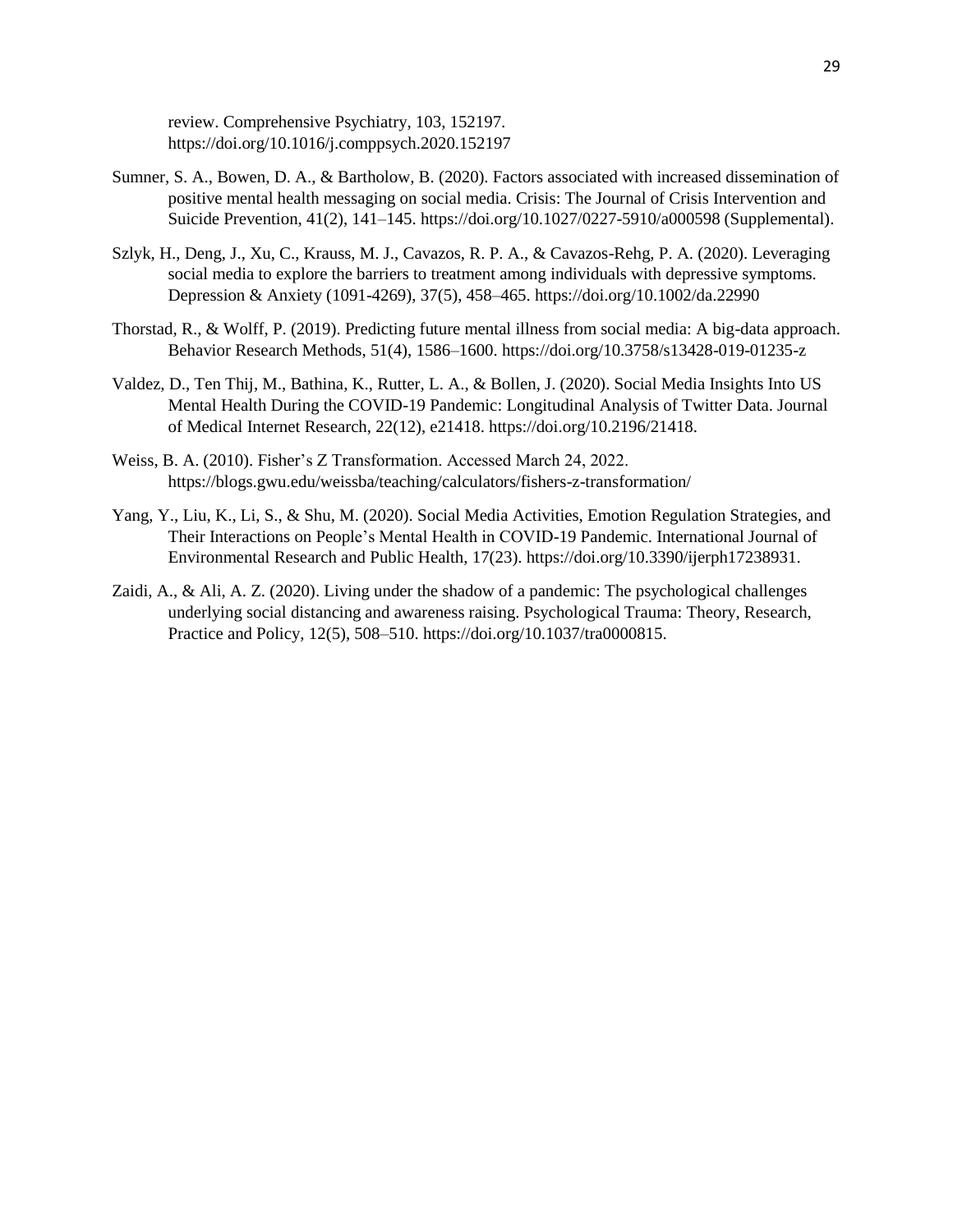### APPENDIX A

#### BERGEN SOCIAL NETWORKING ADDICTION SCALE

Instruction: Below you will find some questions about your relationship to and use of social media (Facebook, Twitter, Instagram, and the like). Choose the response alternative for each question that best describes you.

How often during the last year have you…

|                                                                                        | Very<br>Rarely | Rarely | Sometimes | Often | Very Often |
|----------------------------------------------------------------------------------------|----------------|--------|-----------|-------|------------|
| spent a lot of time thinking about<br>social media or planned use of social<br>media?  |                |        |           |       |            |
| felt an urge to use social media<br>more and more?                                     |                |        |           |       |            |
| used social media in order to forget<br>about personal problems?                       |                |        |           |       |            |
| tried to cut down on the use of<br>social media without success?                       |                |        |           |       |            |
| become restless or troubled if you<br>have been prohibited from using social<br>media? |                |        |           |       |            |
| used social media so much that it<br>has had a negative impact on your<br>job/studies? |                |        |           |       |            |

All items scored on the following scale: 1 (Very rarely), 2 (Rarely), 3 (Sometimes), 4 (Often), 5 (Very Often).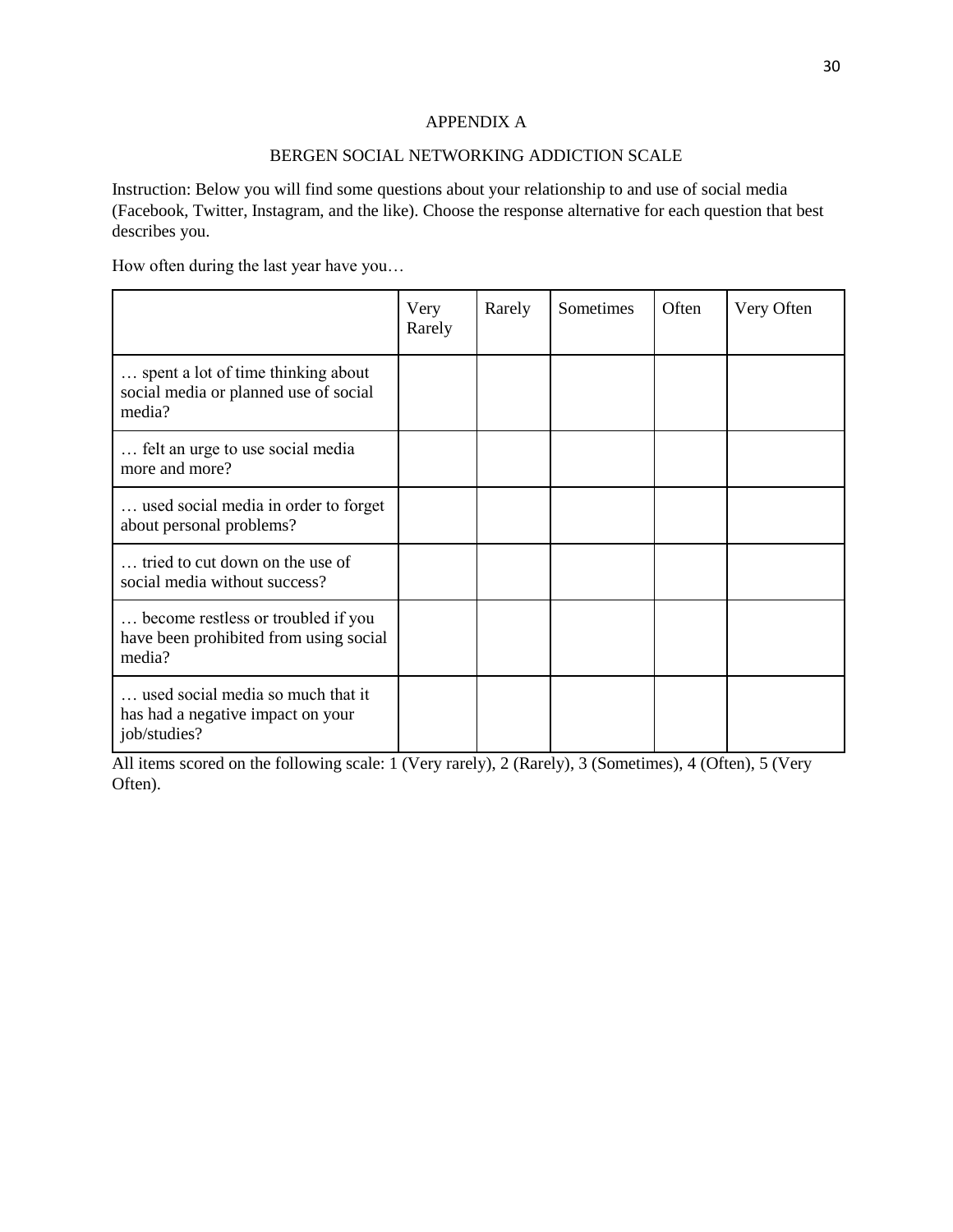#### APPENDIX B

#### DEPRESSION, ANXIETY, AND STRESS SCALE-21

Please read each statement and select a number 0, 1, 2, or 3 which indicates how much the statement applied to you **over the past week**. There are no right or wrong answers. Do not spend too much time on any statement.

The rating scale is as follows:

0 Did not apply to me at all

1 Applied to me to some degree, or some of the time

2 Applied to me to a considerable degree or a good part of the time

3 Applied to me very much or most of the time

| 1(s)  | I found it hard to wind down                                                                                                 |
|-------|------------------------------------------------------------------------------------------------------------------------------|
| 2(a)  | I was aware of dryness of my mouth                                                                                           |
| 3(d)  | I couldn't seem to experience any positive feeling at all                                                                    |
| 4(a)  | I experienced breathing difficulty (e.g. excessively rapid breathing, breathlessness in the absence<br>of physical exertion) |
| 5(d)  | I found it difficult to work up the initiative to do things                                                                  |
| 6(s)  | I tended to over-react to situations                                                                                         |
| 7(a)  | I experienced trembling (e.g. in the hands)                                                                                  |
| 8(s)  | I felt that I was using a lot of nervous energy                                                                              |
| 9(a)  | I was worried about situations in which I might panic and make a fool of myself                                              |
| 10(d) | I felt that I had nothing to look forward to                                                                                 |
| 11(s) | I found myself agitated                                                                                                      |
| 12(s) | I found it difficult to relax                                                                                                |
| 13(d) | I felt down-hearted and blue                                                                                                 |
| 14(s) | I was intolerant of anything that kept me from getting on with what I was doing                                              |
| 15(a) | I felt I was close to panic                                                                                                  |
| 16(d) | I was unable to become enthusiastic about anything                                                                           |
| 17(d) | I felt I wasn't worth much as a person                                                                                       |
| 18(s) | I felt that I was rather touchy                                                                                              |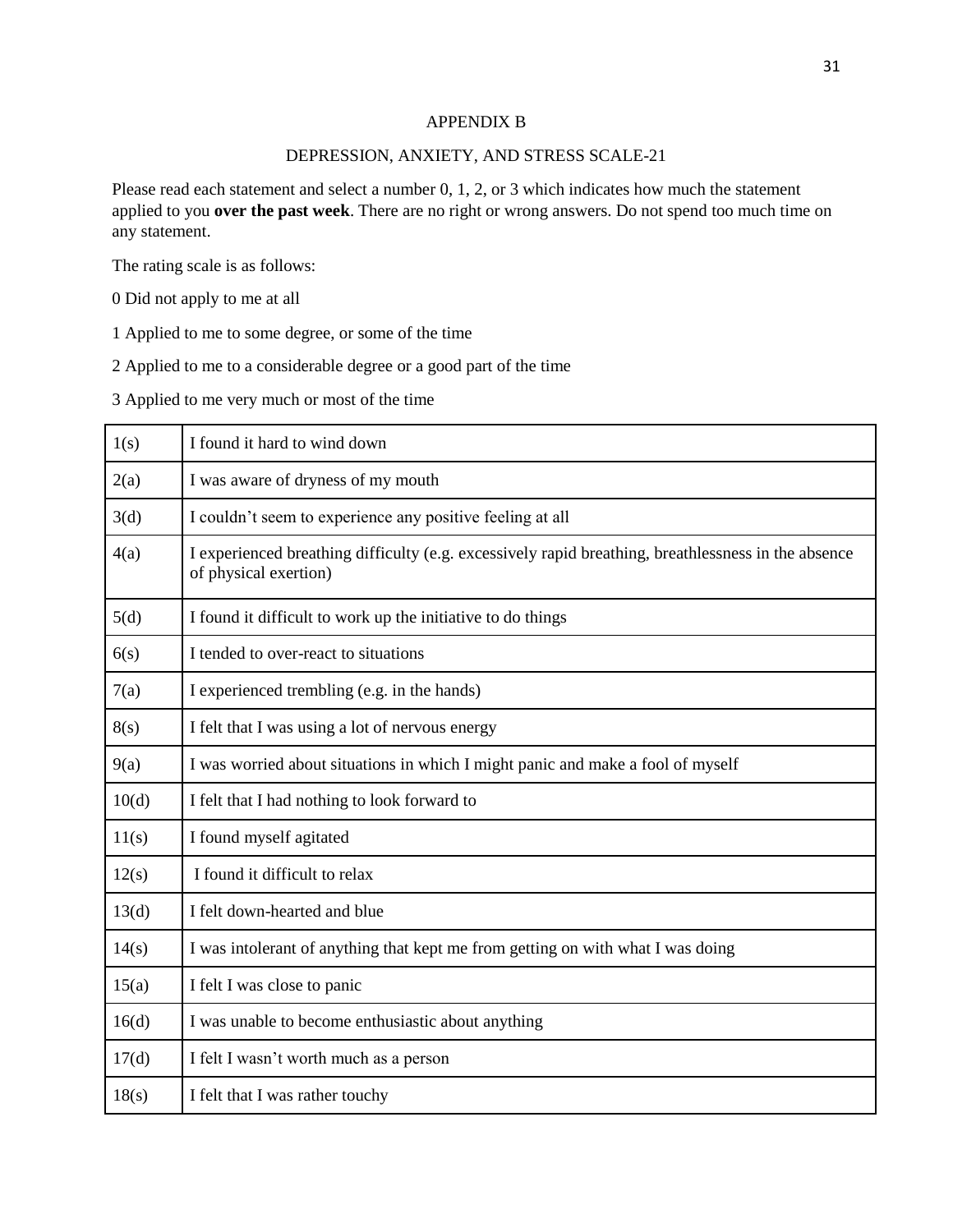| 19(a) | I was aware of the action of my heart in the absence of physical exertion (e.g. sense of heart rate<br>increase, heart missing a beat) |
|-------|----------------------------------------------------------------------------------------------------------------------------------------|
| 20(a) | I felt scared without any good reason                                                                                                  |
| 21(d) | I felt life was meaningless                                                                                                            |

*a Anxiety Subscale. d Depression subscale. s Stress subscale.*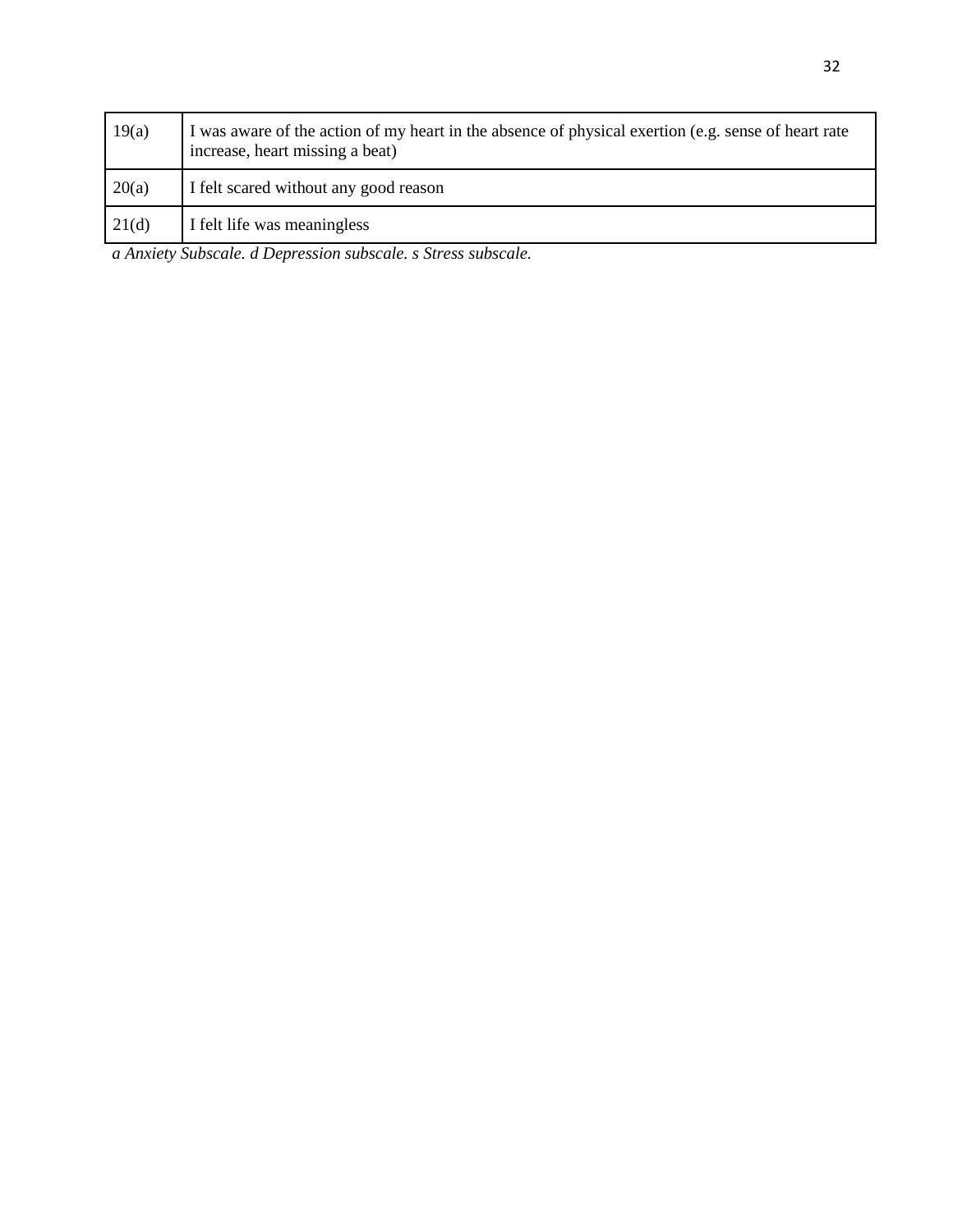#### APPENDIX C

#### UCLA LONELINESS SCALE (VERSION 3)

Instructions: The following statements describe how people sometimes feel. For each statement, please indicate how often you feel the way described by circling one of the responses below. Here is an example:

How often do you feel happy?

If you never felt happy, you would respond "never"; if you always feel happy, you would respond "always."

1. How often do you feel that you are "in tune" with the people around you?

| Never                           | Rarely                                                           | Sometimes                                                                                  | Always |  |  |  |  |
|---------------------------------|------------------------------------------------------------------|--------------------------------------------------------------------------------------------|--------|--|--|--|--|
|                                 | 2. How often do you feel that you lack companionship?            |                                                                                            |        |  |  |  |  |
| Never                           | Rarely                                                           | Always                                                                                     |        |  |  |  |  |
|                                 | 3. How often do you feel that there is no one you can turn to?   |                                                                                            |        |  |  |  |  |
| Never                           | Sometimes<br>Rarely                                              |                                                                                            |        |  |  |  |  |
| 4. How often do you feel alone? |                                                                  |                                                                                            |        |  |  |  |  |
| Never                           | Rarely                                                           | Sometimes                                                                                  | Always |  |  |  |  |
|                                 | 5. How often do you feel part of a group of friends?             |                                                                                            |        |  |  |  |  |
| Never                           | Rarely                                                           | Sometimes                                                                                  | Always |  |  |  |  |
|                                 |                                                                  | 6. How often do you feel that you have a lot in common with the people around you?         |        |  |  |  |  |
| Never                           | Rarely                                                           | Sometimes                                                                                  | Always |  |  |  |  |
|                                 | 7. How often do you feel that you are no longer close to anyone? |                                                                                            |        |  |  |  |  |
| Never                           | Rarely                                                           | Sometimes                                                                                  | Always |  |  |  |  |
|                                 |                                                                  | 8. How often do you feel that your interests and ideas are not shared by those around you? |        |  |  |  |  |
| Never                           | Rarely                                                           | Sometimes                                                                                  | Always |  |  |  |  |
|                                 | 9. How often do you feel outgoing and friendly?                  |                                                                                            |        |  |  |  |  |
| Never                           | Rarely                                                           | Sometimes                                                                                  | Always |  |  |  |  |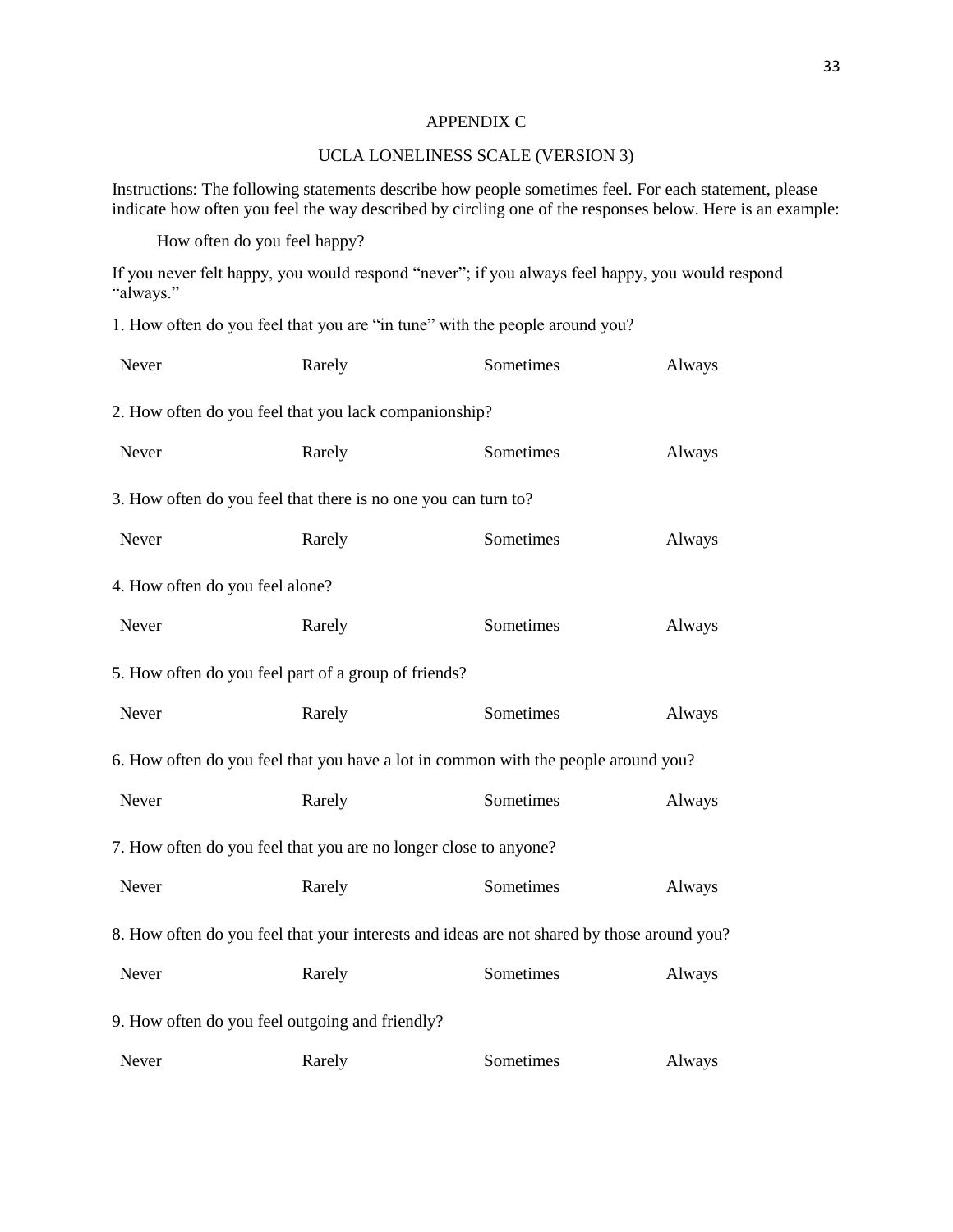| Never                               | Rarely                                                           | Sometimes                                                                         |        |  |  |  |
|-------------------------------------|------------------------------------------------------------------|-----------------------------------------------------------------------------------|--------|--|--|--|
| 11. How often do you feel left out? |                                                                  |                                                                                   |        |  |  |  |
| Never                               | Rarely                                                           | Sometimes                                                                         | Always |  |  |  |
|                                     |                                                                  | 12. How often do you feel that your relationships with others are not meaningful? |        |  |  |  |
| Never                               | Rarely                                                           | Sometimes                                                                         | Always |  |  |  |
|                                     | 13. How often do you feel that no one really knows you well?     |                                                                                   |        |  |  |  |
| Never                               | Rarely                                                           | Sometimes                                                                         | Always |  |  |  |
|                                     | 14. How often do you feel isolated from others?                  |                                                                                   |        |  |  |  |
| Never                               | Rarely                                                           | Sometimes                                                                         | Always |  |  |  |
|                                     |                                                                  | 15. How often do you feel that you can find companionship when you want it?       |        |  |  |  |
| Never                               | Rarely                                                           | Sometimes                                                                         | Always |  |  |  |
|                                     |                                                                  | 16. How often do you feel that there are people who really understand you?        |        |  |  |  |
| Never                               | Rarely                                                           | Sometimes                                                                         | Always |  |  |  |
| 17. How often do you feel shy?      |                                                                  |                                                                                   |        |  |  |  |
| Never                               | Rarely                                                           | Sometimes                                                                         | Always |  |  |  |
|                                     |                                                                  | 18. How often do you feel that people are around you but not with you?            |        |  |  |  |
| Never                               | Rarely                                                           | Sometimes                                                                         | Always |  |  |  |
|                                     | 19. How often do you feel that there are people you can talk to? |                                                                                   |        |  |  |  |
| Never                               | Rarely                                                           | Sometimes                                                                         | Always |  |  |  |
|                                     | 20. How often do you feel that there are people you can turn to? |                                                                                   |        |  |  |  |
| Never                               | Rarely                                                           | Sometimes                                                                         | Always |  |  |  |

10. How often do you feel close to people?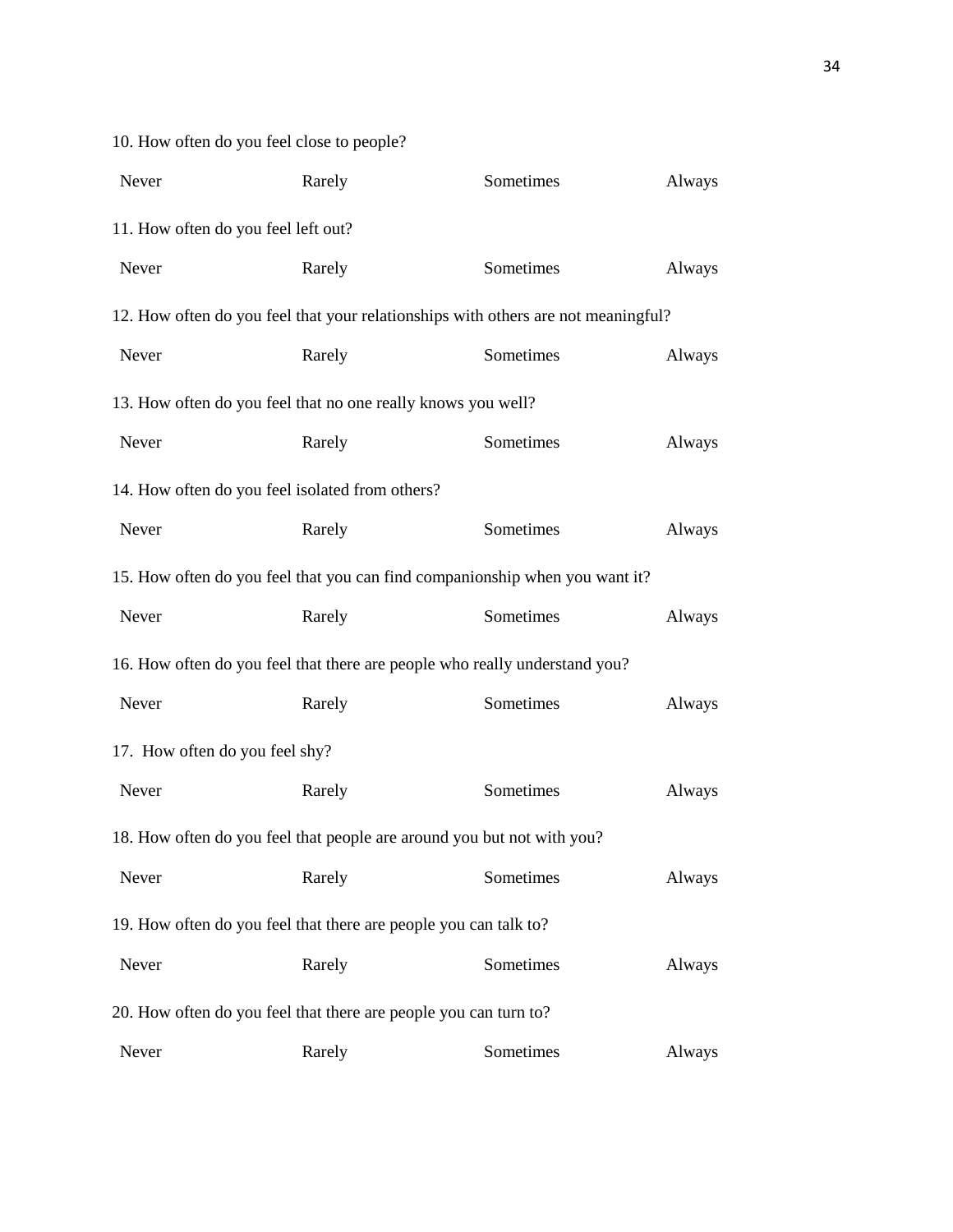## APPENDIX D

## GENERAL AMOUNT OF TIME SPENT ON SOCIAL MEDIA

How many hours do you spend on social media per day?

- $\Box$  0-1 hours
- $\Box$  1-3 hours
- $\Box$  3-5 hours
- □ 5 or more hours.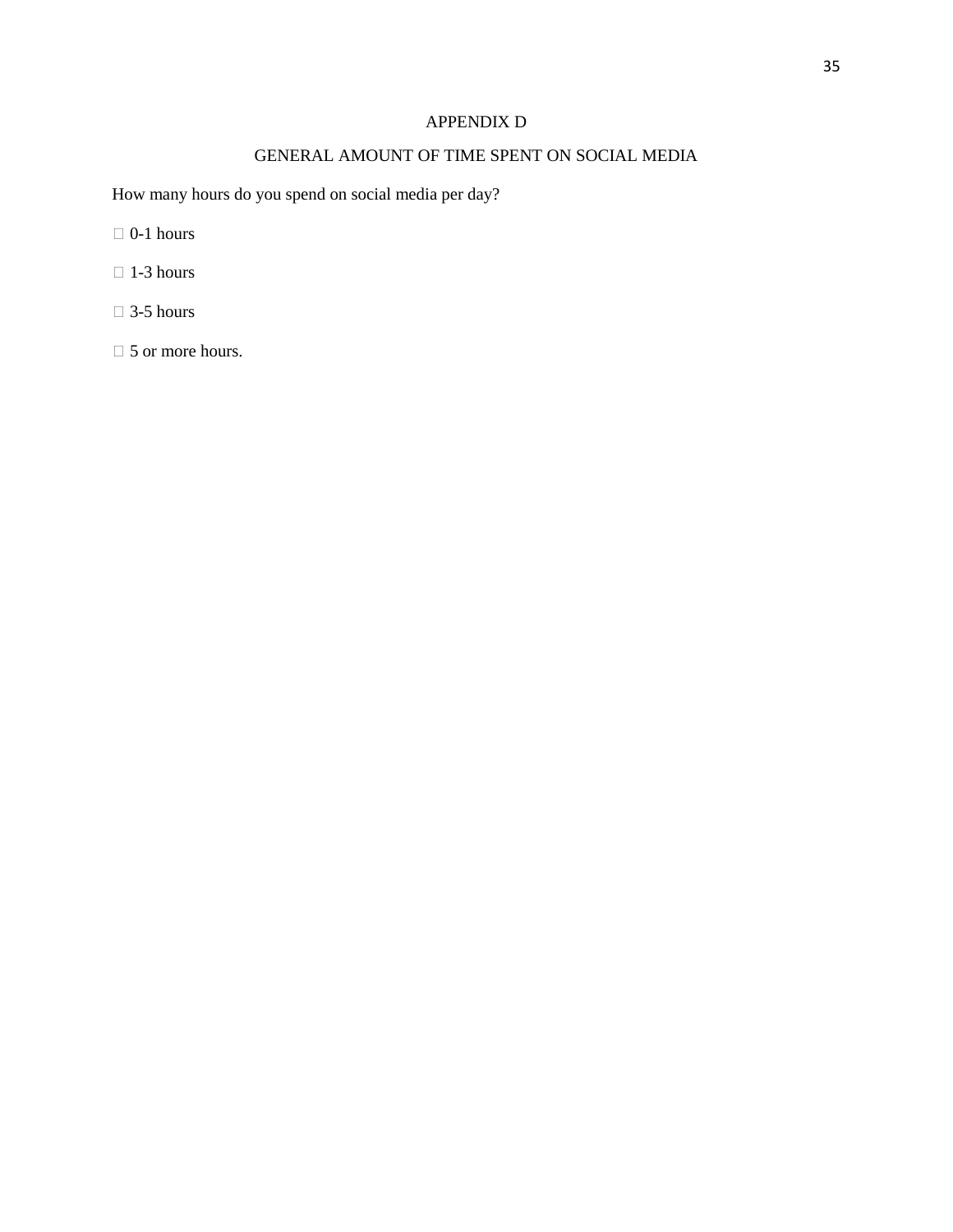## APPENDIX E

## TIME SPENT ON SPECIFIC SOCIAL MEDIA SITES

| Please identify the amount of minutes, if any, that you spend on these social media sites on a daily basis. |          |    |    |    |    |    |    |    |    |    |     |        |
|-------------------------------------------------------------------------------------------------------------|----------|----|----|----|----|----|----|----|----|----|-----|--------|
| $\Box$ Facebook                                                                                             | 0        | 10 | 20 | 30 | 40 | 50 | 60 | 70 | 80 | 90 | 100 | $120+$ |
| $\Box$ Twitter                                                                                              | 0        | 10 | 20 | 30 | 40 | 50 | 60 | 70 | 80 | 90 | 100 | $120+$ |
| $\Box$ Instagram                                                                                            | $\theta$ | 10 | 20 | 30 | 40 | 50 | 60 | 70 | 80 | 90 | 100 | $120+$ |
| $\Box$ Snapchat                                                                                             | $\theta$ | 10 | 20 | 30 | 40 | 50 | 60 | 70 | 80 | 90 | 100 | $120+$ |
| $\Box$ WeChat                                                                                               | 0        | 10 | 20 | 30 | 40 | 50 | 60 | 70 | 80 | 90 | 100 | $120+$ |
| $\Box$ GroupMe                                                                                              | $\Omega$ | 10 | 20 | 30 | 40 | 50 | 60 | 70 | 80 | 90 | 100 | $120+$ |
| $\Box$ TikTok                                                                                               | $\Omega$ | 10 | 20 | 30 | 40 | 50 | 60 | 70 | 80 | 90 | 100 | $120+$ |
| $\Box$ Other                                                                                                | 0        | 10 | 20 | 30 | 40 | 50 | 60 | 70 | 80 | 90 | 100 | $120+$ |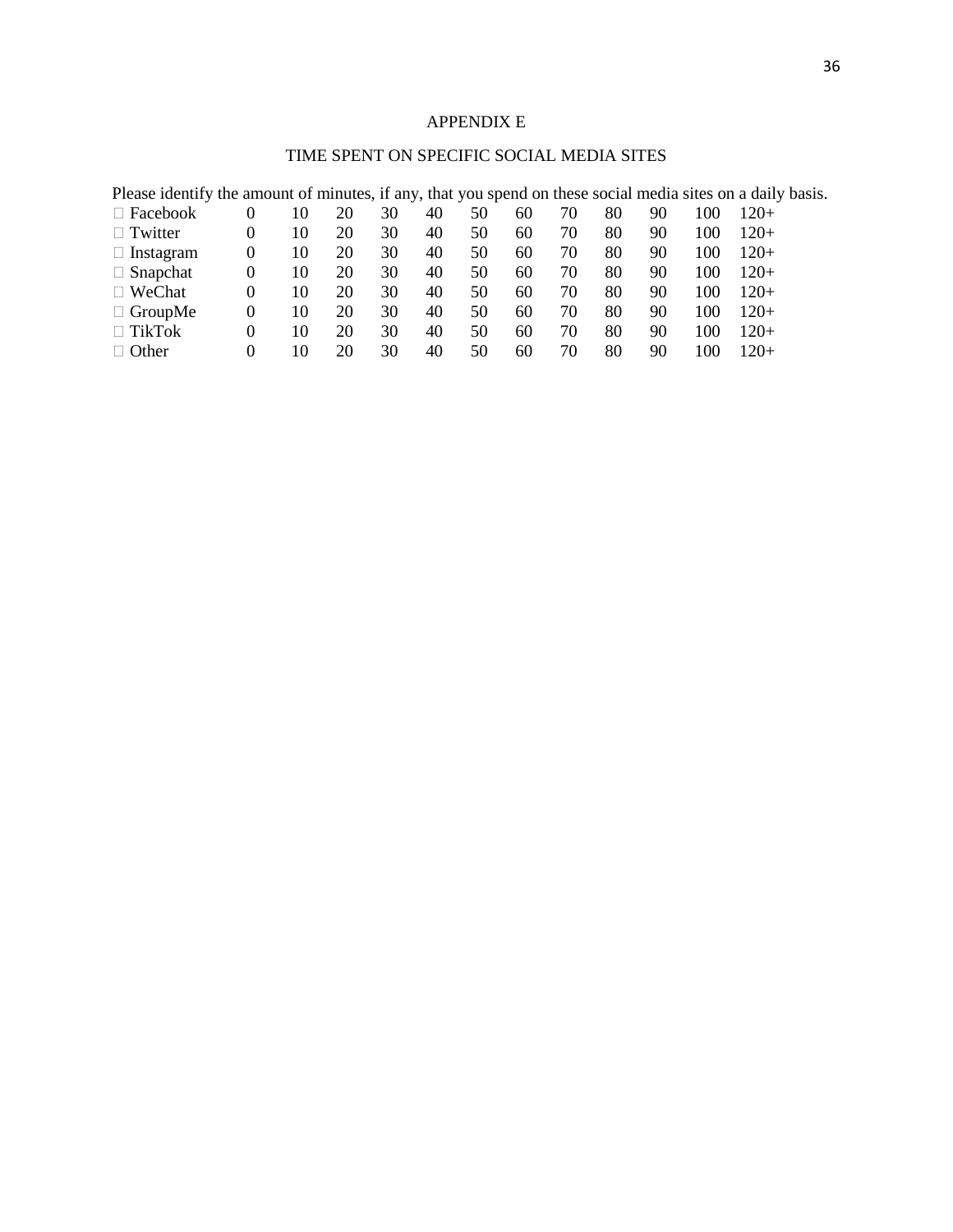## APPENDIX F

## DIRECTIONALITY

| Item | Questions                                                                           | <b>Never</b> | Rarely | Sometimes | Always |
|------|-------------------------------------------------------------------------------------|--------------|--------|-----------|--------|
|      | When you feel <i>lonely</i> do you use social<br>media to reduce these feelings?    |              |        |           |        |
|      | When you feel <i>anxious</i> do you use<br>social media to reduce these feelings?   |              |        |           |        |
|      | When you feel <i>depressed</i> do you use<br>social media to reduce these feelings? |              |        |           |        |
|      | When you feel <i>stressed</i> do you use<br>social media to reduce these feelings?  |              |        |           |        |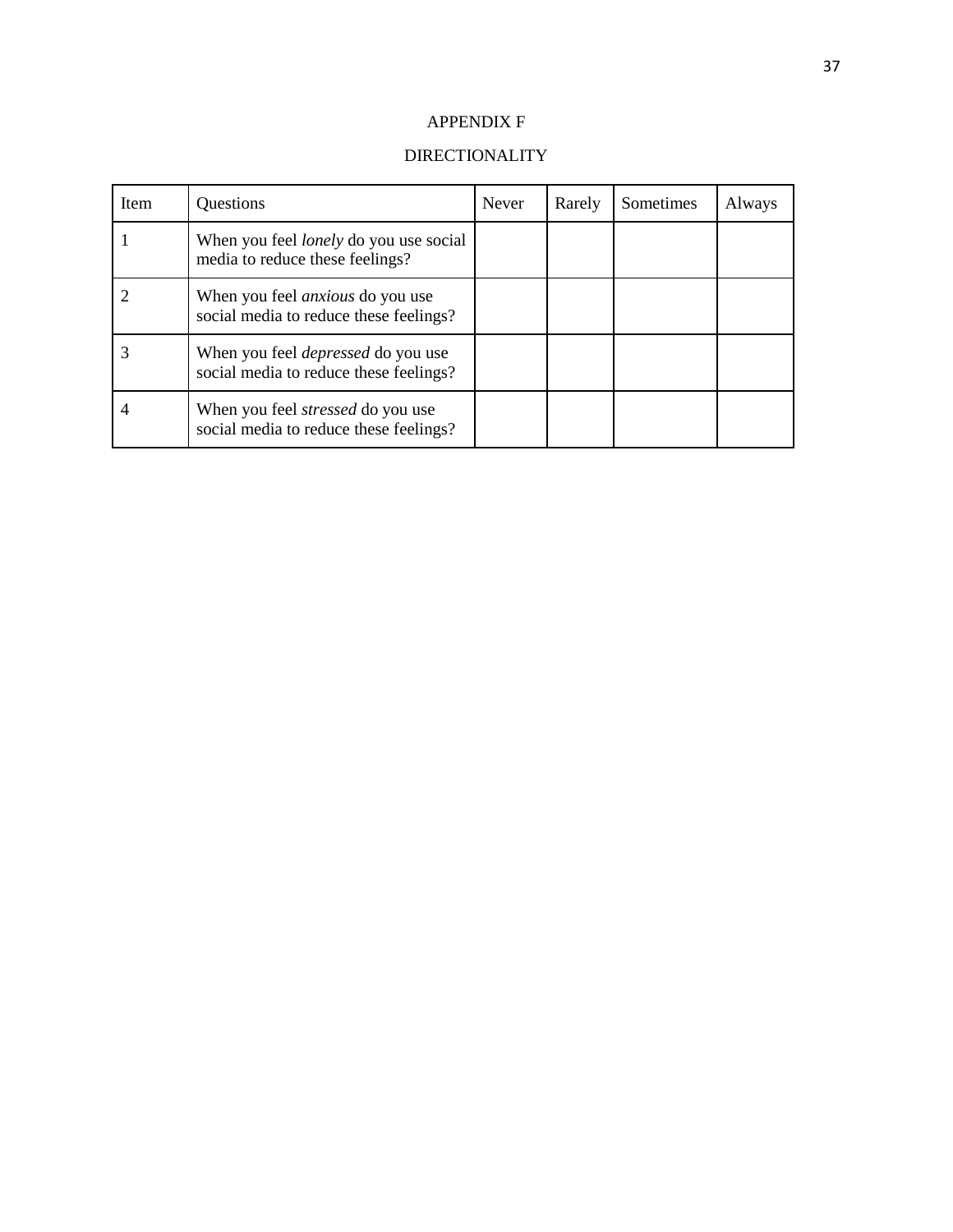#### APPENDIX G

#### REGRESSION ANXIETY

| Model Summary |       |          |                          |                               |  |  |
|---------------|-------|----------|--------------------------|-------------------------------|--|--|
| Model         | R     | R Square | <b>Adjusted R Square</b> | Std. Error of the<br>Estimate |  |  |
|               | .425a | .181     | .172                     | .85681                        |  |  |

 $Mod<sub>ol</sub>$ 

a. Predictors: (Constant), Anx\_x\_PreDuring, Anxiety Overall, Grouping

| <b>ANOVA</b> |                   |     |             |        |                   |  |  |
|--------------|-------------------|-----|-------------|--------|-------------------|--|--|
| Model        | Sum of<br>Squares | df  | Mean Square | F      | Sig               |  |  |
| Regression   | 42.943            | 3   | 14.314      | 19.498 | .000 <sup>b</sup> |  |  |
| Residual     | 194.544           | 265 | .734        |        |                   |  |  |
| Total        | 237.487           | 268 |             |        |                   |  |  |

a. Dependent Variable: Hours\_Spent\_Overall

b. Predictors: (Constant), Anx\_x\_PreDuring, Anxiety Overall, Grouping

| Coefficients                |                     |                            |                                              |          |      |  |  |
|-----------------------------|---------------------|----------------------------|----------------------------------------------|----------|------|--|--|
| Model                       | Unstandardized<br>B | Coefficients<br>Std. Error | Standardized<br>Coefficients<br><b>B</b> eta | t        | Sig. |  |  |
| (Constant)                  | 2.759               | .140                       |                                              | 19.674   | .000 |  |  |
| Grouping                    | $-.230$             | .140                       | $-244$                                       | $-1.639$ | .102 |  |  |
| Anxiety_Overall             | .028                | .012                       | .135                                         | 2.420    | .016 |  |  |
| Anx <sub>_X_PreDuring</sub> | $-.013$             | .012                       | $-161$                                       | $-1.078$ | .282 |  |  |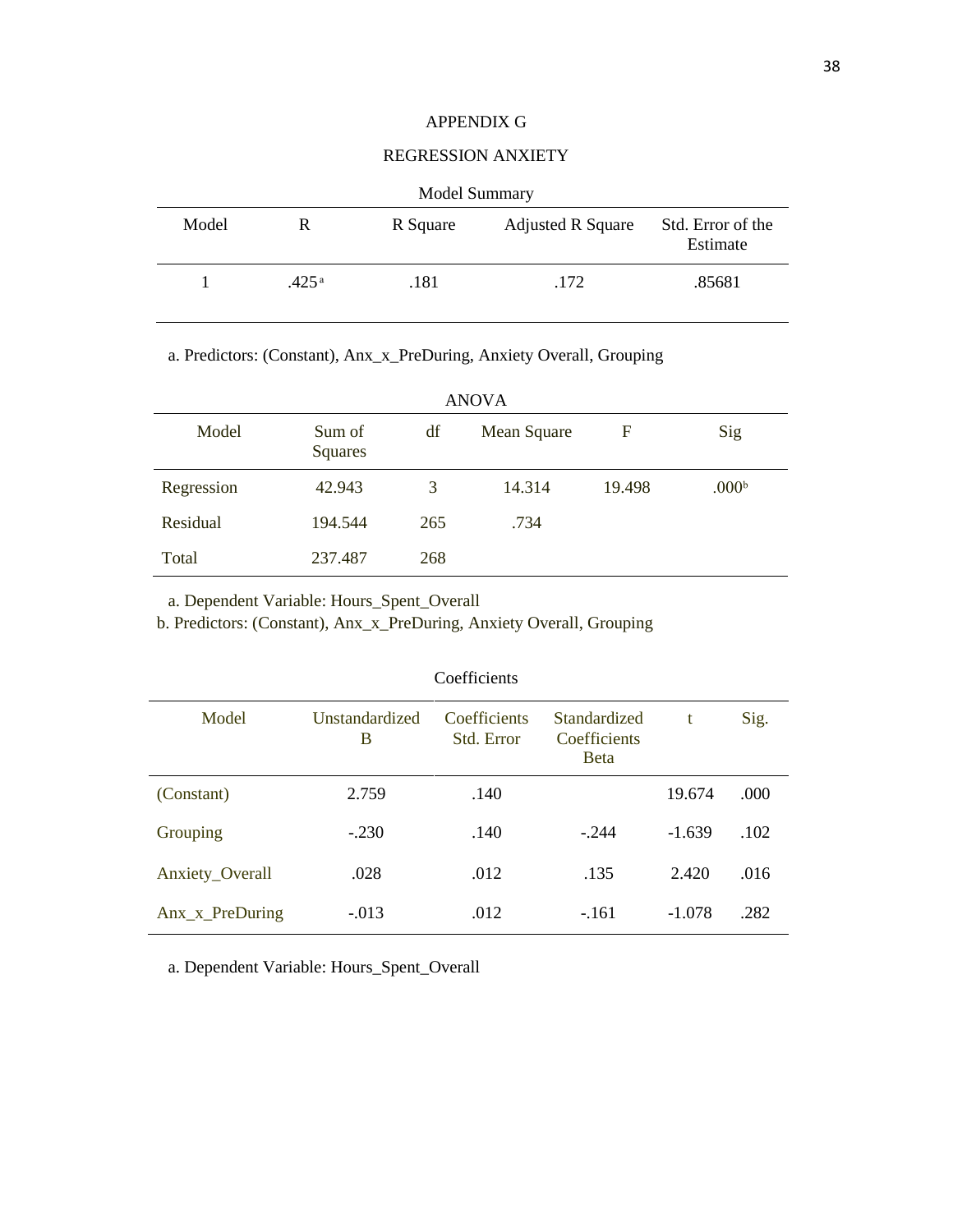#### APPENDIX H

#### REGRESSION DEPRESSION

|       | <b>Model Summary</b> |          |                          |                               |  |  |  |
|-------|----------------------|----------|--------------------------|-------------------------------|--|--|--|
| Model | R                    | R Square | <b>Adjusted R Square</b> | Std. Error of the<br>Estimate |  |  |  |
|       | .414 <sup>a</sup>    | .171     | .162                     | .86349                        |  |  |  |

a. Predictors: (Constant), Depress\_x\_PreDuring, Depression\_Overall, Grouping

| <b>ANOVAS</b> |                |     |             |        |       |  |
|---------------|----------------|-----|-------------|--------|-------|--|
| Model         | Sum of Squares | df  | Mean Square | F      | Sig.  |  |
| Regression    | 40.564         | 3   | 13.521      | 18.135 | .000b |  |
| Residual      | 196.095        | 236 | .746        |        |       |  |
| Total         | 263.659        | 266 |             |        |       |  |

a. Dependent Variable: Hours\_Spent\_Overall

b. Predictors: (Constant), Depress\_x\_PreDuring, Depression\_Overall, Grouping

| Coefficients        |                     |                            |                                              |          |      |  |
|---------------------|---------------------|----------------------------|----------------------------------------------|----------|------|--|
| Model               | Unstandardized<br>B | Coefficients<br>Std. Error | Standardized<br>Coefficients<br><b>B</b> eta | t        | Sig. |  |
| (Constant)          | 2.837               | .139                       |                                              | 20.403   | .000 |  |
| Depression_Overall  | .019                | .010                       | .105                                         | 1.853    | .065 |  |
| Grouping            | $-222$              | .139                       | $-.236$                                      | $-1.598$ | .111 |  |
| Depress_x_PreDuring | $-.012$             | .010                       | $-174$                                       | $-1.180$ | .239 |  |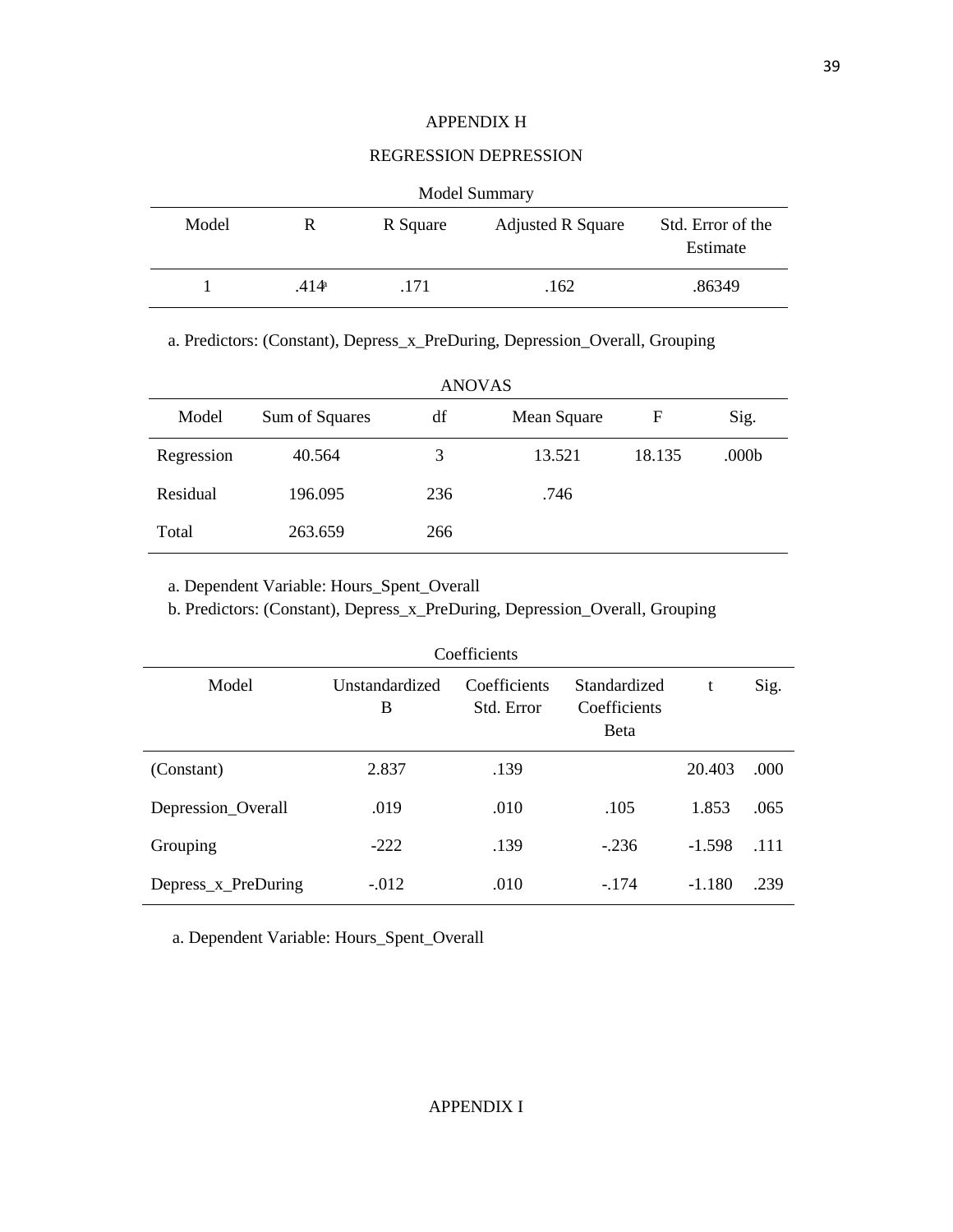#### REGRESSION STRESS

| <b>Model Summary</b> |      |          |      |                                              |  |  |
|----------------------|------|----------|------|----------------------------------------------|--|--|
| Model                | R.   | R Square |      | Adjusted R Square Std. Error of the Estimate |  |  |
| $\mathbf{L}$         | 417a | .174     | .165 | .86050                                       |  |  |

a. Predictors: (Constant), Stress\_x\_PreDuring, Stress Overall, Grouping

| ANOVA      |                   |     |             |        |                   |  |  |
|------------|-------------------|-----|-------------|--------|-------------------|--|--|
| Model      | Sum of<br>Squares | df  | Mean Square | F      | Sig.              |  |  |
| Regression | 41.101            | 3   | 13.700      | 18.503 | .000 <sup>b</sup> |  |  |
| Residual   | 194.741           | 263 | .740        |        |                   |  |  |
| Total      | 235.843           | 266 |             |        |                   |  |  |

ANOVA

a. Dependent Variable: Hours\_Spent\_Overall

b. Predictors: (Constant), Stress\_X\_Pre During, Stress Overall, Grouping

| Coefficients        |                     |                            |                                   |          |      |  |  |
|---------------------|---------------------|----------------------------|-----------------------------------|----------|------|--|--|
| Model               | Unstandardized<br>B | Coefficients<br>Std. Error | Standardized<br>Coefficients Beta | t        | Sig. |  |  |
| (Constant)          | 2.831               | .157                       |                                   | 17.977   | .000 |  |  |
| Grouping            | $-.214$             | .157                       | $-.227$                           | $-1.358$ | .176 |  |  |
| Stress_Overall      | .018                | .011                       | .091                              | 1.622    | .106 |  |  |
| Stress_x_Pre During | $-.012$             | .011                       | $-182$                            | $-1.086$ | .279 |  |  |